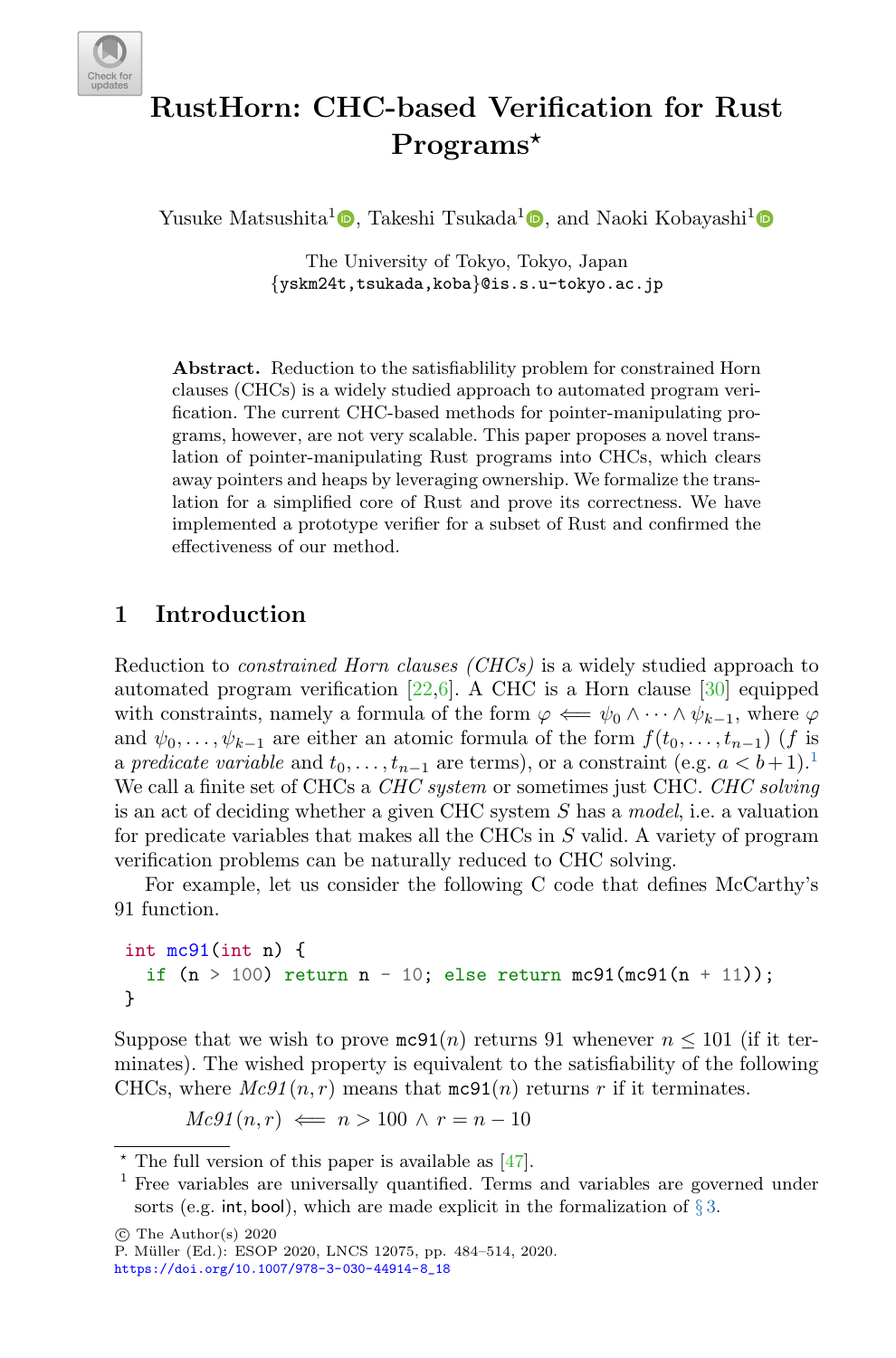$$
Mc91(n,r) \Leftarrow n \le 100 \land Mc91(n+11, res') \land Mc91(res', r)
$$
  

$$
r = 91 \Leftarrow n \le 101 \land Mc91(n,r)
$$

The property can be verified because this CHC system has a model:

 $Mc91(n, r) \iff r = 91 \lor (n > 100 \land r = n - 10).$ 

A CHC solver provides a common infrastructure for a variety of programming languages and properties to be verified. There have been effective CHC solvers  $[40,18,29,12]$  $[40,18,29,12]$  $[40,18,29,12]$  $[40,18,29,12]$  that can solve instances obtained from actual programs<sup>[2](#page-1-0)</sup> and many program verification tools [\[23,](#page-26-3)[37](#page-28-2)[,25,](#page-27-2)[28,](#page-27-3)[38,](#page-28-3)[60\]](#page-29-0) use a CHC solver as a backend.

However, the current CHC-based methods do not scale very well for programs using *pointers*, as we see in  $\S 1.1$ . We propose a novel method to tackle this problem for pointer-manipulating programs under Rust-style ownership, as we explain in § [1.2.](#page-3-0)

#### <span id="page-1-1"></span>1.1 Challenges in Verifying Pointer-Manipulating Programs

The standard CHC-based approach [\[23\]](#page-26-3) for pointer-manipulating programs represents the memory state as an array, which is passed around as an argument of each predicate (cf. the store-passing style), and a pointer as an index.

For example, a pointer-manipulating variation of the previous program

```
void mc91p(int n, int* r) {
  if (n > 100) *r = n - 10;
  else { int s; mc91p(n + 11, ks); mc91p(s, r); }
}
```
is translated into the following CHCs by the array-based approach:[3](#page-1-2)

$$
Mc91p(n, r, h, h') \iff n > 100 \land h' = h\{r \leftarrow n - 10\}
$$
\n
$$
Mc91p(n, r, h, h') \iff n \leq 100 \land Mc91p(n + 11, s, h, h'')
$$
\n
$$
\land Mc91p(h''[s], r, h'', h')
$$
\n
$$
h'[r] = 91 \iff n \leq 101 \land Mc91p(n, r, h, h').
$$

 $Mc91p$  additionally takes two arrays  $h, h'$  representing the (heap) memory states before/after the call of mc91p. The second argument r of  $Mc91p$ , which corresponds to the pointer argument  $\mathbf r$  in the original program, is an index for the arrays. Hence, the assignment  $\ast r = n - 10$  is modeled in the first CHC as an update of the r-th element of the array. This CHC system has a model

 $Mc91p(n, r, h, h') \iff h'[r] = 91 \lor (n > 100 \land h'[r] = n - 10),$ 

which can be found by some array-supporting CHC solvers including Spacer [\[40\]](#page-28-1), thanks to evolving SMT-solving techniques for arrays [\[62,](#page-29-1)[10\]](#page-25-1).

However, the array-based approach has some shortcomings. Let us consider, for example, the following innocent-looking code.[4](#page-1-3)

<span id="page-1-0"></span> $^{2}$  For example, the above CHC system on  $Mc91$  can be solved instantly by many CHC solvers including Spacer [\[40\]](#page-28-1) and HoIce [\[12\]](#page-26-2).

<span id="page-1-2"></span><sup>&</sup>lt;sup>3</sup>  $h\{r \leftarrow v\}$  is the array made from h by replacing the value at index r with v.  $h[r]$  is the value of array  $h$  at index  $r$ .

<span id="page-1-3"></span><sup>&</sup>lt;sup>4</sup> rand() is a non-deterministic function that can return any integer value.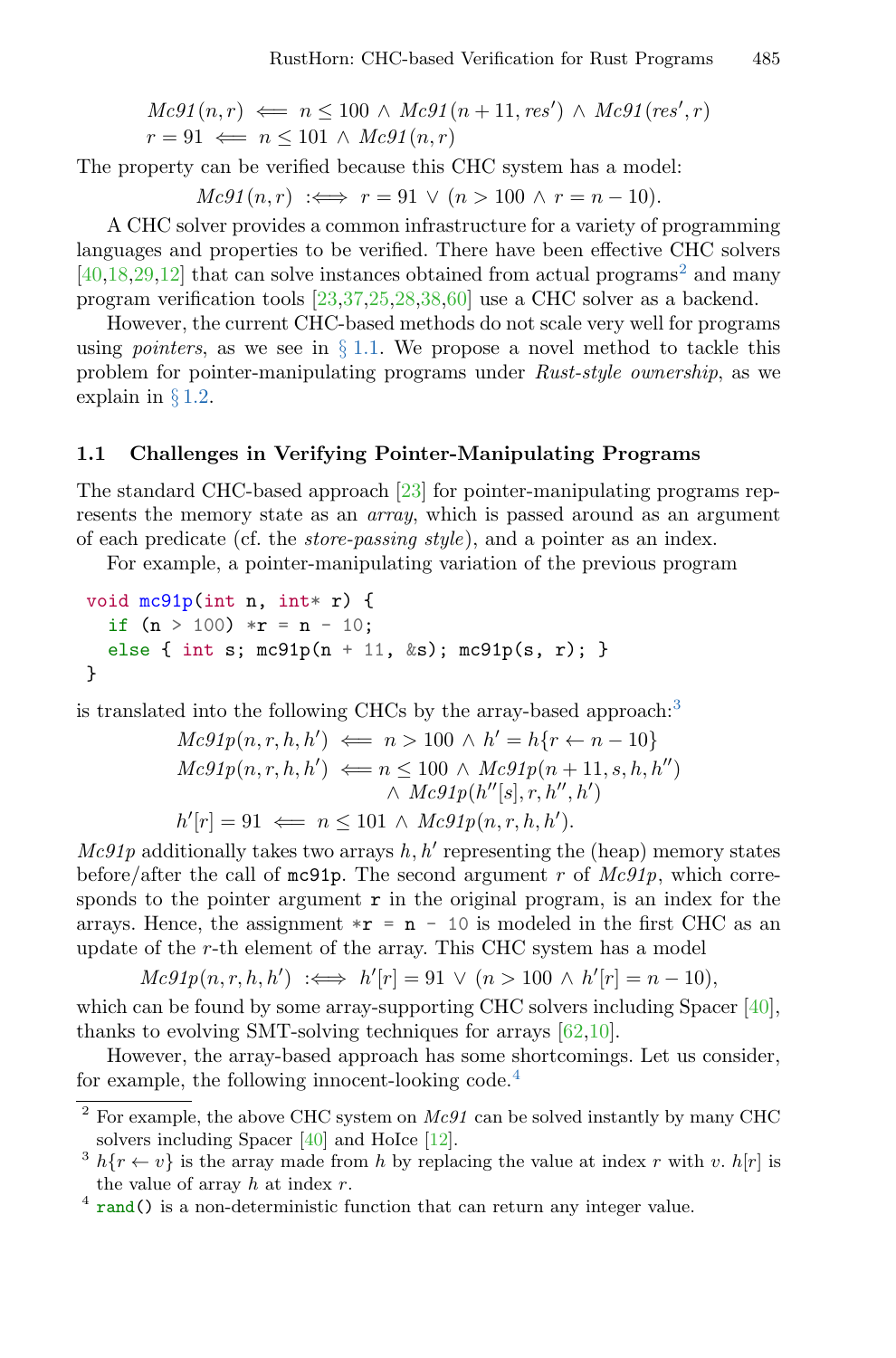```
486 Y. Matsushita et al.
```

```
bool just_rec(int* ma) {
  if (rand() \ge 0) return true;
  int old_a = *ma; int b = rand(); just_rec(&b);
 return (old_a == *ma);
}
```
It can immediately return true; or it recursively calls itself and checks if the target of ma remains unchanged through the recursive call. In effect this function does nothing on the allocated memory blocks, although it can possibly modify some of the unused parts of the memory.

Suppose we wish to verify that just\_rec never returns false. The standard CHC-based verifier for C, SeaHorn [\[23\]](#page-26-3), generates a CHC system like below:  $56$  $56$ 

$$
JustRec(ma, h, h', r) \iff h' = h \land r = \text{true}
$$
  

$$
JustRec(ma, h, h', r) \iff mb \neq ma \land h'' = h\{mb \leftarrow b\}
$$
  

$$
\land JustRec(mb, h'', h', r') \land r = (h[ma] == h'[ma])
$$
  

$$
r = \text{true} \iff JustRec(ma, h, h', r)
$$

Unfortunately the CHC system above is not satisfiable and thus SeaHorn issues a false alarm. This is because, in this formulation, mb may not necessarily be completely fresh; it is assumed to be different from the argument ma of the current call, but may coincide with ma of some deep ancestor calls.<sup>[7](#page-2-2)</sup>

The simplest remedy would be to explicitly specify the way of memory allocation. For example, one can represent the memory state as a pair of an array h and an index sp indicating the maximum index that has been allocated so far.

$$
JustRec_{+}(ma, h, sp, h', sp', r) \iff h' = h \land sp' = sp \land r = \text{true}
$$
  
\n
$$
JustRec_{+}(ma, h, sp, h', sp', r) \iff mb = sp'' = sp + 1 \land h'' = h \{ mb \leftarrow b \}
$$
  
\n
$$
JustRec_{+}(mb, h'', sp', h', sp', r') \land r = (h[ma] == h'[ma])
$$
  
\n
$$
r = \text{true} \iff JustRec_{+}(ma, h, sp, h', sp', r) \land ma \le sp
$$

The resulting CHC system now has a model, but it involves quantifiers:

 $JustRec_{+}(ma, h, sp, h', sp', r) \iff r = \text{true} \land \forall i \leq sp. h[i] = h'[i]$ 

Finding quantified invariants is known to be difficult in general despite active studies on it [\[41,](#page-28-4)[2](#page-25-2)[,36,](#page-27-4)[26,](#page-27-5)[19\]](#page-26-4) and most current array-supporting CHC solvers give up finding quantified invariants. In general, much more complex operations on pointers can naturally take place, which makes the universally quantified invariants highly involved and hard to automatically find. To avoid complexity of models, CHC-based verification tools [\[23,](#page-26-3)[24](#page-27-6)[,37\]](#page-28-2) tackle pointers by pointer analysis [\[61](#page-29-2)[,43\]](#page-28-5). Although it does have some effects, the current applicable scope of pointer analysis is quite limited.

<span id="page-2-0"></span> $^{5}$  ==, !=, >=, && denote binary operations that return boolean values.

<span id="page-2-1"></span> $^6$  We omitted the allocation for  $\texttt{old\_a}$  for simplicity.

<span id="page-2-2"></span><sup>7</sup> Precisely speaking, SeaHorn tends to even omit shallow address-freshness checks like  $mb \neq ma$ .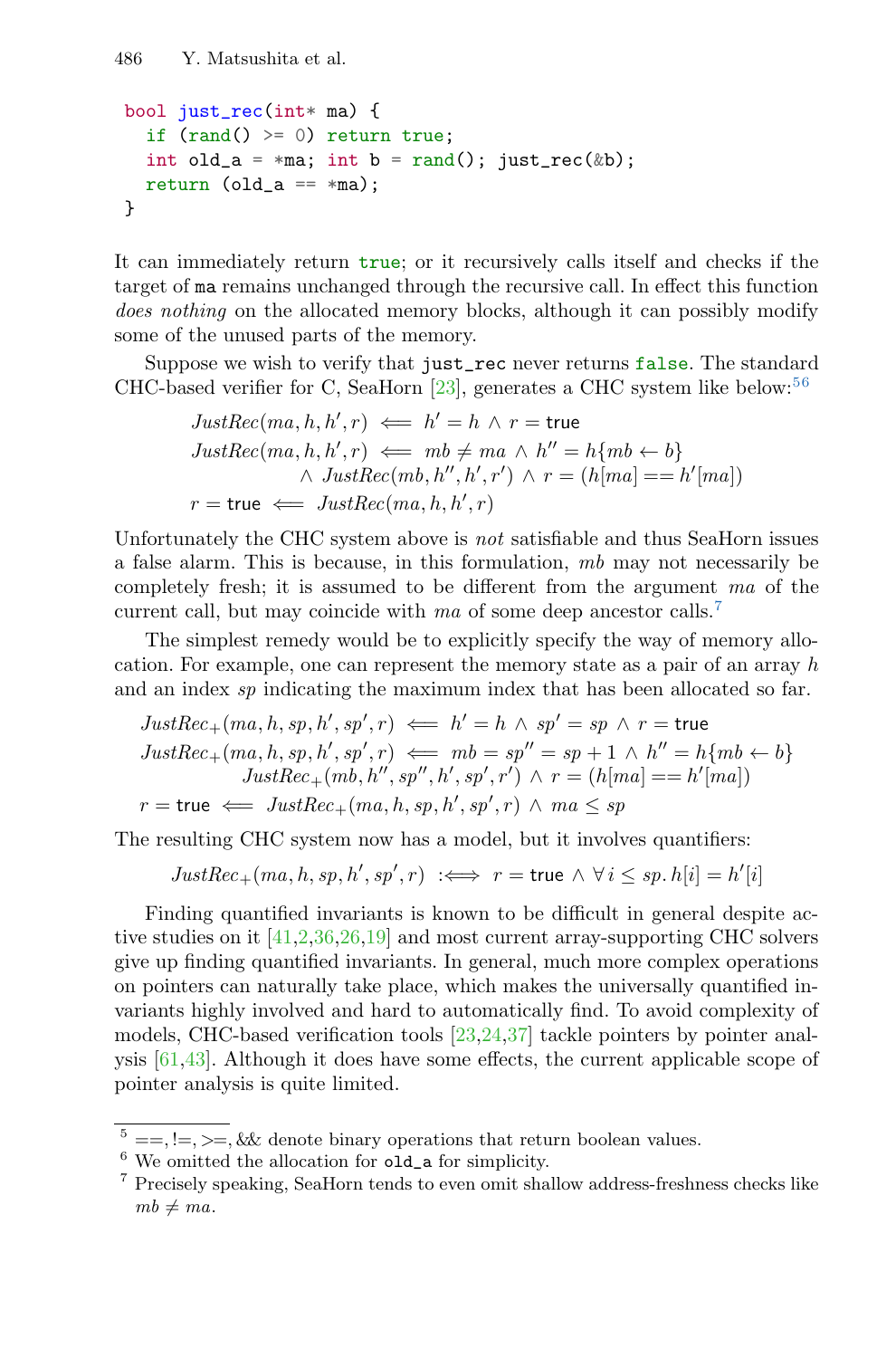#### <span id="page-3-0"></span>1.2 Our Approach: Leverage Rust's Ownership System

This paper proposes a novel approach to CHC-based verification of pointermanipulating programs, which makes use of ownership information to avoid an explicit representation of the memory.

Rust-style Ownership. Various styles of ownership/permission/capability have been introduced to control and reason about usage of pointers on programming language design, program analysis and verification [\[13,](#page-26-5)[31,](#page-27-7)[8](#page-25-3)[,31,](#page-27-7)[9,](#page-25-4)[7,](#page-25-5)[64,](#page-30-0)[63\]](#page-29-3). In what follows, we focus on the ownership in the style of the Rust programming language [\[46](#page-28-6)[,55\]](#page-29-4).

Roughly speaking, the ownership system guarantees that, for each memory cell and at each point of program execution, either (i) only one alias has the update (write  $\&$  read) permission to the cell, with any other alias having no permission to it, or (ii) some (or no) aliases have the read permission to the cell, with no alias having the update permission to it. In summary, when an alias can read some data (with an update/read permission), any other alias cannot modify the data.

As a running example, let us consider the program below, which follows Rust's ownership discipline (it is written in the C style; the Rust version is presented at [Example 1\)](#page-7-0):

```
int* take_max(int* ma, int* mb) {
 if (*ma >= *mb) return ma; else return mb;
}
bool inc_max(int a, int b) {
 {
   int* mc = take_max(&a, &b); // borrow a and b
   *mc += 1;
 } // end of borrow
 return (a := b);
}
```
[Figure 1](#page-4-0) illustrates which alias has the update permission to the contents of a and b during the execution of take\_max(5,3).

A notable feature is *borrow*. In the running example, when the pointers  $\&a$ and &b are taken for take\_max, the update permissions of a and b are temporarily transferred to the pointers. The original variables, a and b, lose the ability to access their contents until the end of borrow. The function take\_max returns a pointer having the update permission until the end of borrow, which justifies the update operation  $*\mathbf{mc}$  += 1. In this example, the end of borrow is at the end of the inner block of inc\_max. At this point, the permissions are given back to the original variables a and b, allowing to compute a != b. Note that mc can point to a and also to b and that this choice is determined dynamically. The values of a and b after the borrow depend on the behavior of the pointer mc.

The end of each borrow is statically managed by a *lifetime*. See  $\S 2$  $\S 2$  for a more precise explanation of ownership, borrow and lifetimes.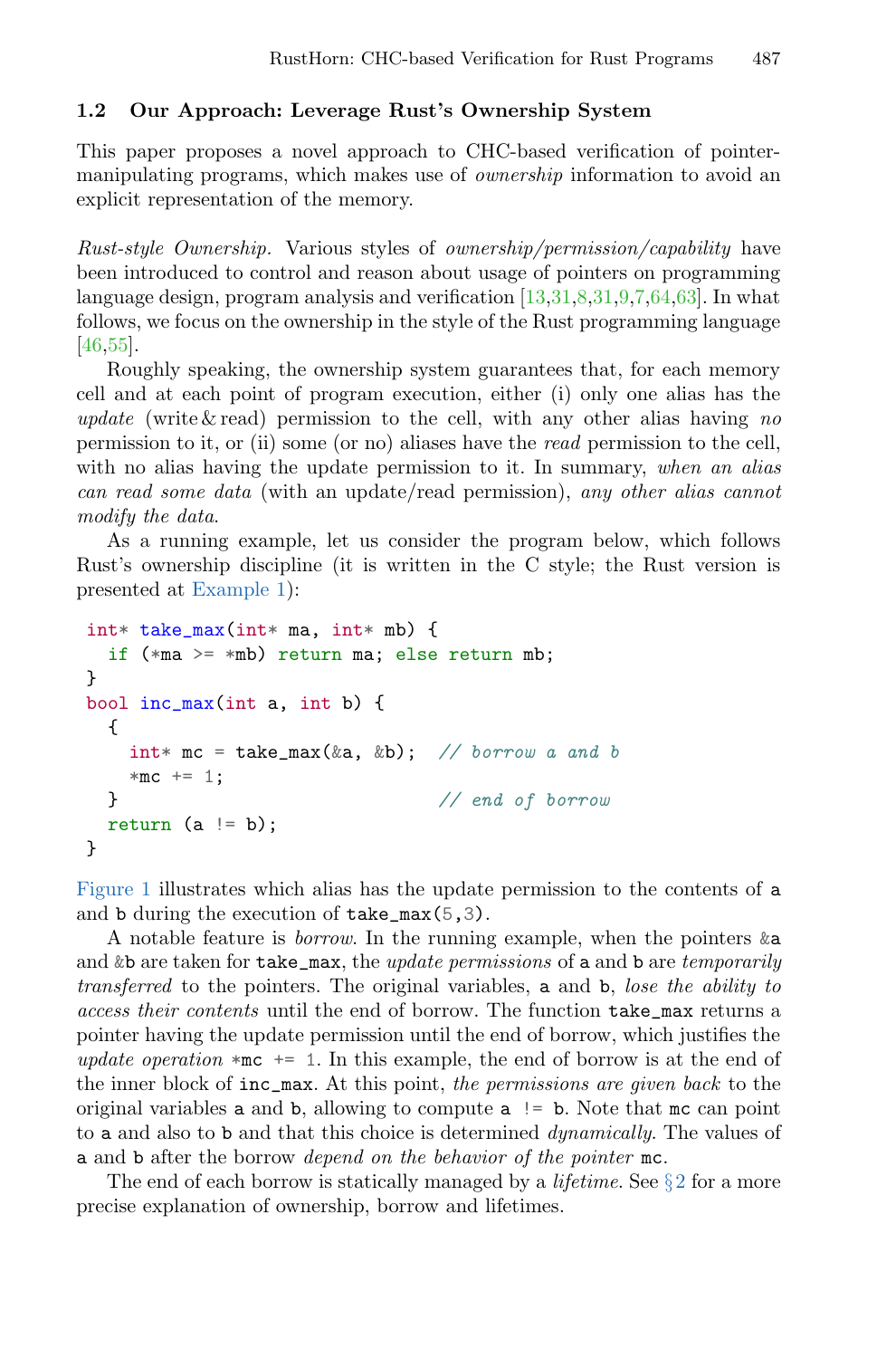<span id="page-4-0"></span>

Fig. 1. Values and aliases of a and b in evaluating  $inc_{max}(5,3)$ . Each line shows each variable's permission timeline: a solid line expresses the update permission and a bullet shows a point when the borrowed permission is given back. For example, b has the update permission to its content during (i) and (iv), but not during (ii) and (iii) because the pointer mb, created at the call of take\_max, borrows b until the end of (iii).

Key Idea. The key idea of our method is to represent a pointer ma as a pair  $\langle a, a_{\alpha} \rangle$ of the current target value a and the target value  $a_0$  at the end of borrow.<sup>[8](#page-4-1)[9](#page-4-2)</sup> This representation employs access to the future information (it is related to prophecy *variables*; see  $\S 5$ ). This simple idea turns out to be very powerful.

In our approach, the verification problem "Does inc\_max always return true?" is reduced to the satisfiability of the following CHCs:

TakeMax(
$$
\langle a, a_{\circ} \rangle, \langle b, b_{\circ} \rangle, r
$$
)  $\Leftarrow a \ge b \land b_{\circ} = b \land r = \langle a, a_{\circ} \rangle$   
\nTakeMax( $\langle a, a_{\circ} \rangle, \langle b, b_{\circ} \rangle, r$ )  $\Leftarrow a < b \land a_{\circ} = a \land r = \langle b, b_{\circ} \rangle$   
\nIncMax( $a, b, r$ )  $\Leftarrow$  TakeMax( $\langle a, a_{\circ} \rangle, \langle b, b_{\circ} \rangle, \langle c, c_{\circ} \rangle$ )  $\land c' = c + 1$   
\n $\land c_{\circ} = c' \land r = (a_{\circ} != b_{\circ})$   
\n $r = \text{true} \Leftarrow IncMax(a, b, r)$ .

The mutable reference ma is now represented as  $\langle a, a_o \rangle$ , and similarly for mb and mc. The first CHC models the then-clause of take\_max: the return value is ma, which is expressed as  $r = \langle a, a_{\rm o} \rangle$ ; in contrast, mb is released, which constrains  $b_{\rm o}$ , the value of b at the end of borrow, to the current value b. In the clause on IncMax, mc is represented as a pair  $\langle c, c_0 \rangle$ . The constraint  $c' = c + 1 \wedge c_0 = c'$ models the increment of mc (in the phase (iii) in [Fig. 1\)](#page-4-0). Importantly, the final check **a** != **b** is simply expressed as  $a_0 := b_0$ ; the updated values of **a**/**b** are available as  $a_{\circ}/b_{\circ}$ . Clearly, the CHC system above has a simple model.

Also, the just\_rec example in  $\S 1.1$  $\S 1.1$  can be encoded as a CHC system

$$
JustRec(\langle a, a_o \rangle, r) \iff a_o = a \land r = \text{true}
$$
  

$$
JustRec(\langle a, a_o \rangle, r) \iff mb = \langle b, b_o \rangle \land JustRec(mb, r')
$$
  

$$
\land a_o = a \land r = (a == a_0)
$$

<span id="page-4-1"></span><sup>8</sup> Precisely, this is the representation of a pointer with a borrowed update permission (i.e. *mutable reference*). Other cases are discussed in  $\S 3$ .

<span id="page-4-2"></span><sup>&</sup>lt;sup>9</sup> For example, in the case of [Fig. 1,](#page-4-0) when take\_max is called, the pointer ma is  $(5, 6)$ and mb is  $\langle 3, 3 \rangle$ .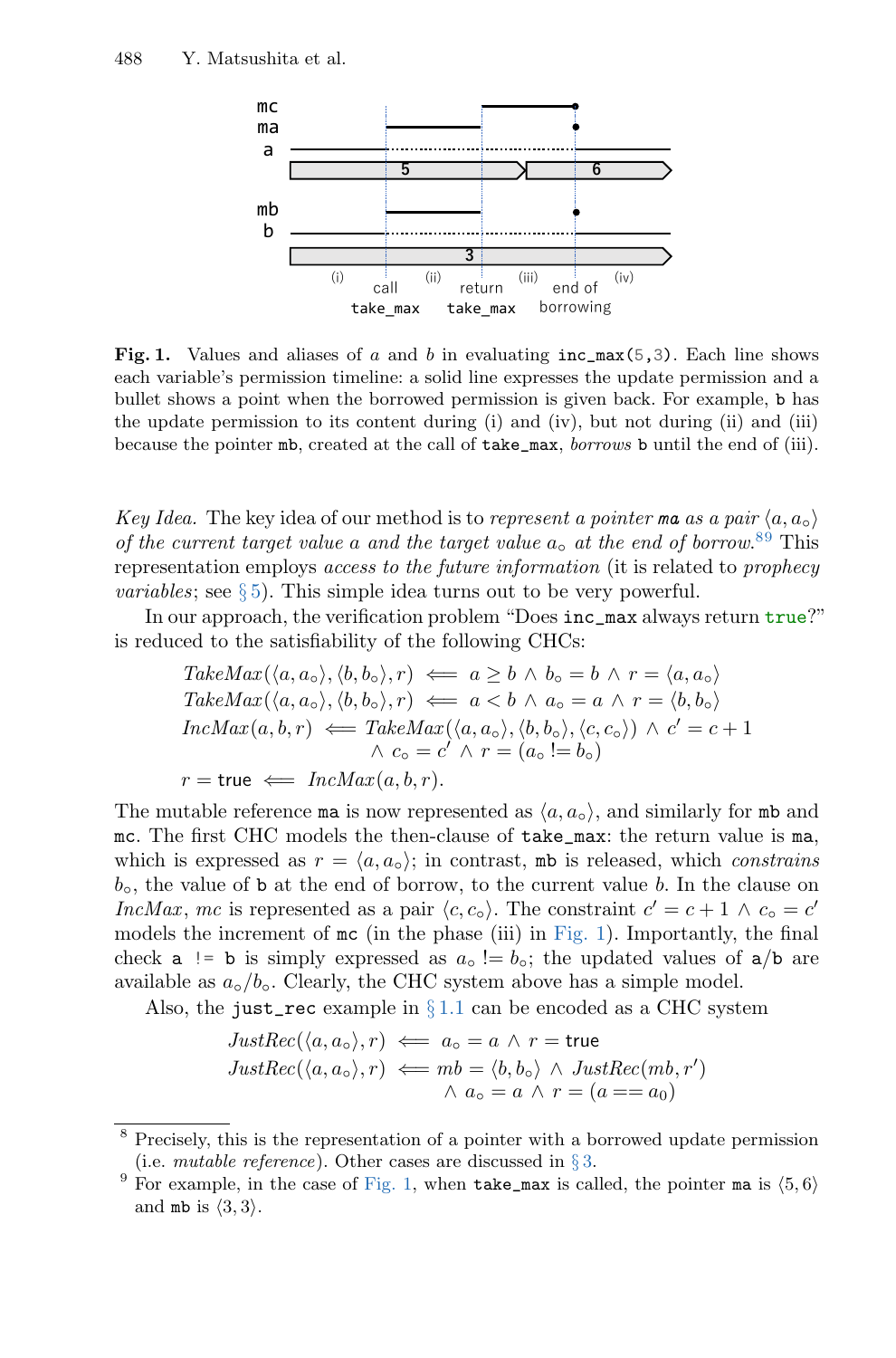$r = \text{true} \iff JustRec(\langle a, a_{\circ} \rangle, r).$ 

Now it has a simple model:  $JustRec(\langle a, a_{\circ} \rangle, r) \iff r = \text{true} \land a_{\circ} = a$ . Remarkably, arrays and quantified formulas are not required to express the model, which allows the CHC system to be easily solved by many CHC solvers. More advanced examples are presented in  $\S 3.4$ , including one with destructive update on a singly-linked list.

Contributions. Based on the above idea, we formalize the translation from programs to CHC systems for a core language of Rust, prove correctness (both soundness and completeness) of the translation, and confirm the effectiveness of our approach through preliminary experiments. The core language supports, among others, recursive types. Remarkably, our approach enables us to automatically verify some properties of a program with destructive updates on recursive data types such as lists and trees.

The rest of the paper is structured as follows. In  $\S 2$ , we provide a formalized core language of Rust supporting recursions, lifetime-based ownership and recursive types. In §[3,](#page-11-0) we formalize our translation from programs to CHCs and prove its correctness. In  $\S 4$ , we report on the implementation and the experimental results. In  $\S 5$  $\S 5$  we discuss related work and in  $\S 6$  $\S 6$  we conclude the paper.

# <span id="page-5-0"></span>2 Core Language: Calculus of Ownership and Reference

We formalize a core of Rust as *Calculus of Ownership and Reference (COR)*, whose design has been affected by the safe layer of  $\lambda_{\text{Rust}}$  in the RustBelt paper [\[32\]](#page-27-8). It is a typed procedural language with a Rust-like ownership system.

#### <span id="page-5-1"></span>2.1 Syntax

The following is the syntax of COR.

$$
(program) \nPi ::= F_0 \cdots F_{n-1}
$$
\n(function definition)  $F ::= \ninf \Sigma \{L_0: S_0 \cdots L_{n-1}: S_{n-1}\}\$ 

\n(function signature)  $\Sigma ::= \langle \alpha_0, \ldots, \alpha_{m-1} \mid \alpha_{a_0} \leq \alpha_{b_0}, \ldots, \alpha_{a_{l-1}} \leq \alpha_{b_{l-1}} \rangle$ 

\n(x<sub>0</sub>: T<sub>0</sub>, ..., x<sub>n-1</sub>: T<sub>n-1</sub>) → U

\n(statement)  $S ::= I$ ;  $\n$ goto  $L \mid \n$  return  $x$ 

\n| match  $\ast x \{inj_0 * y_0 \rightarrow \n$ goto  $L_0, inj_1 * y_1 \rightarrow \n$ goto  $L_1\}$ 

\n(instruction)  $I ::= \n$ let  $y = \n$ auto  $\alpha x \mid \n$ drop  $x \mid \n$ immut  $x \mid \n$ swap(\* $x, *y$ )\n| let  $\ast y = x \mid \n$ let  $\ast y = \n\ast x \mid \n$ let  $\ast y = \n$ copy  $\ast x \mid x$  as  $T$ 

\n| let  $\ast y = f \langle \alpha_0, \ldots, \alpha_{m-1} \rangle (x_0, \ldots, x_{n-1})$ 

\n| into  $\alpha \mid \n$ now  $\alpha \mid \alpha \leq \beta$ 

\n| let  $\ast y = \n$ envs  $x' \mid \n$ let  $\ast y = \n$ rand()\n| let  $\ast y = \n$ inf<sub>i</sub> <sup>T<sub>0</sub>+T<sub>1</sub>  $\ast x \mid \n$ let  $\ast y = (\ast x_0, \ast x_1) \mid \n$ let  $(\ast y_0, \ast y_1) = \n\ast x$</sup> 

\n(type)  $T, U ::= X \mid \n$ μX.  $T \mid PT \mid T_0 + T_1 \mid T_0 \times T_1 \mid \n$ int | unit

(pointer kind)  $P ::= \text{own} \mid R_{\alpha}$  (reference kind)  $R ::= \text{mut} \mid \text{immut}$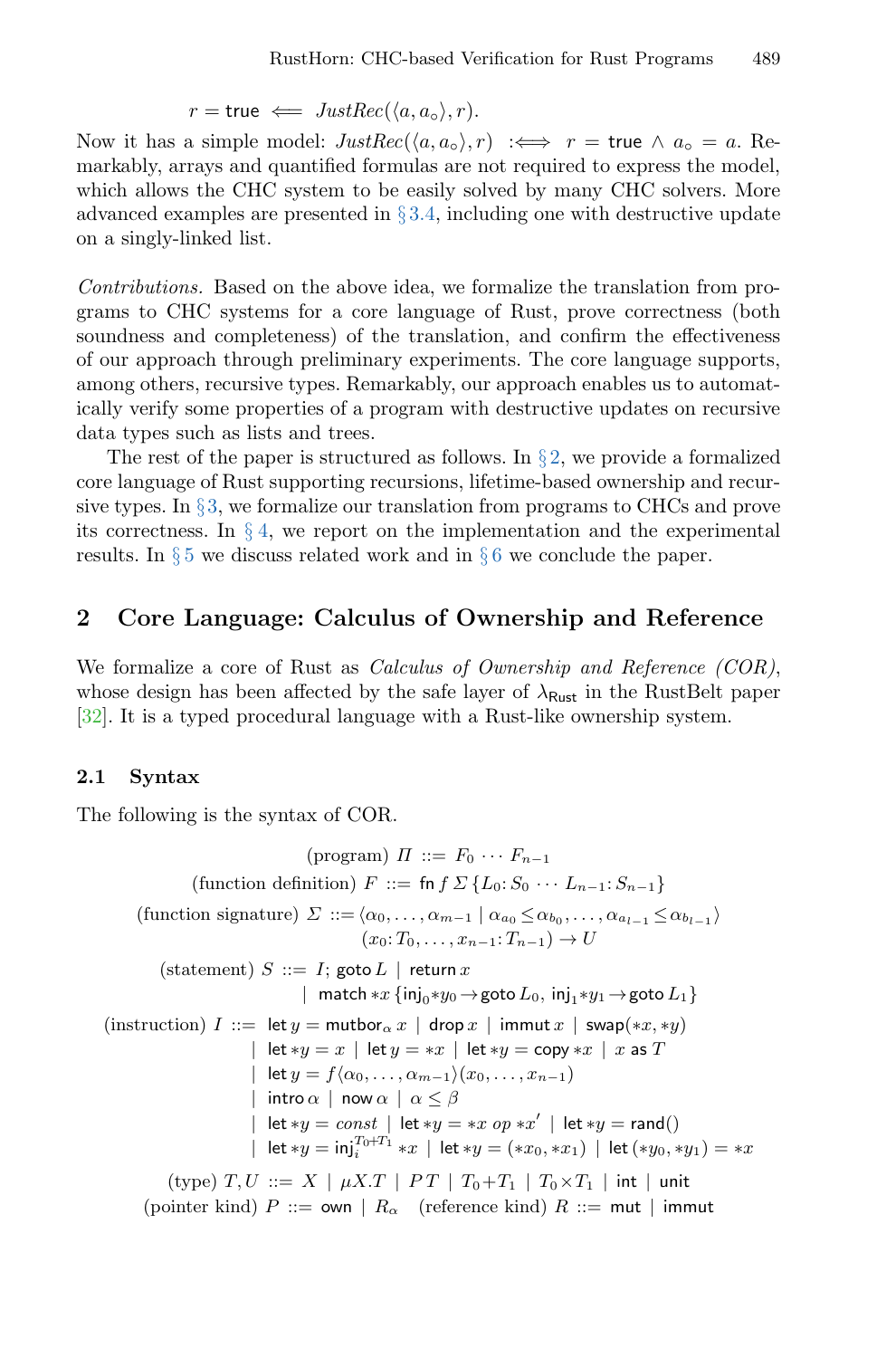```
\alpha, \beta, \gamma ::= (lifetime variable) X, Y ::= (type variable)
x, y ::= (variable) f, g ::= (function name) L ::= (label)
const ::= n | () bool := unit + unit op ::= op<sub>int</sub> | op<sub>hool</sub>
      op_{\text{int}} ::= + | – | ··· op_{\text{bool}} ::= >= | == | != | ···
```
*Program, Function and Label.* A program (denoted by  $\Pi$ ) is a set of function definitions. A function definition  $(F)$  consists of a function name, a function signature and a set of labeled statements  $(L: S)$ . In COR, for simplicity, the input/output types of a function are restricted to pointer types. A function is parametrized over lifetime parameters under constraints; polymorphism on types is not supported for simplicity, just as  $\lambda_{\text{Rust}}$ . For the lifetime parameter receiver, often  $\langle \alpha_0, \cdots \rangle$  is abbreviated to  $\langle \alpha_0, \cdots \rangle$  and  $\langle \cdot \rangle$  is omitted.

A label  $(L)$  is an abstract program point to be jumped to by goto.<sup>[10](#page-6-0)</sup> Each label is assigned a whole context by the type system, as we see later. This style, with unstructured control flows, helps the formal description of CHCs in  $\S 3.2$ . A function should have the label entry (entry point), and every label in a function should be syntactically reachable from entry by goto jumps. $^{11}$  $^{11}$  $^{11}$ 

Statement and Instruction. A statement  $(S)$  performs an instruction with a jump (I; goto L), returns from a function (return x), or branches (match  $*x \{\cdots\}$ ).

An instruction (I) performs an elementary operation: mutable (re)borrow (let  $y =$  mutbor<sub> $\alpha$ </sub> x), releasing a variable (drop x), weakening ownership (immut x),<sup>[12](#page-6-2)</sup> swap (swap(\*x, \*y)), creating/dereferencing a pointer (let \*y = x, let y = \*x), copy (let \*y = copy \*x),<sup>[13](#page-6-3)</sup> type weakening (x as T), function call (let y =  $f(\cdot\cdot\cdot)(\cdot\cdot\cdot)$ , lifetime-related ghost operations (intro  $\alpha$ , now  $\alpha, \alpha \leq \beta$ ; explained later), getting a constant / operation result / random integer (let \*y = const / \**xop*\**x'* / rand()), creating a variant (let \**y* =  $\text{inj}_{i}^{T_0+T_1}$  \**x*), and creating/destructing a pair (let \*y = (\*x<sub>0</sub>, \*x<sub>1</sub>), let (\*y<sub>0</sub>, \*y<sub>1</sub>) = \*x). An instruction of form let  $*y = \cdots$  implicitly allocates new memory cells as y; also, some instructions deallocate memory cells implicitly. For simplicity, every variable is designed to be a *pointer* and every *release of a variable* should be explicitly annotated by 'drop x'. In addition, we provide swap instead of assignment; the usual assignment (of copyable data from \*x to \*y) can be expressed by  $\text{let } *x' =$ copy  $*x$ ; swap $(*y, *x')$ ; drop  $x'$ .

Type. As a type  $(T)$ , we support recursive types  $(\mu X.T)$ , pointer types  $(PT)$ , variant types  $(T_0 + T_1)$ , pair types  $(T_0 \times T_1)$  and basic types (int, unit).

A pointer type P T can be an owning pointer own T (Box  $\leq$  T in Rust), mutable reference mut<sub>a</sub> T ( $\&$ 'a mut T) or *immutable reference* immut<sub>a</sub> T ( $\&$ 'a T). An

<span id="page-6-0"></span> $\frac{10}{10}$  It is related to a *continuation* introduced by letcont in  $\lambda_{\text{Rust}}$ .

<span id="page-6-1"></span><sup>11</sup> Here 'syntactically' means that detailed information such that a branch condition on match or non-termination is ignored.

<span id="page-6-2"></span> $12$  This instruction turns a mutable reference to an immutable reference. Using this, an immutable borrow from x to y can be expressed by let  $y =$  mutbor<sub> $\alpha$ </sub> x; immut y.

<span id="page-6-3"></span><sup>&</sup>lt;sup>13</sup> Copying a pointer (an immutable reference) x to y can be expressed by let  $*ox =$ x; let  $*oy = \text{copy} *ox$ ; let  $y = *oy$ .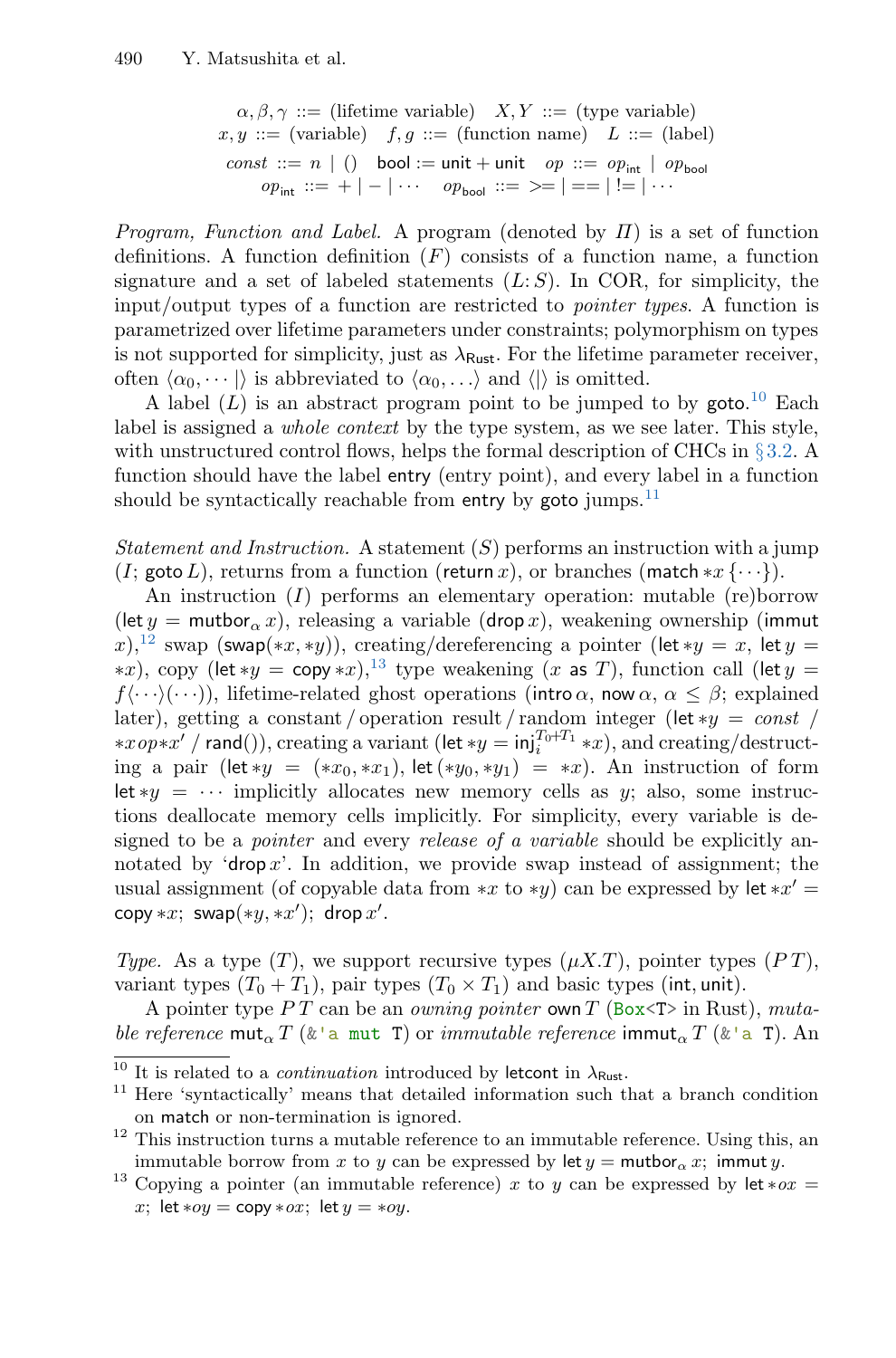owning pointer has data in the heap memory, can freely update the data (unless it is borrowed), and has the obligation to clean up the data from the heap memory. In contrast, a mutable/immutable reference (or unique/shared reference) borrows an update/read permission from an owning pointer or another reference with the deadline of a *lifetime*  $\alpha$  (introduced later). A mutable reference cannot be copied, while an immutable reference can be freely copied. A reference loses the permission at the time when it is released.<sup>[14](#page-7-1)</sup>

A type  $T$  that appears in a program (not just as a substructure of some type) should satisfy the following condition (if it holds we say the type is complete): every type variable X in T is bound by some  $\mu$  and guarded by a pointer constructor (i.e. given a binding of form  $\mu X.U$ , every occurrence of X in U is a part of a pointer type, of form  $PU'$ ).

Lifetime. A lifetime is an abstract time point in the process of computation,  $15$ which is statically managed by *lifetime variables*  $\alpha$ . A lifetime variable can be a lifetime parameter that a function takes or a local lifetime variable introduced within a function. We have three lifetime-related ghost instructions: intro  $\alpha$  introduces a new local lifetime variable, now  $\alpha$  sets a local lifetime variable to the current moment and eliminates it, and  $\alpha \leq \beta$  asserts the ordering on local lifetime variables.

<span id="page-7-4"></span>Expressivity and Limitations. COR can express most borrow patterns in the core of Rust. The set of moments when a borrow is active forms a continuous time range, even under *non-lexical lifetimes* [\[54\]](#page-29-5).<sup>[16](#page-7-3)</sup>

A major limitation of COR is that it does not support unsafe code blocks and also lacks type traits and closures. Still, our idea can be combined with unsafe code and closures, as discussed in  $\S 3.5$ . Another limitation of COR is that, unlike Rust and  $\lambda_{\text{Rust}}$ , we cannot directly modify/borrow a fragment of a variable (e.g. an element of a pair). Still, we can eventually modify/borrow a fragment by borrowing the whole variable and *splitting pointers* (e.g. 'let (\* $y_0, *y_1$ ) = \*x'). This borrow-and-split strategy, nevertheless, yields a subtle obstacle when we extend the calculus for advanced data types (e.g. get\_default in 'Problem Case  $#3'$  from [\[54\]](#page-29-5)). For future work, we pursue a more expressive calculus modeling Rust and extend our verification method to it.

<span id="page-7-0"></span>Example 1 (COR Program). The following program expresses the functions take\_max and inc\_max presented in  $\S 1.2$ . We shorthand sequential executions

<span id="page-7-1"></span> $^{\rm 14}$  In Rust, even after a reference loses the permission and the lifetime ends, its address data can linger in the memory, although dereferencing on the reference is no longer allowed. We simplify the behavior of lifetimes in COR.

<span id="page-7-2"></span><sup>&</sup>lt;sup>15</sup> In the terminology of Rust, a lifetime often means a time range where a borrow is active. To simplify the discussions, however, we in this paper use the term lifetime to refer to a time point when a borrow ends.

<span id="page-7-3"></span><sup>&</sup>lt;sup>16</sup> Strictly speaking, this property is broken by recently adopted implicit two-phase borrows [\[59,](#page-29-6)[53\]](#page-29-7). However, by shallow syntactical reordering, a program with implicit two-phase borrows can be fit into usual borrow patterns.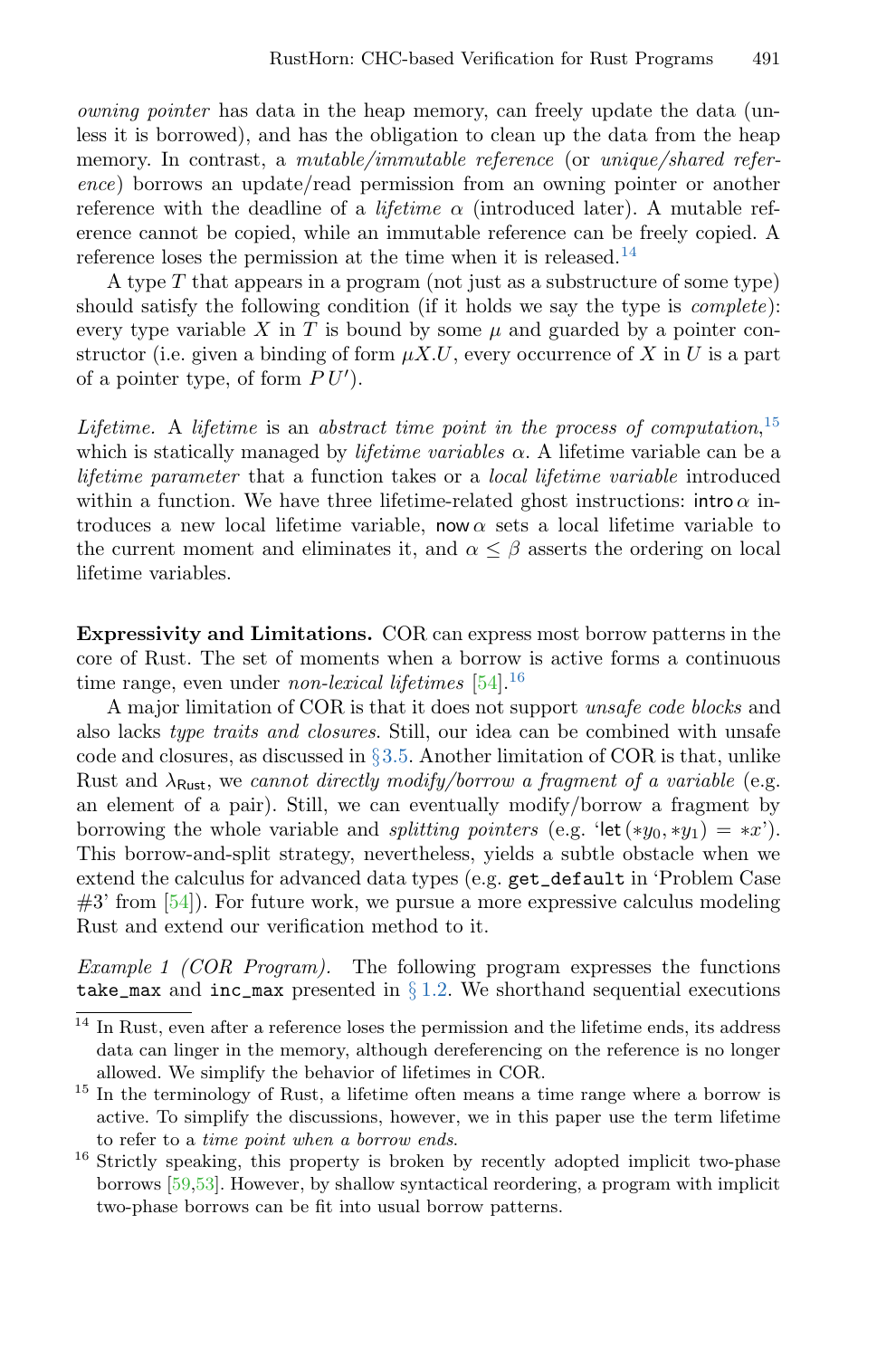```
by ';<sup>L'</sup> (e.g. L_0: I_0:<sup>L<sub>1</sub></sup> I_1; goto L_2 stands for L_0: I_0; goto L_1 L_1: I_1; goto L_217</sup>
fn take-max \langle \alpha \rangle (ma: mut<sub>α</sub> int, mb: mut<sub>α</sub> int) \rightarrow mut<sub>α</sub> int {
    entry: let *ord = *ma >= *mb;^{\text{L1}} match *ord \{\text{inj}_1 * ou \rightarrow \text{goto L2}, \text{ inj}_0 * ou \rightarrow \text{goto L5}\}L2: drop ou; ^{\mathsf{L3}} drop mb; ^{\mathsf{L4}} return ma-\mathsf{L5}: drop ou; ^{\mathsf{L6}} drop ma; ^{\mathsf{L7}} return mb}
fn inc-max(oa: own int, ob: own int) \rightarrow own bool {
    entry: intro \alpha;^{\mathsf{L1}} let ma = {\mathsf{m}}utbor_\alpha oa;^{\mathsf{L2}} let mb = {\mathsf{m}}utbor_\alpha ob;^{\mathsf{L3}}let mc= take-max\langle \alpha \rangle (ma, mb);^{14} let *o1=1;^{15} let *oc'=\ast mc+ *o1;^{16} drop o1;^{17}swap(mc,oc');^{\mathsf{L8}} drop oc';^{\mathsf{L9}} drop mc;^{\mathsf{L10}} now \alpha;^{\mathsf{L11}} let *or = *oa := *ob;^{\mathsf{L12}}drop oa;^{\mathsf{L}13} drop ob;^{\mathsf{L}14} return or}
```
In take-max, conditional branching is performed by match and its goto directions (at  $L1$ ). In inc-max, increment on the mutable reference mc is performed by calculating the new value (at  $L4, L5$ ) and updating the data by swap (at  $L7$ ).

The following is the corresponding Rust program, with ghost annotations (marked italic and dark green, e.g.  $\text{drop}$  ma) on lifetimes and releases of mutable references.

```
fn take_max<'a>(ma: \&'a mut i32, mb: \&'a mut i32) -> \&'a mut i32 {
  if *ma >= *mb { drop mb; ma } else { drop ma; mb }
}
fn inc_max(mut a: i32, mut b: i32) \rightarrow bool {
  { intro 'a;
    let mc = take_max<'a>(&'a mut a, &'a mut b); *mc += 1;
  drop mc; now 'a; }
  a := b}
```
# 2.2 Type System

The type system of COR assigns to each label a *whole context*  $(\Gamma, A)$ . We define below the whole context and the typing judgments.

Context. A variable context  $\Gamma$  is a finite set of items of form  $x: \mathbf{A}^T$ , where T should be a complete *pointer* type and **a** (which we call *activeness*) is of form 'active' or ' $\dagger \alpha$ ' (frozen until lifetime  $\alpha$ ). We abbreviate x:<sup>active</sup> T as x: T. A variable context should not contain two items on the same variable. A lifetime context  $\mathbf{A} = (A, R)$  is a finite preordered set of lifetime variables, where A is the underlying set and R is the preorder. We write  $|\mathbf{A}|$  and  $\leq_{\mathbf{A}}$  to refer to A and R. Finally, a whole context  $(\Gamma, A)$  is a pair of a variable context  $\Gamma$  and a lifetime context **A** such that every lifetime variable in  $\Gamma$  is contained in **A**.

<span id="page-8-0"></span><sup>&</sup>lt;sup>17</sup> The first character of each variable indicates the pointer kind  $(o/m$  corresponds to  $own/mut_{\alpha}$ ). We swap the branches of the match statement in take-max, to fit the order to C/Rust's if.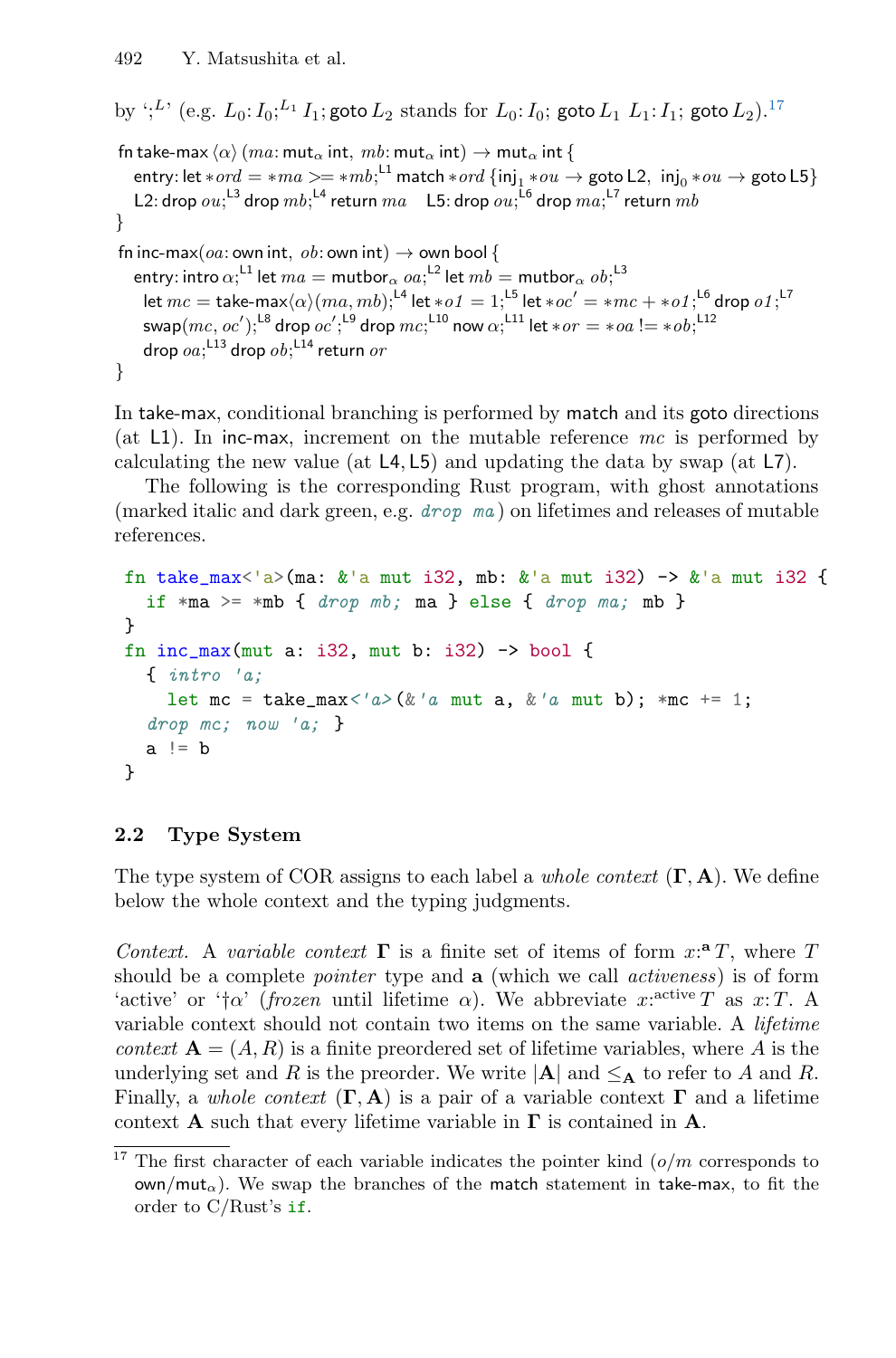*Notations*. The set operation  $A + B$  (or more generally  $\sum_{\lambda} A_{\lambda}$ ) denotes the disjoint union, i.e. the union defined only if the arguments are disjoint. The set operation  $A - B$  denotes the set difference defined only if  $A \supseteq B$ . For a natural number n, [n] denotes the set  $\{0, \ldots, n-1\}$ .

Generally, an auxiliary definition for a rule can be presented just below, possibly in a dotted box.

Program and Function. The rules for typing programs and functions are presented below. They assign to each label a whole context  $(\Gamma, A)$ . ' $S:_{\Pi,f}(\Gamma, A)$  $(\mathbf{\Gamma}_L, \mathbf{A}_L)_L \mid U'$  is explained later.

> ${\rm for\,\, any}\, F {\rm\, in}\, \varPi,\,\, F {\rm:}_\varPi\left({\bf \Gamma}_{{\rm name}(F),L},{\bf A}_{{\rm name}(F),L}\right)_{L\in {\rm Label}_F}$  $\Pi\!:\!(\mathbf{\Gamma}_{f,L},\mathbf{A}_{f,L})_{(f,L)\,\in\,\mathbf{FnLabel}_{\Pi}}$

name(F): the function name of F Label<sub>F</sub>: the set of labels in F  $\text{FnLabel}_{\Pi}$ : the set of pairs  $(f, L)$  such that a function f in  $\Pi$  has a label L

 $F = \text{fn } f(\alpha_0, \ldots, \alpha_{m-1} | \alpha_{a_0} \leq \alpha_{b_0}, \ldots, \alpha_{a_{l-1}} \leq \alpha_{b_{l-1}})(x_0; T_0, \ldots, x_{n-1}; T_{n-1}) \rightarrow U \{\cdots\}$  $\mathbf{\Gamma}_{\mathsf{entry}} = \{x_i \mathpunct{:}T_i \, | \, i \!\in\! [n]\} \quad A = \{\alpha_j \, | \, j \!\in\! [m]\} \quad \mathbf{A}_{\mathsf{entry}} = \big(A, \big(\mathrm{Id}_A \cup \{(\alpha_{a_k}, \alpha_{b_k}) \, | \, k \!\in\! [l]\}\big)^\top\big)$ for any  $L' : S \in \text{LabelStmt}_F$ ,  $S:_{\Pi,f}(\Gamma_{L'}, \mathbf{A}_{L'}) | (\mathbf{\Gamma}_L, \mathbf{A}_L)_{L \in \text{Label}_F} | U$ 

 $F:$ Π  $( \Gamma_L, \mathbf{A}_L)_{L \in \text{Label } F}$ 

LabelStmt<sub>F</sub>: the set of labeled statements in  $F$ Id<sub>A</sub>: the identity relation on  $A$   $R^+$ : the transitive closure of R

On the rule for the function, the initial whole context at entry is specified (the second and third preconditions) and also the contexts for other labels are checked (the fourth precondition). The context for each label (in each function) can actually be determined in the order by the distance in the number of goto jumps from entry, but that order is not very obvious because of unstructured control flows.

*Statement.* ' $S:_{\Pi,f}(\Gamma, A) | (\Gamma_L, A_L)_{L} | U'$  means that running the statement S (under  $\Pi$ , f) with the whole context  $(\Gamma, A)$  results in a jump to a label with the whole contexts specified by  $(\mathbf{\Gamma}_L, \mathbf{A}_L)$  or a return of data of type U. Its rules are presented below.  $'I:_{\Pi,f}(\Gamma, \mathbf{A}) \to (\Gamma', \mathbf{A}')$  is explained later.

$$
\frac{I:_{\Pi,f}(\Gamma,\mathbf{A}) \to (\Gamma_{L_0},\mathbf{A}_{L_0})}{I; \text{goto } L_0:_{\Pi,f}(\Gamma,\mathbf{A}) \mid (\Gamma_L,\mathbf{A}_L)_L \mid U} \xrightarrow[\text{return } x:_{\Pi,f}(\Gamma,\mathbf{A}) \mid (\Gamma_L,\mathbf{A}_L)_L \mid U}
$$
\n
$$
A_{\text{ex }\Pi,f}: \text{the set of lifetime parameters of } f \text{ in } \Pi
$$

$$
x: P(T_0+T_1) \in \Gamma
$$
  
for  $i = 0, 1$ ,  $(\Gamma_{L_i}, \mathbf{A}_{L_i}) = (\Gamma - \{x: P(T_0+T_1)\} + \{y_i: P(T_i\}, \mathbf{A})$   
match  $*x \{inj_0 * y_0 \rightarrow \text{goto } L_0, inj_1 * y_1 \rightarrow \text{goto } L_1\}:_{\Pi, f} (\Gamma, \mathbf{A}) | ( \Gamma_L, \mathbf{A}_L)_L | U$ 

The rule for the return statement ensures that there remain no extra variables and local lifetime variables.

Instruction. ' $I:_{\Pi,f}(\Gamma, A) \to (\Gamma', A')'$  means that running the instruction I (under  $\Pi$ , f) updates the whole context  $(\Gamma, A)$  into  $(\Gamma', A')$ . The rules are designed so that, for any I, II, f,  $(\Gamma, A)$ , there exists at most one  $(\Gamma', A')$  such that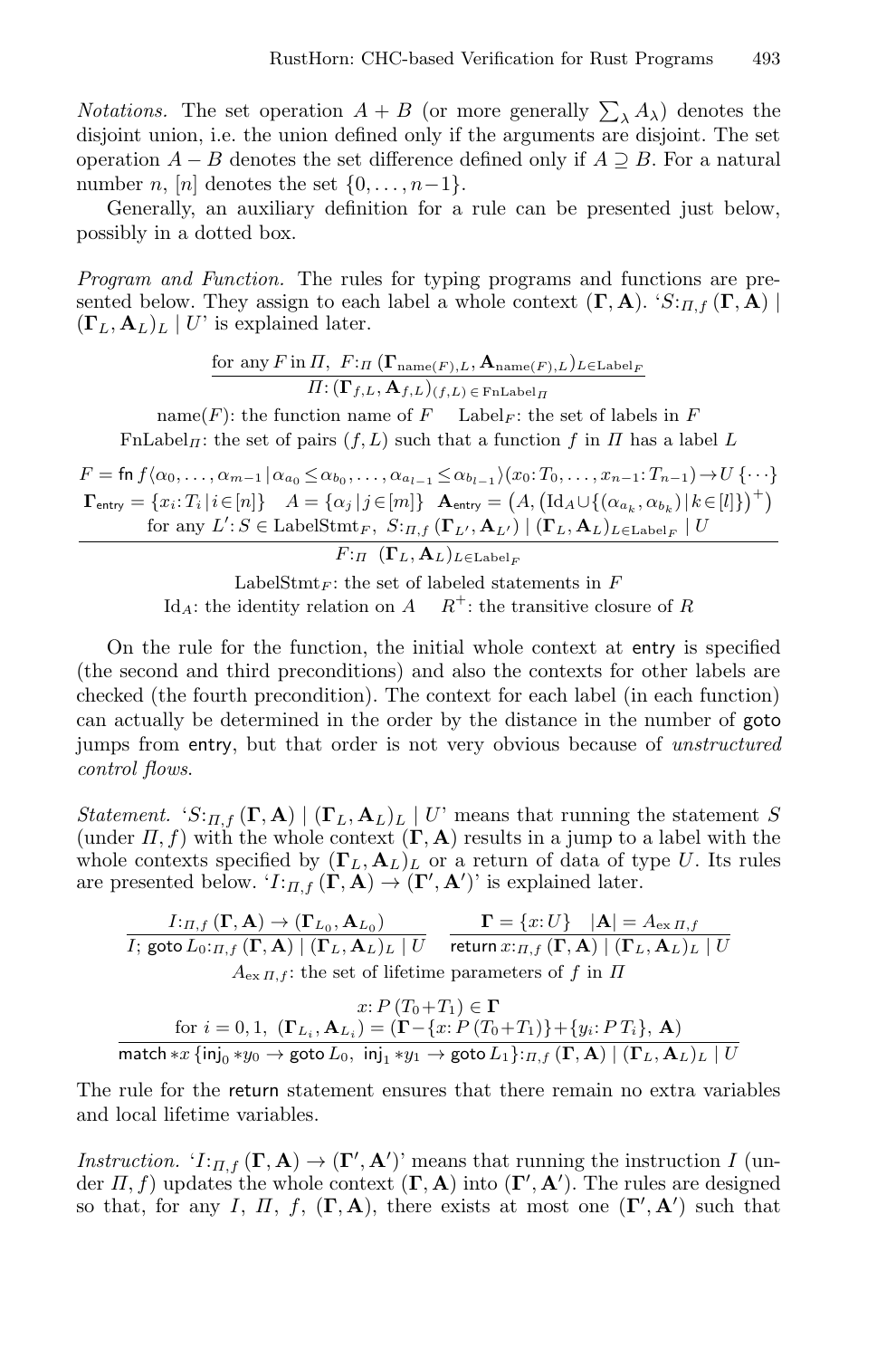$I:_{\Pi,f}(\Gamma,\mathbf A)\to (\Gamma',\mathbf A')$  holds. Below we present some of the rules; the complete rules are presented in the full paper. The following is the typing rule for mutable (re)borrow.

$$
\alpha \notin A_{\text{ex } \Pi, f} \quad P = \text{own, mut}_{\alpha} \quad \text{for any } \beta \in \text{Lifetime}_{PT}, \ \alpha \leq_{\mathbf{A}} \beta
$$
\n
$$
\text{let } y = \text{mutbor}_{\alpha} x :_{\Pi, f} (\Gamma + \{x : PT\}, \mathbf{A}) \to (\Gamma + \{y : \text{mut}_{\alpha} T, x : ^{\text{tr}} \alpha PT\}, \mathbf{A})
$$
\n
$$
\text{Lifetime}_{T}: \text{the set of lifetime variables occurring in } T
$$

After you mutably (re)borrow an owning pointer / mutable reference x until  $\alpha$ , x is frozen until  $\alpha$ . Here,  $\alpha$  should be a local lifetime variable<sup>[18](#page-10-0)</sup> (the first precondition) that does not live longer than the data of  $x$  (the third precondition). Below are the typing rules for local lifetime variable introduction and elimination.

$$
\begin{aligned}\n\text{intro } \alpha:_{\Pi,f} \left( \Gamma, (A,R) \right) &\to \left( \Gamma, (\{\alpha\}+A, \{\alpha\} \times (\{\alpha\}+A_{\text{ex }\Pi,f})+R) \right) \\
&\quad \alpha \notin A_{\text{ex }\Pi,f} \\
\frac{\alpha \notin A_{\text{ex }\Pi,f}}{\text{now } \alpha:_{\Pi,f} \left( \Gamma, (\{\alpha\}+A, R) \right) \to (\{\text{thaw}_{\alpha}(x:\mathbf{a}\ T) \mid x:\mathbf{a}\ T \in \Gamma\}, (A, \{(\beta, \gamma)\in R \mid \beta \neq \alpha\})\right) \\
&\quad \text{thaw}_{\alpha}(x:\mathbf{a}\ T) := \begin{cases} x: T \quad (\mathbf{a} = \dagger \alpha) \\
x: \mathbf{a}\ T \quad (\text{otherwise})\n\end{cases}\n\end{aligned}
$$

On intro  $\alpha$ , it just ensures the new local lifetime variable to be earlier than any lifetime parameters (which are given by exterior functions). On now  $\alpha$ , the variables frozen with  $\alpha$  get active again. Below is the typing rule for dereference of a pointer to a pointer, which may be a bit interesting.

$$
\text{let } y = *x :_{\Pi, f} (\Gamma + \{x : P \ P' \ T\}, \ \mathbf{A}) \to (\Gamma + \{y : (P \circ P') \ T\}, \ \mathbf{A})
$$
\n
$$
P \circ \text{own} = \text{own } \circ P := P \quad R_{\alpha} \circ R_{\beta}' := R_{\alpha}'' \text{ where } R'' = \begin{cases} \text{mut} & (R = R' = \text{mut}) \\ \text{immut} & (\text{otherwise}) \end{cases}
$$

The third precondition of the typing rule for mutbor justifies taking just  $\alpha$  in the rule ' $R_{\alpha} \circ R_{\beta}':= R_{\alpha}'''.$ 

Let us interpret  $\Pi: (\Gamma_{f,L}, \mathbf{A}_{f,L})_{(f,L)\in\text{FnLabel}_{\Pi}}$  as "the program  $\Pi$  has the type  $(\Gamma_{f,L}, \mathbf{A}_{f,L})_{(f,L)\in \text{FnLabel}_{\Pi}}$ ". The type system ensures that any program has at most one type (which may be a bit unclear because of unstructured control flows). Hereinafter, we implicitly assume that a program has a type.

## 2.3 Concrete Operational Semantics

We introduce for COR *concrete operational semantics*, which handles a concrete model of the heap memory.

The basic item, *concrete configuration*  $C$ , is defined as follows.

 $\mathbf{S}$  ::= end  $\mid [f, L] x, \mathbf{F}; \mathbf{S} \mid \text{concrete configuration}$   $\mathbf{C}$  ::=  $[f, L] \mathbf{F}; \mathbf{S} \mid \mathbf{H}$ 

Here,  $H$  is a *heap*, which maps addresses (represented by integers) to integers (data). **F** is a *concrete stack frame*, which maps variables to addresses. The stack

<span id="page-10-0"></span><sup>&</sup>lt;sup>18</sup> In COR, a reference that lives after the return from the function should be created by splitting a reference (e.g. 'let  $(*y_0, *y_1) = *x'$ ) given in the inputs; see also [Expressivity and Limitations.](#page-7-4)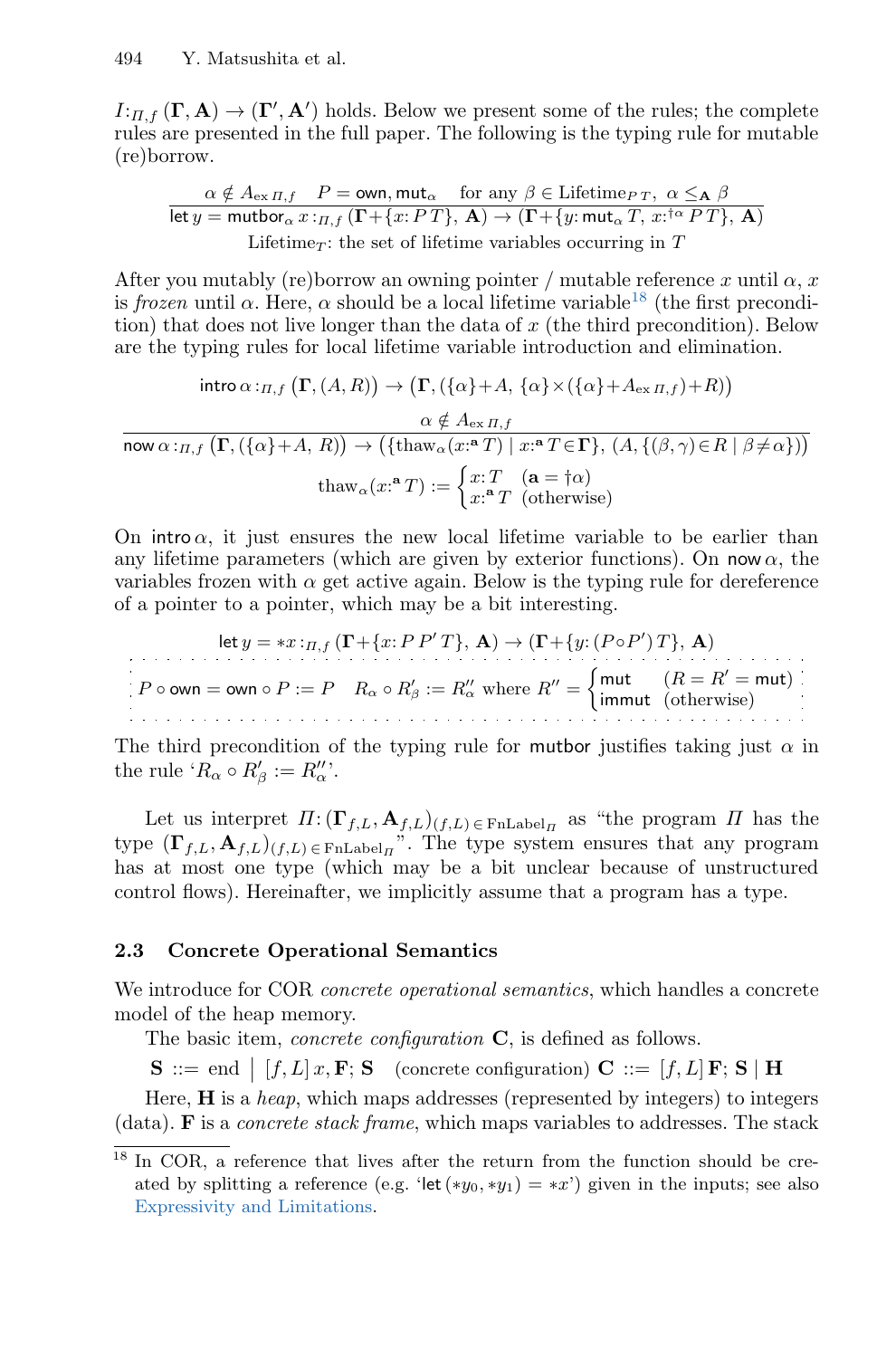part of **C** is of form '[f, L] **F**;  $[f', L']$  x, **F'**;  $\cdots$  ; end' (we may omit the terminator  $\cdot$ ; end'). [f, L] on each stack frame indicates the program point.  $\cdot x$ , on each nontop stack frame is the receiver of the value returned by the function call.

Concrete operational semantics is characterized by the one-step transition relation  $C \rightarrow \pi C'$  and the termination relation final $\pi(C)$ , which can be defined straightforwardly. Below we show the rules for mutable (re)borrow, swap, function call and return from a function; the complete rules and an example execution are presented in the full paper.  $S_{\Pi,f,L}$  is the statement for the label L of the function f in  $\Pi$ . Ty<sub> $\Pi$ ,  $f_L(x)$ </sub> is the type of variable x at the label.

$$
S_{\Pi,f,L} = \text{let } y = \text{mutbor}_{\alpha} x; \text{ goto } L' \quad \mathbf{F}(x) = a
$$
\n
$$
[f, L] \mathbf{F}; \mathbf{S} | \mathbf{H} \rightarrow_{\Pi} [f, L'] \mathbf{F} + \{(y, a)\}; \mathbf{S} | \mathbf{H}
$$
\n
$$
S_{\Pi,f,L} = \text{swap}(*x, *y); \text{ goto } L' \quad \text{Ty}_{\Pi,f,L}(x) = PT \quad \mathbf{F}(x) = a \quad \mathbf{F}(y) = b
$$
\n
$$
[f, L] \mathbf{F}; \mathbf{S} | \mathbf{H} + \{(a+k, m_k) | k \in [\#T] \} + \{(b+k, n_k) | k \in [\#T] \}
$$
\n
$$
\rightarrow_{\Pi} [f, L'] \mathbf{F}; \mathbf{S} | \mathbf{H} + \{(a+k, n_k) | k \in [\#T] \} + \{(b+k, m_k) | k \in [\#T] \}
$$
\n
$$
S_{\Pi,f,L} = \text{let } y = g\langle \cdots \rangle \langle x_0, \dots, x_{n-1}; \text{ goto } L'
$$
\n
$$
\boxed{f, L] \mathbf{F} + \{(x_i, a_i) | i \in [n] \}; \mathbf{S} | \mathbf{H} \rightarrow_{\Pi} [g, \text{entry}] \{ (x'_i, a_i) | i \in [n] \}; [f, L] \{y, \mathbf{F}; \mathbf{S} | \mathbf{H} \}
$$
\n
$$
S_{\Pi,f,L} = \text{return } x
$$
\n
$$
\boxed{f, L] \{(x, a) \}; [g, L'] \, x', \mathbf{F}'; \mathbf{S} | \mathbf{H} \rightarrow_{\Pi} [g, L'] \, \mathbf{F}' + \{(x', a) \}; \mathbf{S} | \mathbf{H} \}
$$
\n
$$
\boxed{S_{\Pi,f,L} = \text{return } x}
$$
\n
$$
\boxed{f, L] \{(x, a) \}; [g, L'] \, x', \mathbf{F}'; \mathbf{S} | \mathbf{H} \rightarrow_{\Pi} [g, L'] \, \mathbf{F}' + \{(x', a) \}; \mathbf{S} | \mathbf{H} \}
$$

Here we introduce  $\#T$ , which represents how many memory cells the type T takes (at the outermost level).  $\#T$  is defined for every *complete* type T, because every occurrence of type variables in a complete type is guarded by a pointer constructor.

$$
#(T_0+T_1) := 1 + \max\{\#T_0, \#T_1\} \quad #(T_0 \times T_1) := \#T_0 + \#T_1
$$
  

$$
\# \mu X.T := \#T[\mu X.T/X] \quad \# \text{ int} = \# PT := 1 \quad \# \text{ unit} = 0
$$

# <span id="page-11-0"></span>3 CHC Representation of COR Programs

To formalize the idea discussed in  $\S 1$ , we give a translation from COR programs to CHC systems, which precisely characterize the input-output relations of the COR programs. We first define the logic for CHCs  $(\S 3.1)$  $(\S 3.1)$ . We then formally describe our translation ( $\S 3.2$ ) and prove its correctness ( $\S 3.3$ ). Also, we examine effectiveness of our approach with advanced examples  $(\S 3.4)$  $(\S 3.4)$  and discuss how our idea can be extended and enhanced (§ [3.5\)](#page-18-0).

#### <span id="page-11-1"></span>3.1 Multi-sorted Logic for Describing CHCs

To begin with, we introduce a first-order multi-sorted logic for describing the CHC representation of COR programs.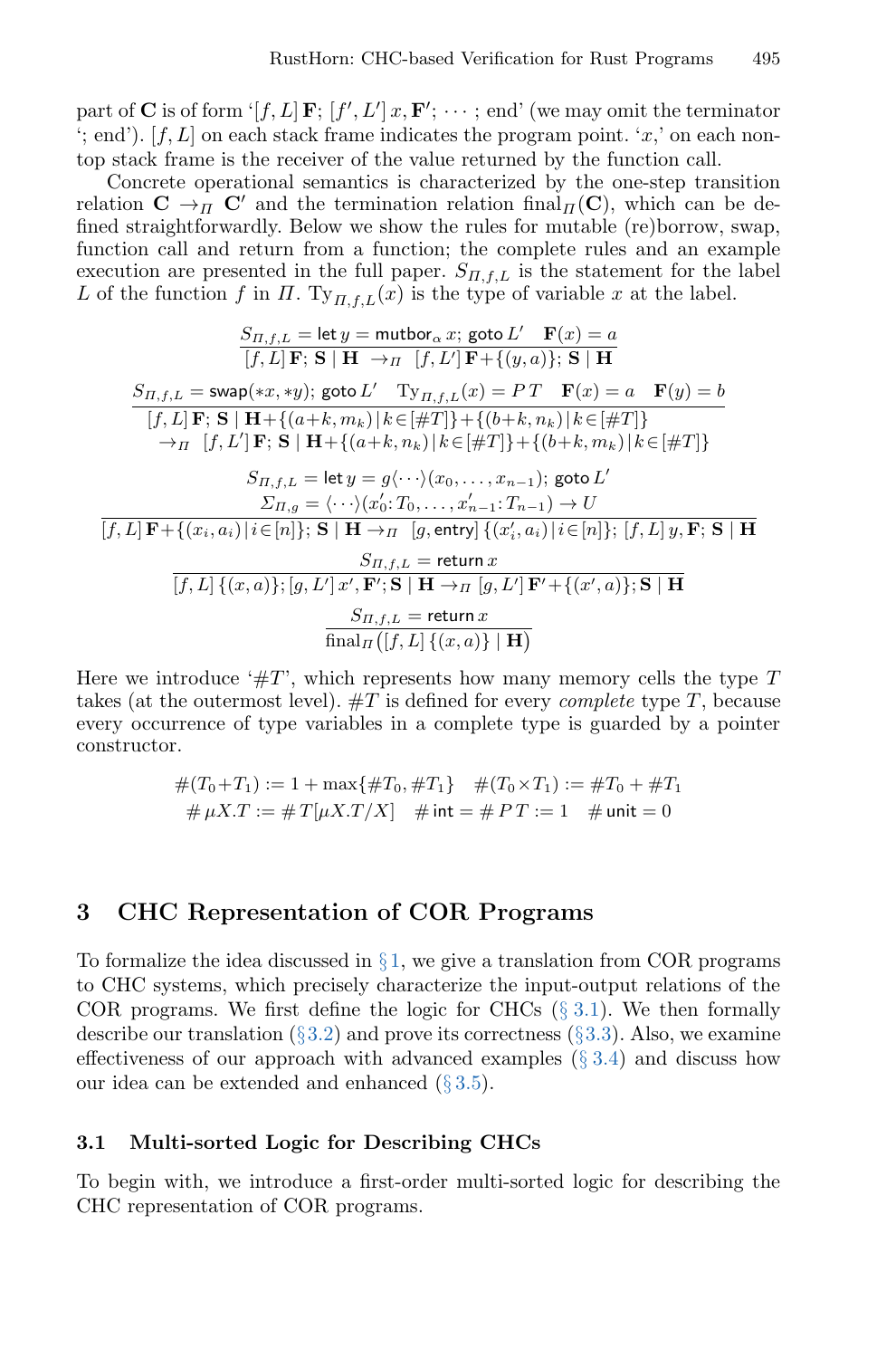Syntax. The syntax is defined as follows.

(CHC)  $\Phi ::= \forall x_0 : \sigma_0, \ldots, x_{m-1} : \sigma_{m-1}$ .  $\check{\varphi} \iff \psi_0 \land \cdots \land \psi_{n-1}$  $\top :=$  the nullary conjunction of formulas (formula)  $\varphi, \psi ::= f(t_0, \ldots, t_{n-1})$  (elementary formula)  $\check{\varphi} ::= f(p_0, \ldots, p_{n-1})$  $(\text{term}) \ t \ ::= \ x \ | \ \langle t \rangle \ | \ \langle t_*, t_\circ \rangle \ | \ \text{inj}_i \ t \ | \ (t_0, t_1) \ | \ *t \ | \ \text{ot} \ | \ t.i \ | \ \textit{const} \ | \ t \ \textit{op} \ t'$ (value)  $v, w ::= \langle v \rangle | \langle v_*, v_\circ \rangle | \mathsf{inj}_i v | (v_0, v_1) | const$ (pattern)  $p, q ::= x \mid \langle p \rangle \mid \langle p_*, p_0 \rangle \mid \mathsf{inj}_i p \mid (p_0, p_1) \mid const$ (sort)  $\sigma, \tau ::= X \mid \mu X. \sigma \mid C \sigma \mid \sigma_0 + \sigma_1 \mid \sigma_0 \times \sigma_1 \mid \text{int} \mid \text{unit}$ (container kind) C ::= box | mut const ::= same as COR op ::= same as COR bool := unit + unit  $true := inj_1()$  false := inj<sub>0</sub> ()  $X ::=$  (sort variable)  $x, y ::=$  (variable)  $f ::=$  (predicate variable)

We introduce  $\mathsf{box}\,\sigma$  and mut  $\sigma$ , which correspond to  $\mathsf{own}\,T/\mathsf{immut}_\alpha T$  and mut<sub>α</sub> T respectively.  $\langle t \rangle / \langle t_*, t_o \rangle$  is the constructor for box  $\sigma$ /mut  $\sigma$ . \*t takes the body/first value of  $\langle -\rangle/\langle -, -\rangle$  and  $\circ t$  takes the second value of  $\langle -, -\rangle$ . We restrict the form of CHCs here to simplify the proofs later. Although the logic does not have a primitive for equality, we can define the equality in a CHC system (e.g. by adding  $\forall x: \sigma$ .  $Eq(x, x) \iff \top$ ).

A CHC system  $(\Phi, \Xi)$  is a pair of a finite set of CHCs  $\Phi = {\Phi_0, \ldots, \Phi_{n-1}}$ and  $\Xi$ , where  $\Xi$  is a finite map from predicate variables to tuples of sorts (denoted by  $\Xi$ ), specifying the sorts of the input values. Unlike the informal description in § [1,](#page-0-1) we add  $\Xi$  to a CHC system.

Sort System. ' $t:\Delta \sigma'$ ' (the term t has the sort  $\sigma$  under  $\Delta$ ) is defined as follows. Here,  $\Delta$  is a finite map from variables to sorts.  $\sigma \sim \tau$  is the congruence on sorts induced by  $\mu X.\sigma \sim \sigma[\mu X.\sigma/X].$ 

| $\Delta(x) = \sigma$   | $t: \Delta \sigma$                          | $t_*,t_\circ$ : $\Delta \sigma$                                                          |                                   | $t: \Delta \sigma_i$                                                                           |  | $t_0: \Delta \sigma_0$ $t_1: \Delta \sigma_1$            |
|------------------------|---------------------------------------------|------------------------------------------------------------------------------------------|-----------------------------------|------------------------------------------------------------------------------------------------|--|----------------------------------------------------------|
| $x: \Delta \sigma$     | $\langle t \rangle$ : $\Delta$ box $\sigma$ |                                                                                          |                                   | $\langle t_*, t_\circ \rangle$ : $\Delta$ mut $\sigma$ inj, $t$ : $\Delta \sigma_0 + \sigma_1$ |  | $(t_0,t_1):_{\boldsymbol{\Delta}}\sigma_0\times\sigma_1$ |
| $t: \wedge$ $C \sigma$ | t: $\Delta$ mut $\sigma$                    | $t:\Delta \sigma_0 + \sigma_1$                                                           |                                   | $t, t' : \Delta$ int                                                                           |  | $t:\Delta \sigma \quad \sigma \sim \tau$                 |
| * $t:\Delta$ $\sigma$  | $\circ t$ : $\alpha \sigma$                 | t.i: $\Delta \sigma_i$                                                                   | $const$ : $\Delta \sigma_{const}$ | t op t': $\Delta \sigma_{op}$                                                                  |  | $t:_{\mathbf{\Delta}} \tau$                              |
|                        |                                             | $\sigma_{const}$ : the sort of <i>const</i> $\sigma_{op}$ : the output sort of <i>op</i> |                                   |                                                                                                |  |                                                          |

'wellSorted $\Delta \equiv (\varphi)$ ' and 'wellSorted $\equiv (\Phi)$ ', the judgments on well-sortedness of formulas and CHCs, are defined as follows.

$$
\frac{\Xi(f) = (\sigma_0, \dots, \sigma_{n-1}) \quad \text{for any } i \in [n], \ t_i : \Delta \sigma_i}{\text{wellSorted}_{\Delta, \Xi}(f(t_0, \dots, t_{n-1}))}
$$
\n
$$
\Delta = \{(x_i, \sigma_i) \mid i \in [m]\} \quad \text{wellSorted}_{\Delta, \Xi}(\check{\varphi}) \quad \text{for any } j \in [n], \ \text{wellSorted}_{\Delta, \Xi}(\psi_j)
$$
\n
$$
\text{wellSorted}_{\Xi}(\forall x_0 : \sigma_0, \dots, x_{m-1} : \sigma_{m-1} \dots \check{\varphi} \iff \psi_0 \wedge \dots \wedge \psi_{n-1})
$$

The CHC system ( $\Phi$ ,  $\Xi$ ) is said to be well-sorted if wellSorted $\Xi(\Phi)$  holds for any  $\Phi \in \mathbf{\Phi}$ .

**Semantics.**  $[[t]]_1$ , the interpretation of the term t as a value under **I**, is defined as follows. Here, I is a finite map from variables to values. Although the definition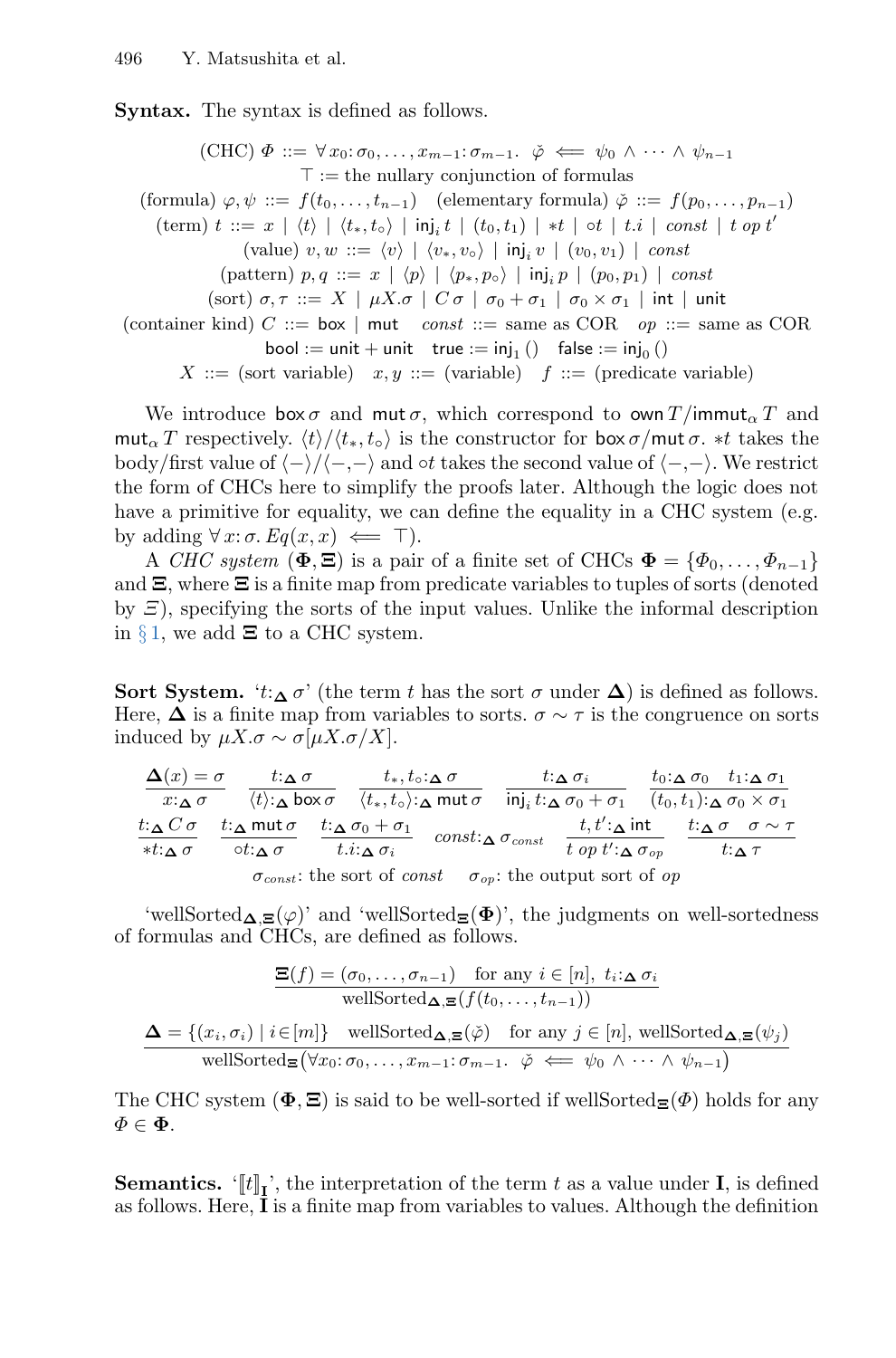is partial, the interpretation is defined for all well-sorted terms.

$$
\llbracket x \rrbracket_{\mathbf{I}} := \mathbf{I}(x) \quad \llbracket \langle t \rangle \rrbracket_{\mathbf{I}} := \langle \llbracket t \rrbracket_{\mathbf{I}} \rangle \quad \llbracket \langle t_*, t_\diamond \rangle \rrbracket_{\mathbf{I}} := \langle \llbracket t \rrbracket_{\mathbf{I}}, \llbracket t_0 \rrbracket_{\mathbf{I}} \rangle \quad \llbracket \mathsf{inj}_t \, t \rrbracket_{\mathbf{I}} := \mathsf{inj}_i \llbracket t \rrbracket_{\mathbf{I}} \llbracket t_0, t_1 \rrbracket_{\mathbf{I}} := (\llbracket t_0 \rrbracket_{\mathbf{I}}, \llbracket t_1 \rrbracket_{\mathbf{I}}) \quad \llbracket * t \rrbracket_{\mathbf{I}} := \begin{cases} v & (\llbracket t \rrbracket_{\mathbf{I}} = \langle v \rangle) \\ v_* & (\llbracket t \rrbracket_{\mathbf{I}} = \langle v \rangle) \end{cases} \quad \llbracket \mathsf{tot} \rrbracket_{\mathbf{I}} := v_\diamond \text{ if } \llbracket t \rrbracket_{\mathbf{I}} = \langle v_*, v_\diamond \rangle \llbracket t \mathsf{at} \rrbracket_{\mathbf{I}} := v_i \text{ if } \llbracket t \rrbracket_{\mathbf{I}} = (v_0, v_1) \quad \llbracket \mathsf{const} \rrbracket_{\mathbf{I}} := \mathsf{const} \quad \llbracket t \text{ op } t' \rrbracket_{\mathbf{I}} := \llbracket t \rrbracket_{\mathbf{I}} \llbracket \mathsf{op} \rrbracket \llbracket t' \rrbracket_{\mathbf{I}} \end{cases}
$$
\n
$$
\llbracket \mathsf{op} \rrbracket : = v_i \text{ if } \llbracket t \rrbracket_{\mathbf{I}} = (v_0, v_1) \quad \llbracket \mathsf{const} \rrbracket_{\mathbf{I}} := \mathsf{const} \quad \llbracket t \text{ op } t' \rrbracket_{\mathbf{I}} := \llbracket t \rrbracket_{\mathbf{I}} \llbracket \mathsf{op} \rrbracket \llbracket t' \rrbracket_{\mathbf{I}}
$$

A predicate structure M is a finite map from predicate variables to (concrete) predicates on values.  $\mathbf{M}, \mathbf{I} \models f(t_0, \ldots, t_{n-1})$  means that  $\mathbf{M}(f)(\llbracket t_0 \rrbracket_1, \ldots, \llbracket t_{m-1} \rrbracket_1)$ holds.  $\mathbf{M} \models \varPhi$  is defined as follows.

for any **I** s.t. 
$$
\forall i \in [m]
$$
.  $\mathbf{I}(x_i):_{\varnothing} \sigma_i$ , **M**, **I**  $\models \psi_0, \dots, \psi_{n-1}$  implies **M**, **I**  $\models \check{\varphi}$   
**M**  $\models \forall x_0: \sigma_0, \dots, x_{m-1}: \sigma_{m-1}.$   $\check{\varphi} \iff \psi_0 \land \dots \land \psi_{n-1}$ 

Finally,  $\mathbf{M} \models (\Phi, \Xi)$  is defined as follows.

for any 
$$
(f, (\sigma_0, ..., \sigma_{n-1})) \in \Xi
$$
,  $M(f)$  is a predicate on values of sort  $\sigma_0, ..., \sigma_{n-1}$   
\n
$$
\underline{\text{dom } M = \text{dom } \Xi \text{ for any } \Phi \in \Phi, M \models \Phi}
$$
\n
$$
M \models (\Phi, \Xi)
$$

When  $\mathbf{M} \models (\Phi, \Xi)$  holds, we say that M is a *model* of  $(\Phi, \Xi)$ . Every wellsorted CHC system  $(\Phi, \Xi)$  has the *least model* on the point-wise ordering (which can be proved based on the discussions in [\[16\]](#page-26-6)), which we write as  $\mathbf{M}^{\text{least}}_{(\Phi,\Xi)}$ .

#### <span id="page-13-0"></span>3.2 Translation from COR Programs to CHCs

Now we formalize our translation of Rust programs into CHCs. We define  $(|\Pi|)$ , which is a CHC system that represents the input-output relations of the functions in the COR program Π.

Roughly speaking, the least model  $\mathbf{M}^{\text{least}}_{(II)}$  for this CHC system should satisfy: for any values  $v_0, \ldots, v_{n-1}, w$ ,  $\mathbf{M}^{\text{least}}_{(II)} \models f_{\text{entry}}(v_0, \ldots, v_{n-1}, w)$  holds exactly if, in COR, a function call  $f(v_0, \ldots, v_{n-1})$  can return w. Actually, in concrete operational semantics, such values should be read out from the heap memory. The formal description and proof of this expected property is presented in  $\S 3.3$ .

**Auxiliary Definitions.** The sort corresponding to the type  $T$ ,  $(T)$ , is defined as follows.  $\check{P}$  is a meta-variable for a non-mutable-reference pointer kind, i.e. own or immut<sub> $\alpha$ </sub>. Note that the information on lifetimes is all stripped off.

$$
(|X|) := X \quad (\mu X.T) = \mu X.(T) \quad (\check{P}T) := \text{box} (|T|) \quad (\mid \text{mut}_{\alpha} T|) := \text{mut} (|T|)
$$
  

$$
(\mid \text{int}) := \text{int} \quad (\text{unit}) := \text{unit} \quad (|T_0 + T_1|) := (|T_0|) + (|T_1|) \quad (|T_0 \times T_1|) := (|T_0|) \times (|T_1|)
$$

We introduce a special variable res to represent the result of a function.<sup>[19](#page-13-1)</sup> For a label L in a function f in a program  $\Pi$ , we define  $\phi_{\Pi,f,L}$ ,  $\Xi_{\Pi,f,L}$  and  $\Delta_{\Pi,f,L}$ 

<span id="page-13-1"></span> $19$  For simplicity, we assume that the parameters of each function are sorted respecting some fixed order on variables (with res coming at the last), and we enumerate various items in this fixed order.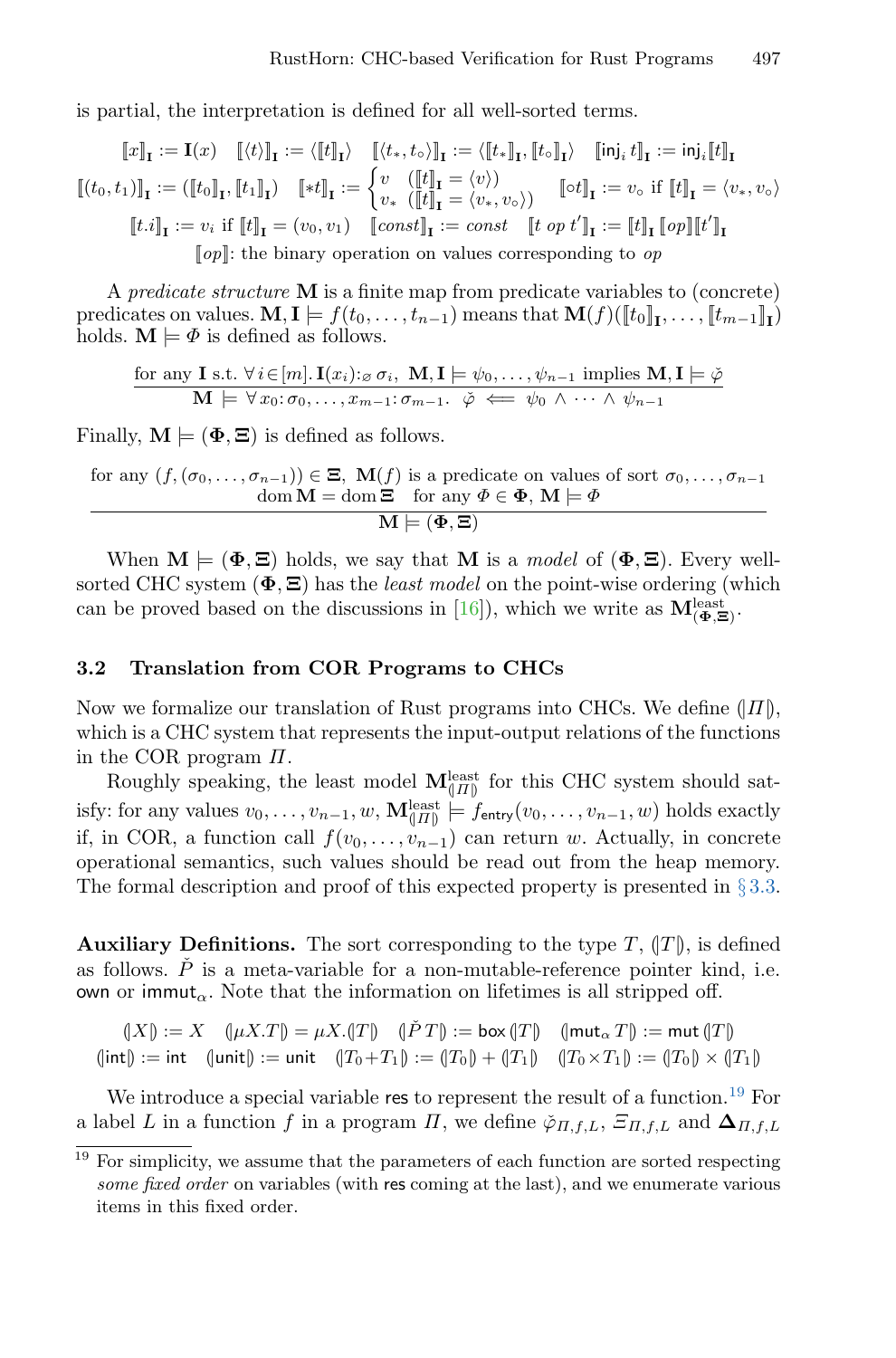as follows, if the items in the variable context for the label are enumerated as  $x_0$ :<sup>a</sup>  $T_0, \ldots, x_{n-1}$ :<sup>a<sub>n-1</sub></sup>  $T_{n-1}$  and the return type of the function is U.

$$
\check{\varphi}_{\Pi,f,L} := f_L(x_0, \dots, x_{n-1}, \text{res}) \quad \Xi_{\Pi,f,L} := ((T_0), \dots, (T_{n-1}), (U))
$$

$$
\Delta_{\Pi,f,L} := \{ (x_i, (T_i)) \mid i \in [n] \} + \{ (\text{res}, (U)) \}
$$

 $\forall (\Delta)$  stands for  $\forall x_0:\sigma_0, \ldots, x_{n-1}:\sigma_{n-1}$ , where the items in  $\Delta$  are enumerated as  $(x_0, \sigma_0), \ldots, (x_{n-1}, \sigma_{n-1}).$ 

**CHC Representation.** Now we introduce  $(|L: S|)_{H,f}$ , the set (in most cases, singleton) of CHCs modeling the computation performed by the labeled statement L: S in f from  $\Pi$ . Unlike informal descriptions in § [1,](#page-0-1) we turn to pattern matching instead of equations, to simplify the proofs. Below we show some of the rules; the complete rules are presented in the full paper. The variables marked green (e.g.  $x<sub>o</sub>$ ) should be fresh. The following is the rule for mutable (re)borrow.

$$
\begin{array}{l} \text{(}L:\mathsf{let}\,y=\mathsf{mutbor}_\alpha\,x;\;\mathsf{goto}\,L')_{\varPi,f} \\\\ :=\left\{\left\{\begin{aligned} &\forall (\Delta_{\varPi,f,L}+\{(x_\circ,\{\varGamma\})\}).\\ &\check{\varphi}_{\varPi,f,L}\Longleftarrow \check{\varphi}_{\varPi,f,L'}[\langle*x,x_\circ\rangle/y,\langle x_\circ\rangle/x]\end{aligned}\right\}\right\} \qquad \text{(}\mathbf{Ty}_{\varPi,f,L}(x)=\mathsf{own}\,T) \\\ &\left\{\begin{aligned} &\forall (\Delta_{\varPi,f,L}+\{(x_\circ,\{\varGamma\})\}).\\ &\check{\varphi}_{\varPi,f,L}\Longleftarrow \check{\varphi}_{\varPi,f,L'}[\langle*x,x_\circ\rangle/y,\langle x_\circ,\circ x\rangle/x]\end{aligned}\right\}\right\} \qquad \text{(}\mathbf{Ty}_{\varPi,f,L}(x)=\mathsf{mut}_\alpha\,T) \end{array}
$$

The value at the end of borrow is represented as a newly introduced variable  $x_0$ . Below is the rule for release of a variable.

$$
\begin{array}{ll} \text{(}L: \text{drop }x; \text{ goto }L'\text{)}_{\Pi,f} \\ := \begin{cases} \big\{ \, \forall (\Delta_{\Pi,f,L}) \cdot \check{\varphi}_{\Pi,f,L} \Longleftarrow \check{\varphi}_{\Pi,f,L'} \, \big\} & \quad (\text{Ty}_{\Pi,f,L}(x) = \check{P}\,T) \\ \big\{ \, \forall (\Delta_{\Pi,f,L}-\{(x,\text{mut}\left(\!\!\! \left.\text{f}\right \text{r}\right \text{)}\text{)}\} + \{(x_*,\left(\!\!\! \left.\text{f}\right \text{r}\right \text{)}\text{)}\}) . \\ \check{\varphi}_{\Pi,f,L}[(x_*,x_*)/x] \Longleftarrow \check{\varphi}_{\Pi,f,L'} \end{cases} & \quad (\text{Ty}_{\Pi,f,L}(x) = \text{mut}_{\alpha}\,T) \end{array}
$$

When a variable x of type  $\text{mut}_{\alpha} T$  is dropped/released, we check the prophesied value at the end of borrow. Below is the rule for a function call.

$$
\begin{aligned} &\langle |L\text{: let } y = g \langle \cdot \cdot \cdot \rangle (x_0, \dots, x_{n-1}); \text{ goto } L' \rangle_{\Pi, f} \\ &:= \{ \forall (\Delta_{\Pi, f, L} + \{ (y, \langle \text{Ty}_{\Pi, f, L'}(y) \rangle) \}) \text{. } \check{\varphi}_{\Pi, f, L} \Longleftarrow g_{\text{entry}}(x_0, \dots, x_{n-1}, y) \ \wedge \ \check{\varphi}_{\Pi, f, L'} \} \end{aligned}
$$

The body (the right-hand side of  $\Leftarrow$ ) of the CHC contains two formulas, which yields a kind of call stack at the level of CHCs. Below is the rule for a return from a function.

$$
(\!\!\! \|L\!:\operatorname{return} x)\!\!\! \rangle_{\varPi,f} \ := \ \big\{\, \forall (\mathbf{\Delta}_{\varPi,f,L}). \ \check{\varphi}_{\varPi,f,L}[x/\text{res}] \Longleftarrow \top \,\big\}
$$

The variable res is forced to be equal to the returned variable  $x$ .

Finally,  $(|\Pi|)$ , the CHC system that represents the COR program  $\Pi$  (or the CHC representation of  $\Pi$ ), is defined as follows.

$$
(\Vert \Pi \Vert) := \left( \sum_{F \text{ in } \Pi, L: S \in \text{LabelStmt}_F} (\Vert L: S \Vert_{\Pi, \text{name}_F, \left( \Xi_{\Pi, f, L} \right)_{f_L \text{ s.t. } (f, L) \in \text{FnLabel}_\Pi} \right)
$$

Example 2 (CHC Representation). We present below the CHC representation of take-max described in  $\S 2.1$ . We omit CHCs on inc-max here. We have also excluded the variable binders  $\forall \cdots$ <sup>[20](#page-14-0)</sup>

take-max<sub>entry</sub> $(ma, mb, res) \iff$  take-max<sub>L1</sub> $(ma, mb, \langle *ma \rangle = *mb)$ , res)

<span id="page-14-0"></span><sup>&</sup>lt;sup>20</sup> The sorts of the variables are as follows:  $ma, mb$ , res: mut int;  $ma_*, mb_*$ : int;  $ou:$  box unit.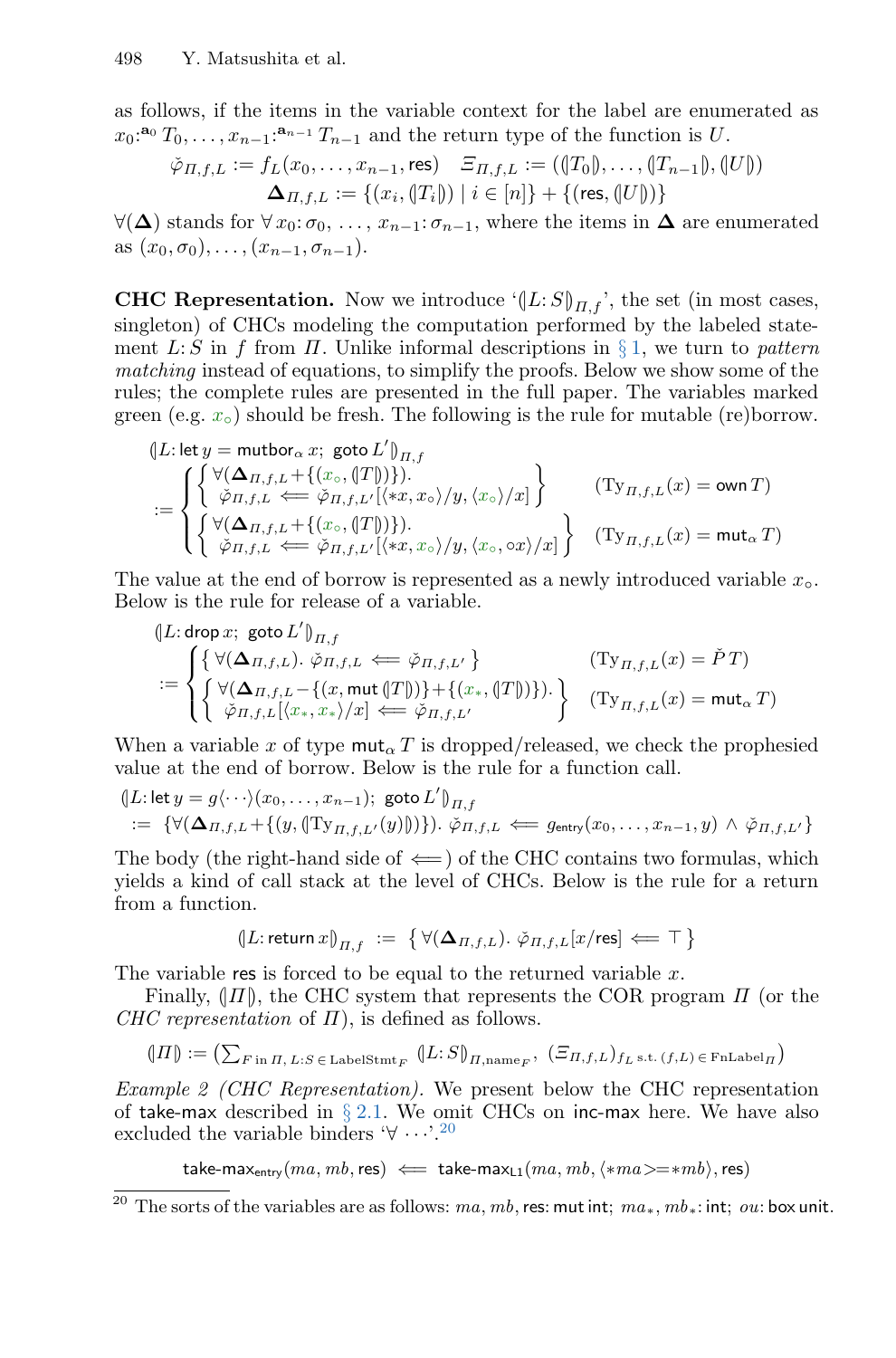take-max<sub>L1</sub> $(ma, mb, \langle inj_1*ou \rangle, res) \iff$  take-max<sub>L2</sub> $(ma, mb, ou, res)$ take-max<sub>L1</sub>(ma, mb,  $\langle \text{inj}_0 * \text{ou} \rangle$ , res)  $\Leftarrow$  take-max<sub>L5</sub>(ma, mb, ou, res) take-max<sub>L2</sub>(ma, mb, ou, res)  $\Leftarrow$  take-max<sub>L3</sub>(ma, mb, res) take-max<sub>L3</sub> $(ma, \langle mb_*, mb_*\rangle, \text{res}) \iff$  take-max<sub>L4</sub> $(ma, \text{res})$ take-max<sub>L4</sub> $(ma, ma) \Leftarrow$  T take-max<sub>L5</sub>(ma, mb, ou, res)  $\Leftarrow$  take-max<sub>L6</sub>(ma, mb, res) take-max<sub>L6</sub>( $\langle ma_*,ma_*\rangle$ , mb, res)  $\Leftarrow$  take-max<sub>L7</sub>(mb, res) take-max<sub>L7</sub> $(mb, mb) \Leftarrow$  T

The fifth and eighth CHC represent release of mb/ma. The sixth and ninth CHC represent the determination of the return value res.

#### <span id="page-15-0"></span>3.3 Correctness of the CHC Representation

Now we formally state and prove the correctness of the CHC representation.

*Notations.* We use  $\{\cdots\}$  (instead of  $\{\cdots\}$ ) for the intensional description of a multiset.  $A \oplus B$  (or more generally  $\bigoplus_{\lambda} A_{\lambda}$ ) denotes the multiset sum (e.g.  $\{[0, 1]\} \oplus \{[1]\} = \{[0, 1, 1]\} \neq \{[0, 1]\}.$ 

Readout and Safe Readout. We introduce a few judgments to formally describe how read out data from the heap.

First, the judgment 'readout<sub>H</sub>(\*a:: T | v; M)' (the data at the address a of type  $T$  can be read out from the heap  $H$  as the value v, yielding the memory footprint  $\mathcal{M}$ ) is defined as follows.<sup>[21](#page-15-1)</sup> Here, a *memory footprint*  $\mathcal M$  is a finite multiset of addresses, which is employed for monitoring the memory usage.

$$
\mathbf{H}(a) = a' \quad \text{readout}_{\mathbf{H}}(*a::T \mid v; \mathcal{M})
$$
\n
$$
\frac{\mathbf{H}(a) = a'}{\text{readout}_{\mathbf{H}}(*a::\text{own }T \mid \langle v \rangle; \mathcal{M} \oplus \{a\} \})
$$
\n
$$
\frac{\mathbf{H}(a) = n}{\text{readout}_{\mathbf{H}}(*a::\text{int} \mid n; \{a\} \})
$$
\n
$$
\frac{\mathbf{H}(a) = n}{\text{readout}_{\mathbf{H}}(*a::\text{int} \mid n; \{a\} \})
$$
\n
$$
\mathbf{H}(a) = i \in [2] \quad \text{for any } k \in [(\#T_{1-i} - \#T_i)_{\geq 0}], \ \mathbf{H}(a+1+\#T_i+k) = 0
$$
\n
$$
\frac{\text{readout}_{\mathbf{H}}(*a::T_0+T_1 \mid \mathbf{inj}_i, v; \mathcal{M} \oplus \{a\} \oplus \{a+1+\#T_i+k \mid k \in [(\#T_{1-i} - \#T_i)_{\geq 0}]\})}{(n)_{\geq 0} := \max\{n, 0\}}
$$
\n
$$
\frac{\text{readout}_{\mathbf{H}}(*a::T_0 \mid v_0; \mathcal{M}_0) \quad \text{readout}_{\mathbf{H}}(*a+\#T_0)::T_1 \mid v_1; \mathcal{M}_1)}{\text{readout}_{\mathbf{H}}(*a::T_0 \times T_1 \mid (v_0, v_1); \mathcal{M}_0 \oplus \mathcal{M}_1)}
$$

For example, 'readout<sub>{(100,7),(101,5)}</sub>(\*100:: int × int  $|(7,5)$ ; {|100, 101}})' holds.

Next, 'readout<sub>H</sub>(**F**::  $\Gamma$  | F; M)' (the data of the stack frame **F** respecting the variable context  $\Gamma$  can be read out from H as F, yielding M) is defined as follows. dom  $\Gamma$  stands for  $\{x \mid x: \mathbf{a} \in \Gamma\}$ .

$$
\frac{\mathrm{dom}\,\mathbf{F}=\mathrm{dom}\,\mathbf{\Gamma}\quad\hbox{for any $x:\hbox{own}\,T\in\mathbf{\Gamma}$, readout}_{\mathbf{H}}(*\mathbf{F}(x)::T\mid v_x;\,\mathcal{M}_x)\quad \ \ \, \text{readout}_{\mathbf{H}}(\mathbf{F}::\mathbf{\Gamma}\mid\{(x,\langle v_x\rangle)\,|\,x\!\in\!\hbox{dom}\,\mathbf{F}\};\,\bigoplus_{x\in\hbox{dom}\,\mathbf{F}}\mathcal{M}_x)}
$$

<span id="page-15-1"></span> $\frac{21}{21}$  Here we can ignore mutable/immutable references, because we focus on what we call simple functions, as explained later.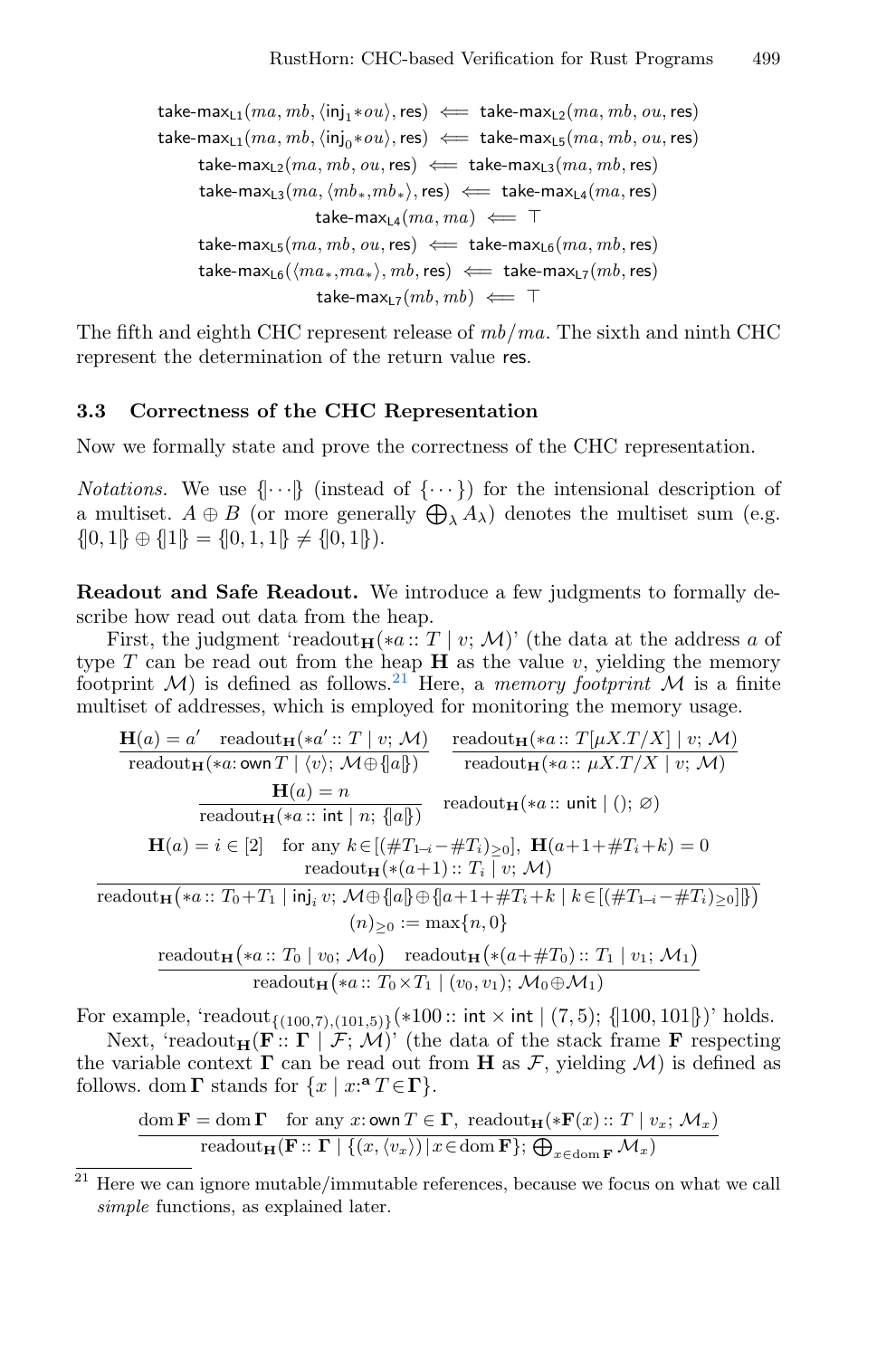Finally, 'safe<sub>H</sub>(**F**::  $\Gamma \mid \mathcal{F}$ )' (the data of **F** respecting  $\Gamma$  can be *safely* read out from  $H$  as  $\mathcal{F}$ ) is defined as follows.

$$
\frac{\operatorname{readout}_{\mathbf{H}}(\mathbf{F}::\boldsymbol{\Gamma}\mid\mathcal{F};\,\mathcal{M})\quad \mathcal{M} \text{ has no duplicate items}}{\operatorname{safe}_{\mathbf{H}}(\mathbf{F}::\boldsymbol{\Gamma}\mid\mathcal{F})}
$$

Here, the 'no duplicate items' precondition checks the safety on the ownership.

COS-based Model. Now we introduce the COS-based model (COS stands for concrete operational semantics)  $f_{\Pi}^{\text{COS}}$  to formally describe the expected inputoutput relation. Here, for simplicity,  $f$  is restricted to one that does not take lifetime parameters (we call such a function simple; the input/output types of a simple function cannot contain references). We define  $f_{\Pi}^{\text{COS}}$  as the predicate (on values of sorts  $(T_0|), \ldots, (T_{n-1}|), (U|)$  if f's input/output types are  $T_0, \ldots, T_{n-1}, U$  given by the following rule.

$$
\mathbf{C}_0 \to \pi \cdots \to \pi \mathbf{C}_N \quad \text{final}_{\Pi}(\mathbf{C}_N) \quad \mathbf{C}_0 = [f, \text{entry}] \mathbf{F} | \mathbf{H} \quad \mathbf{C}_N = [f, L] \mathbf{F}' | \mathbf{H}'
$$
\n
$$
\frac{\text{safe}_{\mathbf{H}}(\mathbf{F} :: \mathbf{\Gamma}_{\Pi, f, \text{entry}} \mid \{(x_i, v_i) \mid i \in [n]\})}{\text{safe}_{\mathbf{H}'}(\mathbf{D}^{C})} \quad \text{safe}_{\mathbf{H}'}(\mathbf{F}':: \mathbf{\Gamma}_{\Pi, f, L} \mid \{(y, w)\})}
$$

 $\Gamma_{\Pi,f,L}$ : the variable context for the label L of f in the program  $\Pi$ 

Correctness Theorem. Finally, the correctness (both soundness and completeness) of the CHC representation is simply stated as follows.

Theorem 1 (Correctness of the CHC Representation). For any program H and simple function f in  $\Pi$ ,  $f_{\Pi}^{\text{COS}}$  is equivalent to  $\mathbf{M}^{\text{least}}_{(H)}(f_{\text{entry}})$ .

Proof. The details are presented in the full paper. We outline the proof below.

First, we introduce *abstract operational semantics*, where we get rid of heaps and directly represent each variable in the program simply as a value with abstract variables, which is strongly related to prophecy variables (see  $\S 5$ ). An abstract variable represents the undetermined value of a mutable reference at the end of borrow.

Next, we introduce SLDC resolution for CHC systems and find a bisimulation between abstract operational semantics and SLDC resolution, whereby we show that the AOS-based model, defined analogously to the COS-based model, is equivalent to the least model of the CHC representation. Moreover, we find a bisimulation between concrete and abstract operational semantics and prove that the COS-based model is equivalent to the AOS-based model.

Finally, combining the equivalences, we achieve the proof for the correctness of the CHC representation.  $\Box$ 

Interestingly, as by-products of the proof, we have also shown the soundness of the type system in terms of preservation and progression, in both concrete and abstract operational semantics. Simplification and generalization of the proofs is left for future work.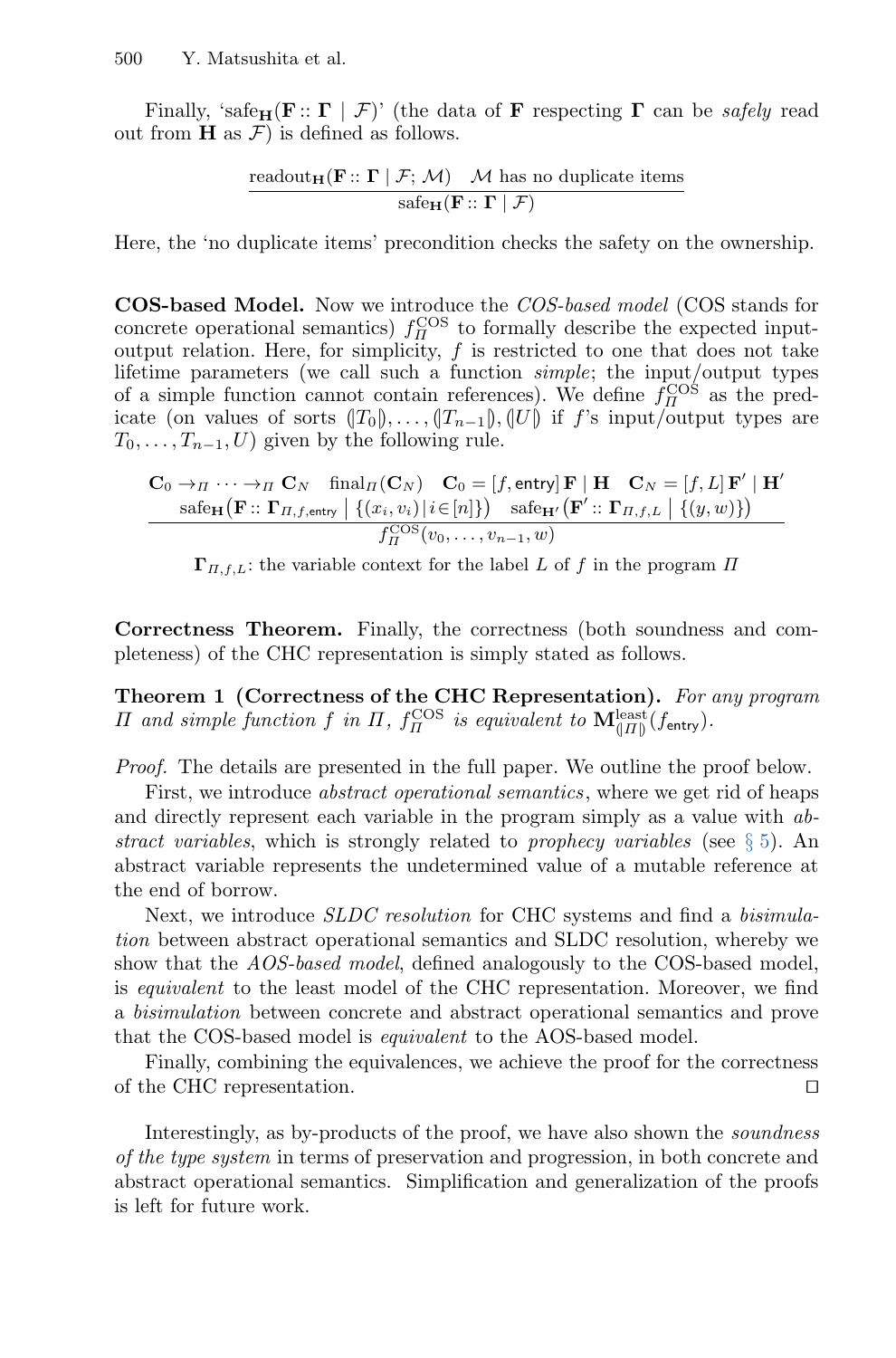# <span id="page-17-0"></span>3.4 Advanced Examples

We give advanced examples of pointer-manipulating Rust programs and their CHC representations. For readability, we write programs in Rust (with ghost annotations) instead of COR. In addition, CHCs are written in an informal style like  $\S 1$ , preferring equalities to pattern matching.

<span id="page-17-2"></span>*Example 3.* Consider the following program, a variant of just\_rec in  $\S 1.1$ .

```
fn choose<'a>(ma: k'a mut i32, mb: k'a mut i32) -> k'a mut i32 {
  if rand() { drop ma; mb } else { drop mb; ma }
}
fn linger_dec<'a>(ma: k'a mut i32) -> bool {
  *ma - 1; if rand() > = 0 { drop ma; return true; }
  let mut b = rand(); let old b = b; intro 'b; let mb = &'b mut b;
  let r2 = linger dec</math>'b>(choose'<math>b</math>) (m<sub>a</sub>, mb)): <i>now 'b</i>:r2 && old_b >= b
}
```
Unlike just\_rec, the function linger\_dec can modify the local variable of an arbitrarily deep ancestor. Interestingly, each recursive call to linger\_dec can introduce a new lifetime  $b$ , which yields arbitrarily many layers of lifetimes.

Suppose we wish to verify that linger\_dec never returns false. If we use, like  $JustRec_{+}$  in § [1.1,](#page-1-1) a predicate taking the memory states h, h' and the stack pointer sp, we have to discover the quantified invariant:  $\forall i \leq sp. h[i] \geq h'[i]$ . In contrast, our approach reduces this verification problem to the following CHCs:

 $Choose(\langle a, a_{\circ}\rangle, \langle b, b_{\circ}\rangle, r) \iff b_{\circ} = b \land r = \langle a, a_{\circ}\rangle$  $Choose(\langle a, a_{\circ}\rangle, \langle b, b_{\circ}\rangle, r) \iff a_{\circ} = a \land r = \langle b, b_{\circ}\rangle$  $\mathit{LingerDec}(\langle a, a_\circ \rangle, r) \impliedby a' = a - 1 \, \land \, a_\circ = a' \, \land \, r = \mathsf{true}$  $LingerDec(\langle a, a_{\circ} \rangle, r) \iff a' = a - 1 \land old = b \land Choose(\langle a', a_{\circ} \rangle, \langle b, b_{\circ} \rangle, mc)$  $\wedge$  Linger $Dec(mc, r') \wedge r = (r' \& \& oldb \geq b \circ )$  $r = \text{true} \iff \text{LingerDec}(\langle a, a_{\circ} \rangle, r).$ 

This can be solved by many solvers since it has a very simple model:

 $Choose(\langle a, a_{\circ}\rangle, \langle b, b_{\circ}\rangle, r) \implies (b_{\circ} = b \land r = \langle a, a_{\circ}\rangle) \lor (a_{\circ} = a \land r = \langle b, b_{\circ}\rangle)$  $LingerDec(\langle a, a_{\circ} \rangle, r) \iff r = \text{true} \land a \geq a_{\circ}.$ 

Example 4. Combined with *recursive data structures*, our method turns out to be more interesting. Let us consider the following Rust code: $^{22}$  $^{22}$  $^{22}$ 

```
enum List { Cons(i32, Box<List>), Nil } use List::*;
fn take_some<'a>(mxs: k'a mut List) -> k'a mut i32 {
 match mxs {
    Cons(mx, mxs2) => if rand() { drop mxs2; mx }
                            else { drop mx; take_some<'a> (mxs2) }
    Nil \Rightarrow \{ take\_some(mxs) \}
```

```
<sup>22</sup> In COR, List can be expressed as \mu X.int \times own X + unit.
```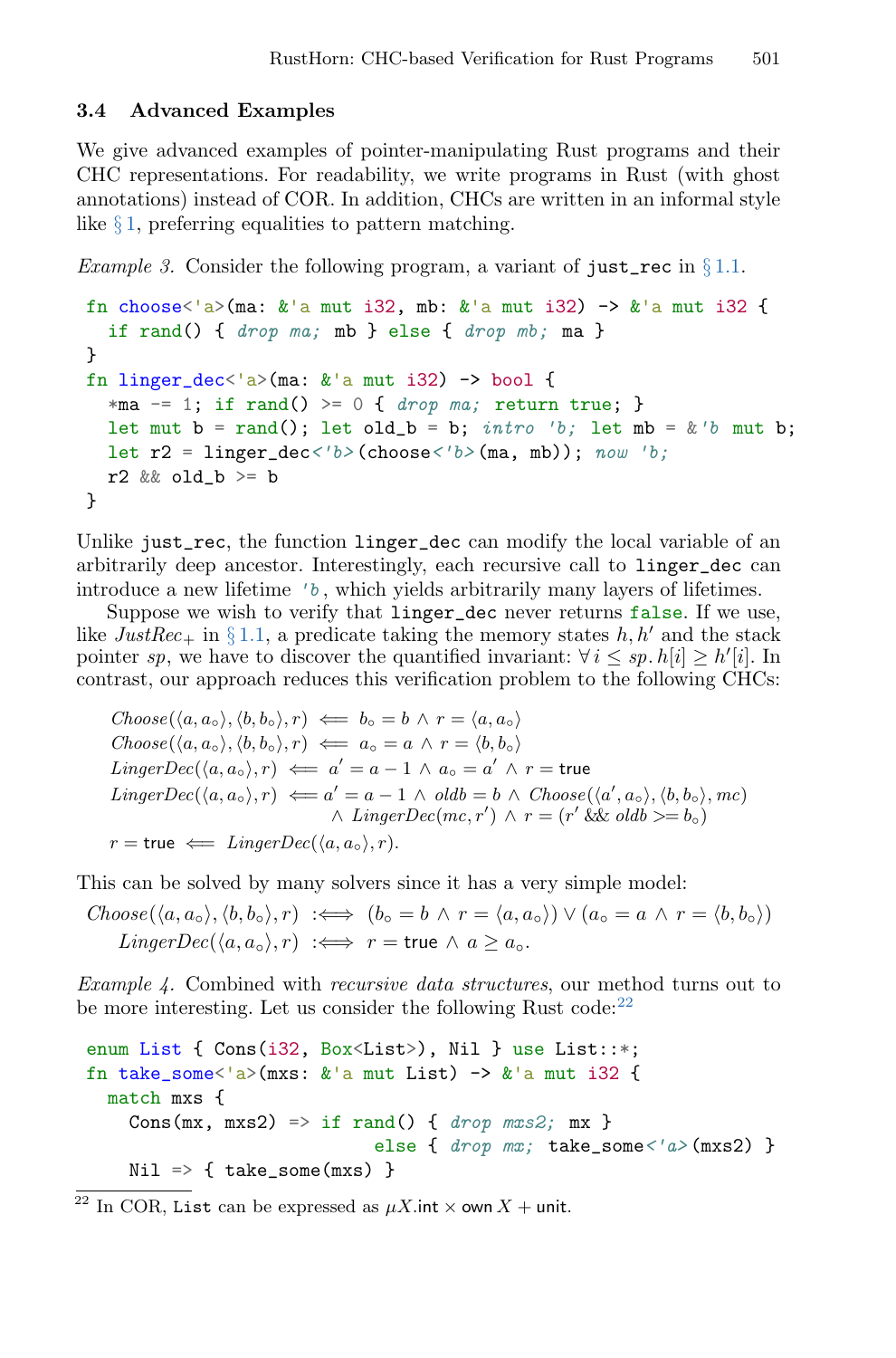```
}
}
fn sum(xs: \&List) \rightarrow i32 {
  match xs { Cons(x, xs2) \Rightarrow x + sum(xs2), Nil \Rightarrow 0 }
}
fn inc_some(mut xs: List) -> bool {
  let n = sum(kxs); intro 'a; let my = take\_some < 'a>(k'a) mut xs);
  *my += 1; drop my; now 'a; let m = sum(kxs); m == n + 1\mathbf{r}
```
This is a program that manipulates singly linked integer lists, defined as a recursive data type. take\_some takes a mutable reference to a list and returns a mutable reference to some element of the list. sum calculates the sum of the elements of a list. inc\_some increments some element of a list via a mutable reference and checks that the sum of the elements of the list has increased by 1.

Suppose we wish to verify that inc\_some never returns false. Our method translates this verification problem into the following CHCs. $^{23}$  $^{23}$  $^{23}$ 

TakeSome(
$$
\langle [x|xs']
$$
,  $xs_0 \rangle$ ,  $r \rangle \leftarrow xs_0 = [x_0|xs'_0] \wedge xs'_0 = xs' \wedge r = \langle x, x_0 \rangle$   
\nTakeSome( $\langle [x|xs']$ ,  $xs_0 \rangle$ ,  $r \rangle \leftarrow xs_0 = [x_0|xs'_0] \wedge x_0 = x \wedge TakeSome(\langle xs', xs'_0 \rangle, r)$   
\nTakeSome( $\langle [l], xs_0 \rangle$ ,  $r \rangle \leftarrow TakeSome(\langle [l], xs_0 \rangle, r)$   
\nSum( $\langle [x|xs'] \rangle$ ,  $r \rangle \leftarrow Sum(\langle xs' \rangle, r') \wedge r = x + r'$   
\nSum( $\langle [l] \rangle$ ,  $r \rangle \leftarrow r = 0$   
\nIncSome( $xs$ ,  $r \rangle \leftarrow Sum(\langle xs, n) \wedge TakeSome(\langle xs, xs_0 \rangle, \langle y, y_0 \rangle) \wedge y_0 = y + 1$   
\n $\wedge Sum(\langle xs_0 \rangle, m) \wedge r = (m == n + 1)$ .

A crucial technique used here is subdivision of a mutable reference, which is achieved with the constraint  $xs_{\circ} = [x_{\circ} | xs'_{\circ}].$ 

We can give this CHC system a very simple model, using an auxiliary function sum (satisfying sum $([x|x s']) := x + \text{sum}(x s'), \text{ sum}([\ ]):= 0)$ :

TakeSome(
$$
\langle xs, xs_{\circ} \rangle, \langle y, y_{\circ} \rangle
$$
)  $\iff$   $y_{\circ} - y = \text{sum}(xs_{\circ}) - \text{sum}(xs)$   
\n $Sum(\langle xs \rangle, r) \iff$   $r = \text{sum}(xs)$   
\n $IncSome(xs, r) \iff$   $r = \text{true}.$ 

Although the model relies on the function sum, the validity of the model can be checked without induction on sum (i.e. we can check the validity of each CHC just by properly unfolding the definition of sum a few times).

The example can be *fully automatically and promptly* verified by our approach using HoIce [\[12,](#page-26-2)[11\]](#page-25-6) as the back-end CHC solver; see  $\S 4$ .

## <span id="page-18-0"></span>3.5 Discussions

We discuss here how our idea can be extended and enhanced.

<span id="page-18-1"></span><sup>&</sup>lt;sup>23</sup> [x|xs] is the cons made of the head x and the tail xs. [] is the nil. In our formal logic, they are expressed as  $\text{inj}_0(x, \langle xs \rangle)$  and  $\text{inj}_1()$ .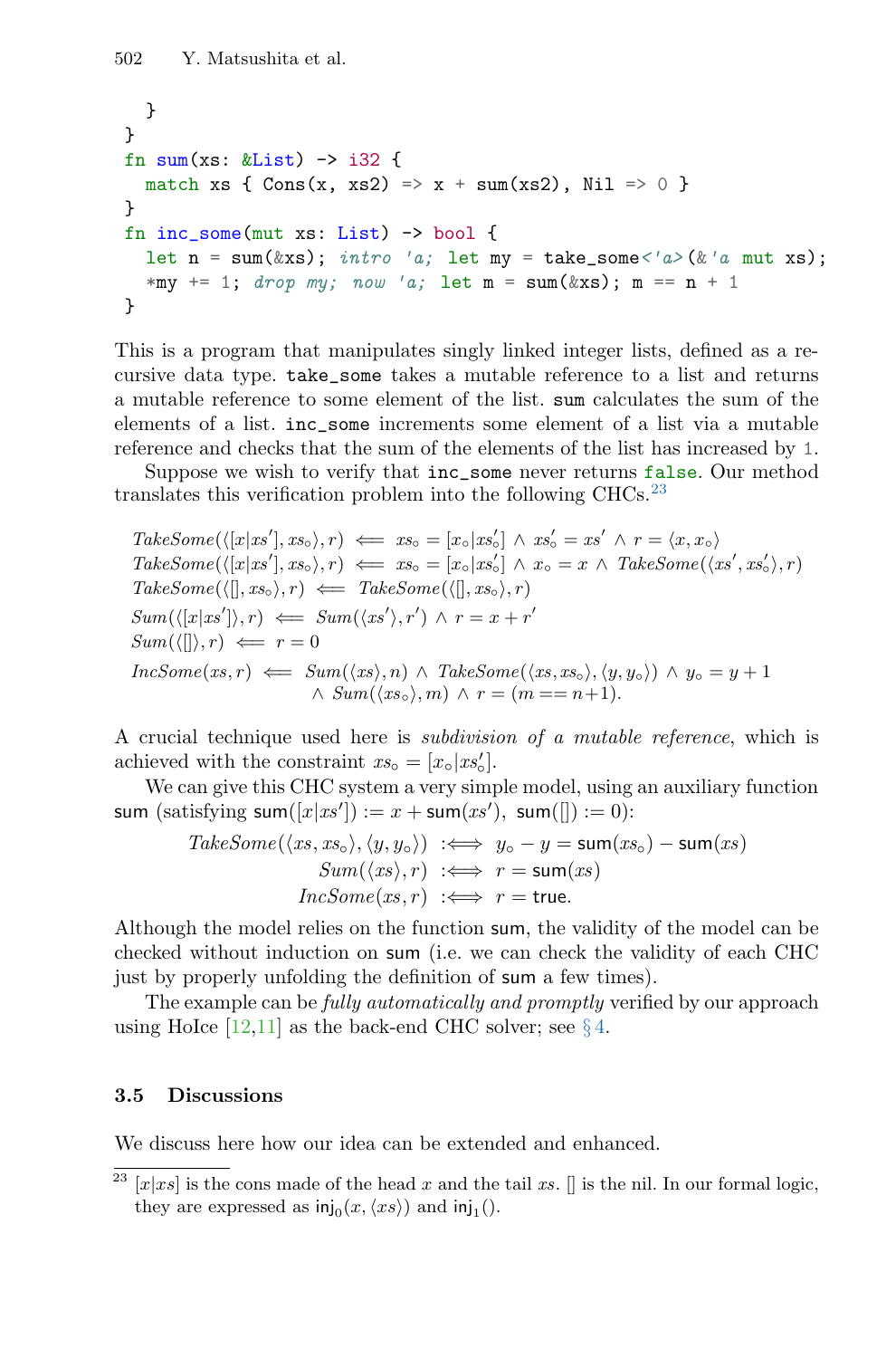Applying Various Verification Techniques. Our idea can also be expressed as a translation of a pointer-manipulating Rust program into a program of a stateless functional programming language, which allows us to use various verification techniques not limited to CHCs. Access to future information can be modeled using non-determinism. To express the value  $a_{\rm o}$  coming at the end of mutable borrow in CHCs, we just randomly guess the value with non-determinism. At the time we actually release a mutable reference, we just *check*  $a' = a$  and cut off execution branches that do not pass the check.

For example, take\_max/inc\_max in  $\S 1.2$ /[Example 1](#page-7-0) can be translated into the following OCaml program.

```
let rec assume b = if b then () else assume blet take_max (a, a') (b, b') =if a \ge b then (assume (b' = b); (a, a'))
            else (assume (a' = a); (b, b'))
let inc_max a b =let a' = Random.int(0) in let b' = Random.int(0) in
  let (c, c') = take_max (a, a') (b, b') in
  assume (c' = c + 1); not (a' = b')let main a b = assert (inc_max a b)
```
'let  $a'$  = Random.int(0)' expresses a *random guess* and 'assume  $(a' = a)$ ' expresses a check. The original problem "Does inc\_max never return false?" is reduced to the problem "Does main never fail at assertion?" on the OCaml program.[24](#page-19-0)

This representation allows us to use various verification techniques, including model checking (higher-order, temporal, bounded, etc.), semi-automated verification (e.g. on Boogie  $[48]$ ) and verification on proof assistants (e.g. Coq  $[15]$ ). The property to be verified can be not only partial correctness, but also total correctness and liveness. Further investigation is left for future work.

Verifying Higher-order Programs. We have to care about the following points in modeling closures: (i) A closure that encloses mutable references can be encoded as a pair of the main function and the 'drop function' called when the closure is released; (ii) A closure that updates enclosed data can be encoded as a function that returns, with the main return value, the updated version of the closure; (iii) A closure that updates external data through enclosed mutable references can also be modeled by combination of (i) and (ii). Further investigation on verification of higher-order Rust programs is left for future work.

Libraries with Unsafe Code. Our translation does not use lifetime information; the correctness of our method is guaranteed by the nature of borrow. Whereas

<span id="page-19-0"></span> $\frac{24 \text{ MoCHi} [39]}{324 \text{ MoCHi} [39]}$  $\frac{24 \text{ MoCHi} [39]}{324 \text{ MoCHi} [39]}$  $\frac{24 \text{ MoCHi} [39]}{324 \text{ MoCHi} [39]}$ , a higher-order model checker for OCaml, successfully verified the safety property for the OCaml representation above. It also successfully and instantly verified a similar representation of choose/linger\_dec at [Example 3.](#page-17-2)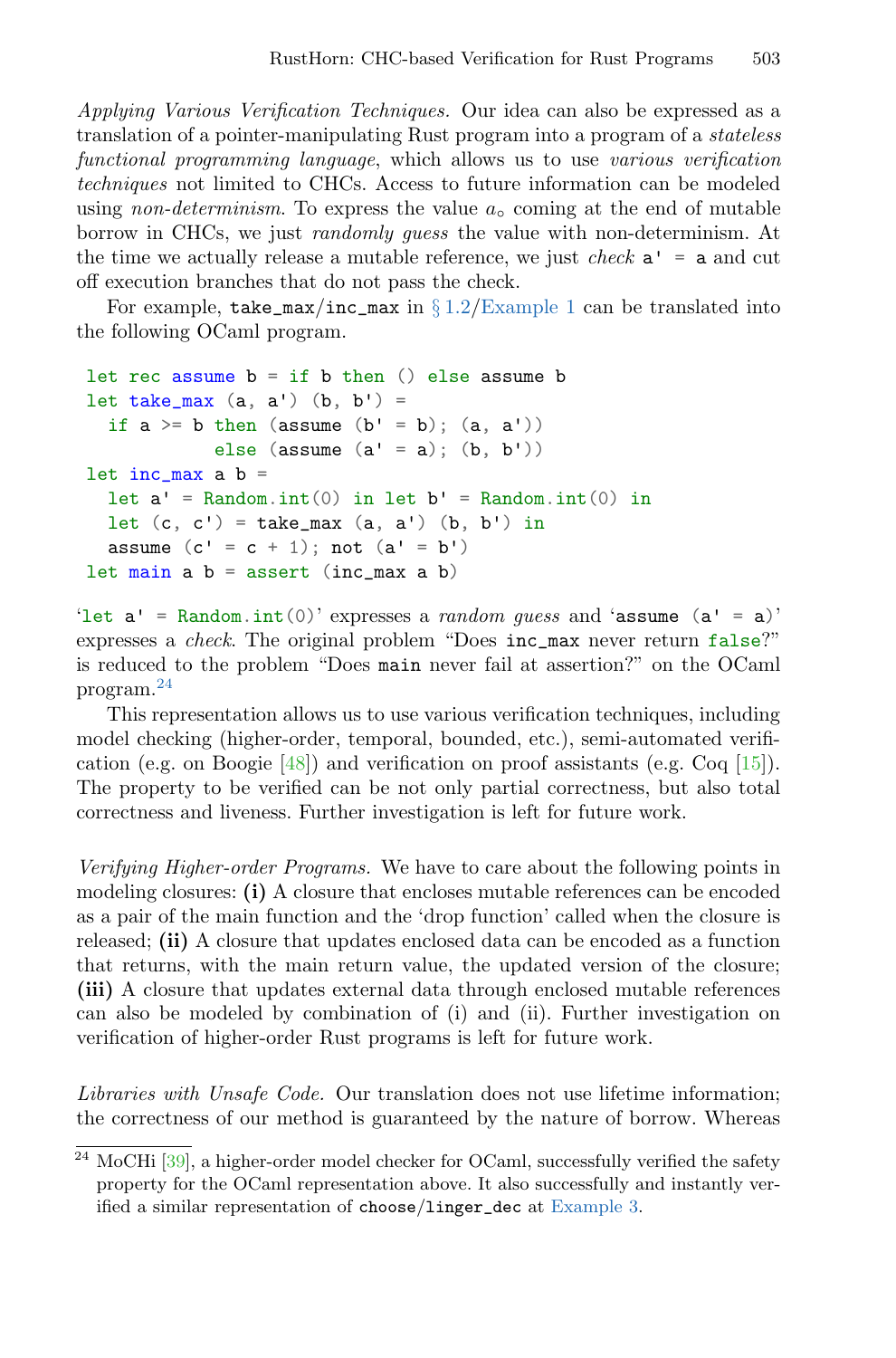lifetimes are used for static check of the borrow discipline, many libraries in Rust (e.g. RefCell) provide a mechanism for dynamic ownership check.

We believe that such libraries with *unsafe code* can be verified for our method by a separation logic such as Iris  $[35,33]$  $[35,33]$ , as RustBelt  $[32]$  does. A good news is that Iris has recently incorporated prophecy variables [\[34\]](#page-27-11), which seems to fit well with our approach. This is an interesting topic for future work.

After the libraries are verified, we can turn to our method. For an easy example, Vec [\[58\]](#page-29-8) can be represented simply as a functional array; a mutable/immutable slice  $\text{kmut}[T]/\text{\&}[T]$  can be represented as an array of mutable/immutable references. For another example, to deal with RefCell [\[56\]](#page-29-9), we pass around an array that maps a RefCell<T> address to data of type T equipped with an ownership counter; RefCell itself is modeled simply as an address.<sup>[25](#page-20-1)[26](#page-20-2)</sup> Importantly, at the very time we take a mutable reference  $\langle a, a_{\alpha} \rangle$  from a ref-cell, the data at the array should be updated into  $a_0$ . Using methods such as pointer analysis [\[61\]](#page-29-2), we can possibly shrink the array.

Still, our method does not go quite well with memory leaks [\[52\]](#page-29-10) caused for example by combination of RefCell and Rc [\[57\]](#page-29-11), because they obfuscate the ownership release of mutable references. We think that use of Rc etc. should rather be restricted for smooth verification. Further investigation is needed.

# <span id="page-20-0"></span>4 Implementation and Evaluation

We report on the implementation of our verification tool and the preliminary experiments conducted with small benchmarks to confirm the effectiveness of our approach.

#### 4.1 Implementation of RustHorn

We implemented a prototype verification tool  $RustHorn$  (available at [https:](https://github.com/hopv/rust-horn) [//github.com/hopv/rust-horn](https://github.com/hopv/rust-horn)) based on the ideas described above. The tool supports basic features of Rust supported in COR, including recursions and recursive types especially.

The implementation translates the MIR (Mid-level Intermediate Representation)  $[45,51]$  $[45,51]$  of a Rust program into CHCs quite straightforwardly.<sup>[27](#page-20-3)</sup> Thanks to the nature of the translation, RustHorn can just rely on Rust's borrow check and forget about lifetimes. For efficiency, the predicate variables are constructed by the granularity of the vertices in the control-flow graph in MIR, unlike the perlabel construction of  $\S 3.2$ . Also, assertions in functions are taken into account unlike the formalization in  $\S 3.2$ .

<span id="page-20-1"></span> $^{25}$  To borrow a mutable/immutable reference from  $\mathtt{RefCell},$  we check and update the counter and take out the data from the array.

<span id="page-20-2"></span><sup>&</sup>lt;sup>26</sup> In Rust, we can use RefCell to naturally encode data types with circular references (e.g. doubly-linked lists).

<span id="page-20-3"></span> $27$  In order to use the MIR, RustHorn's implementation depends on the unstable nightly version of the Rust compiler, which causes a slight portability issue.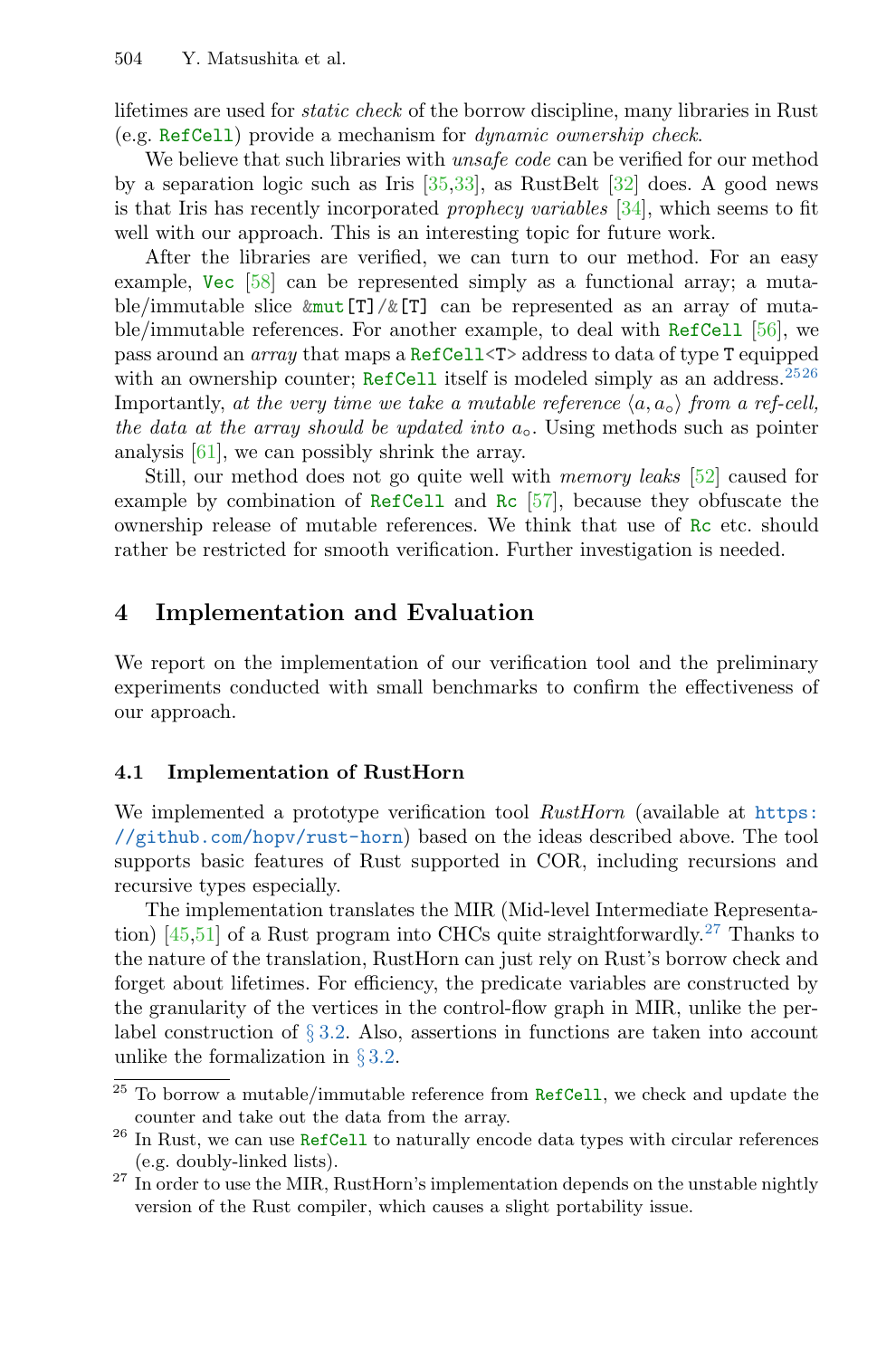#### <span id="page-21-3"></span>4.2 Benchmarks and Experiments

To measure the performance of RustHorn and the existing CHC-based verifier SeaHorn [\[23\]](#page-26-3), we conducted preliminary experiments with benchmarks listed in [Table 1.](#page-22-0) Each benchmark program is designed so that the Rust and C versions match. Each benchmark instance consists of either one program or a pair of safe and unsafe programs that are very similar to each other. The benchmarks and experimental results are accessible at <https://github.com/hopv/rust-horn>.

The benchmarks in the groups simple and bmc were taken from SeaHorn (<https://github.com/seahorn/seahorn/tree/master/test>), with the Rust versions written by us. They have been chosen based on the following criteria: they (i) consist of only features supported by core Rust, (ii) follow Rust's ownership discipline, and (iii) are small enough to be amenable for manual translation from C to Rust.

The remaining six benchmark groups are built by us and consist of programs featuring mutable references. The groups inc-max, just-rec and linger-dec are based on the examples that have appeared in  $\S 1$  $\S 1$  and  $\S 3.4$ . The group swap-dec consists of programs that perform repeated involved updates via mutable references to mutable references. The groups lists and trees feature destructive updates on recursive data structures (lists and trees) via mutable references, with one interesting program of it explained in  $\S 3.4$ .

We conducted experiments on a commodity laptop (2.6GHz Intel Core i7 MacBook Pro with 16GB RAM). First we translated each benchmark program by RustHorn and SeaHorn (version 0.1.0-rc3) [\[23\]](#page-26-3) translate into CHCs in the SMT-LIB 2 format. Both RustHorn and SeaHorn generated CHCs sufficiently fast (about 0.1 second for each program). After that, we measured the time of CHC solving by Spacer [\[40\]](#page-28-1) in Z3 (version 4.8.7) [\[69\]](#page-30-1) and HoIce (version 1.8.1) [\[12](#page-26-2)[,11\]](#page-25-6) for the generated CHCs. SeaHorn's outputs were not accepted by HoIce, especially because SeaHorn generates CHCs with arrays. We also made modified versions for some of SeaHorn's CHC outputs, adding constraints on address freshness, to improve accuracy of representations and reduce false alarms.[28](#page-21-0)

#### 4.3 Experimental Results

[Table 1](#page-22-0) shows the results of the experiments.

Interestingly, the combination of RustHorn and HoIce succeeded in verifying many programs with recursive data types (lists and trees), although it failed at difficult programs.<sup>[29](#page-21-1)</sup> HoIce, unlike Spacer, can find models defined with primitive recursive functions for recursive data types.[30](#page-21-2)

<span id="page-21-0"></span> $\frac{28 \text{ For base/3}}{28 \text{ for base/3}}$  and repeat/3 of inc-max, the address-taking parts were already removed, probably by inaccurate pointer analysis.

<span id="page-21-1"></span> $29$  For example,  $inc$ -some/2 takes two mutable references in a list and increments on them; inc-all-t destructively increments all elements in a tree.

<span id="page-21-2"></span> $30$  We used the latest version of HoIce, whose algorithm for recursive types is presented in the full paper of [\[11\]](#page-25-6).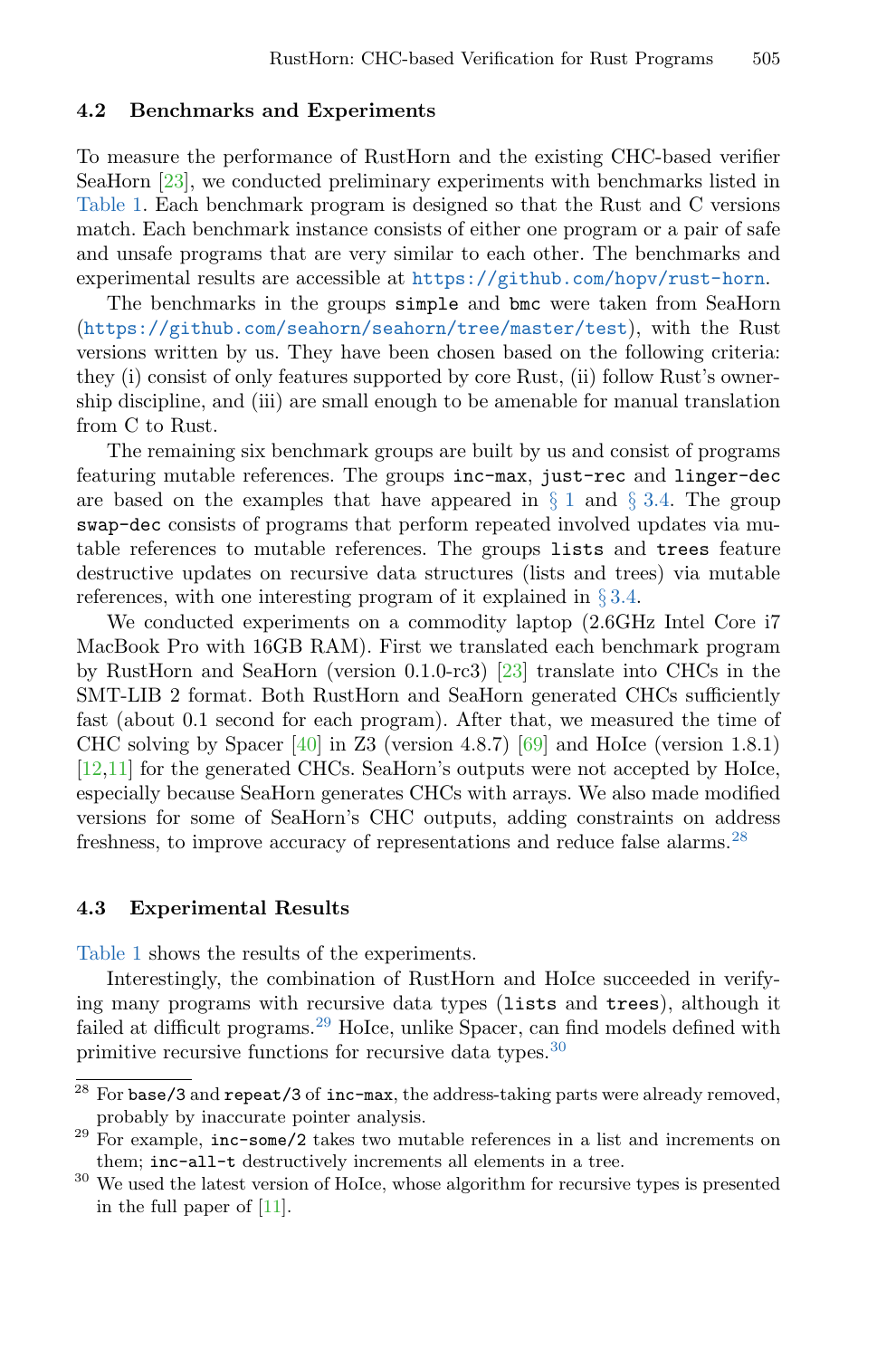<span id="page-22-0"></span>

|            |                      |                | RustHorn                               |                        | SeaHorn <i>w/Spacer</i>         |                    |  |
|------------|----------------------|----------------|----------------------------------------|------------------------|---------------------------------|--------------------|--|
| Group      | Instance             |                | $Property \vert w/Space w/Holce \vert$ |                        | as is                           | modified           |  |
|            | 01                   | safe           | ${<}0.1$                               | ${<}0.1$               | ${<}0.1$                        |                    |  |
|            | 04-recursive         | safe           | $0.5\,$                                | timeout                | 0.8                             |                    |  |
|            | 05-recursive unsafe  |                | ${<}0.1$                               | $< \hspace{-0.2em}0.1$ | ${<}0.1$                        |                    |  |
| simple     | 06-loop              | safe           | timeout                                | 0.1                    | timeout                         |                    |  |
|            | hhk2008              | safe           | timeout                                | 40.5                   | $<$ 0.1                         |                    |  |
|            | unique-scalar unsafe |                | $< \hspace{-0.2em}0.1$                 | ${<}0.1$               | ${<}0.1$                        |                    |  |
|            |                      | safe           | $0.2\,$                                | ${<}0.1$               | ${<}0.1$                        |                    |  |
|            | 1                    | unsafe         | 0.2                                    | ${<}0.1$               | $< \hspace{-0.2em}0.1$          |                    |  |
|            | 2                    | safe           | timeout                                | $0.1\,$                | $< \hspace{-0.2em}0.1$          |                    |  |
|            |                      | unsafe         | ${<}0.1$                               | < 0.1                  | ${<}0.1$                        |                    |  |
| bmc        | 3                    | safe           | $< \hspace{-0.2em}0.1$                 | ${<}0.1$               | $< \hspace{-0.2em}0.1$          |                    |  |
|            |                      | unsafe         | $^{<0.1}$                              | ${<}0.1$               | $^{<0.1}$                       |                    |  |
|            | diamond-1            | safe           | $0.1\,$                                | ${<}0.1$               | ${<}0.1$                        |                    |  |
|            |                      | unsafe         | ${<}0.1$                               | ${<}0.1$               | ${<}0.1$                        |                    |  |
|            | diamond-2            | safe           | 0.2                                    | $<$ 0.1                | ${<}0.1$                        |                    |  |
|            |                      | unsafe         | $^{<0.1}$                              | ${<}0.1$               | ${<}0.1$                        |                    |  |
|            | base                 | $_{\rm safe}$  | ${<}0.1$                               | ${<}0.1$               | false alarm                     | ${<}0.1$           |  |
|            |                      | unsafe         | ${<}0.1$                               | ${<}0.1$               | $<$ 0.1                         | ${<}0.1$           |  |
|            | base/3               | safe           | $< \hspace{-0.2em}0.1$                 | $<$ 0.1                | false alarm                     |                    |  |
| inc-max    |                      | unsafe         | 0.1                                    | ${<}0.1$               | $<$ 0.1                         |                    |  |
|            | repeat               | safe           | 0.1                                    |                        | timeout false alarm             | 0.1                |  |
|            |                      | unsafe         | $< \hspace{-0.2em}0.1$                 | 0.4                    | ${<}0.1$                        | < 0.1              |  |
|            | repeat/3             | safe           | $0.2\,$                                | timeout                | ${<}0.1$                        |                    |  |
|            |                      | unsafe         | $^{<0.1}$                              | 1.3                    | ${<}0.1$                        |                    |  |
|            | base                 | $_{\rm safe}$  | ${<}0.1$                               | < 0.1                  | false alarm                     | ${<}0.1$           |  |
|            |                      | unsafe         | 0.1                                    | timeout                | ${<}0.1$                        | ${<}0.1$           |  |
|            | base/3               | safe           | $0.2\,$<br>0.4                         | timeout                | false alarm                     | ${<}0.1$<br>0.1    |  |
| swap-dec   |                      | unsafe<br>safe | 0.1                                    | 0.9<br>0.5             | $<$ 0.1<br>false alarm          |                    |  |
|            | exact                | unsafe         | ${<}0.1$                               | $_{26.0}$              | $<$ 0.1                         | timeout<br>$<$ 0.1 |  |
|            |                      | $_{\rm safe}$  | timeout                                |                        | timeout false alarm false alarm |                    |  |
|            | exact/3              | unsafe         | $^{<0.1}$                              | 0.4                    | < 0.1                           | ${<}0.1$           |  |
|            |                      | safe           | ${<}0.1$                               | ${<}0.1$               | ${<}0.1$                        |                    |  |
| just-rec   | base                 | unsafe         | $^{<0.1}$                              | 0.1                    | ${<}0.1$                        |                    |  |
|            |                      | $_{\rm safe}$  | ${<}0.1$                               | < 0.1                  | false alarm                     |                    |  |
|            | base                 | unsafe         | $< \hspace{-0.2em}0.1$                 | 0.1                    | $<$ 0.1                         |                    |  |
|            |                      | $_{\rm safe}$  | ${<}0.1$                               | ${<}0.1$               | false alarm                     |                    |  |
|            | base/3               | unsafe         | ${<}0.1$                               | 7.0                    | < 0.1                           |                    |  |
| linger-dec |                      | $_{\rm safe}$  | ${<}0.1$                               | $< \hspace{-0.2em}0.1$ | false alarm                     |                    |  |
|            | exact                | unsafe         | ${<}0.1$                               | 0.2                    | $< \hspace{-0.2em}0.1$          |                    |  |
|            |                      | safe           | ${<}0.1$                               | ${<}0.1$               | false alarm                     |                    |  |
|            | exact/3              | unsafe         | $< \hspace{-0.2em}0.1$                 | $0.6\,$                | ${<}0.1$                        |                    |  |
|            |                      | safe           | tool error                             | ${<}0.1$               | false alarm                     |                    |  |
|            | append               | unsafe         | $\rm{tool~error}$                      | 0.2                    | 0.1                             |                    |  |
|            |                      | safe           | tool error                             | ${<}0.1$               | false alarm                     |                    |  |
|            | inc-all              | unsafe         | $\text{tool error}$                    | $0.3\,$                | ${<}0.1$                        |                    |  |
| lists      |                      | safe           | tool error                             | $< \hspace{-0.2em}0.1$ | false alarm                     |                    |  |
|            | inc-some             | unsafe         | $\,$ tool $\,$ error                   | 0.3                    | 0.1                             |                    |  |
|            | inc-some/2           | safe           |                                        |                        | tool error timeout false alarm  |                    |  |
|            |                      | unsafe         | tool error                             | 0.3                    | 0.4                             |                    |  |
|            |                      | safe           | tool error                             | $< \hspace{-0.2em}0.1$ | timeout                         |                    |  |
|            | append-t             | unsafe         | tool error                             | $0.3\,$                | 0.1                             |                    |  |
| trees      | inc-all-t            | safe           | tool error timeout                     |                        | timeout                         |                    |  |
|            |                      | unsafe         | tool error                             | 0.1                    | $< \hspace{-0.2em}0.1$          |                    |  |
|            | inc-some-t           | safe           | tool error timeout                     |                        | timeout                         |                    |  |
|            |                      | unsafe         | tool error                             | 0.3                    | 0.1                             |                    |  |
|            | inc-some/2-t         | safe           |                                        |                        | tool error timeout false alarm  |                    |  |
|            |                      | unsafe         | tool error                             | 0.4                    | 0.1                             |                    |  |

Table 1. Benchmarks and experimental results on RustHorn and SeaHorn, with Spacer/Z3 and HoIce. "timeout" denotes timeout of 180 seconds; "false alarm" means reporting 'unsafe' for a safe program; "tool error" is a tool error of Spacer, which currently does not deal with recursive types well.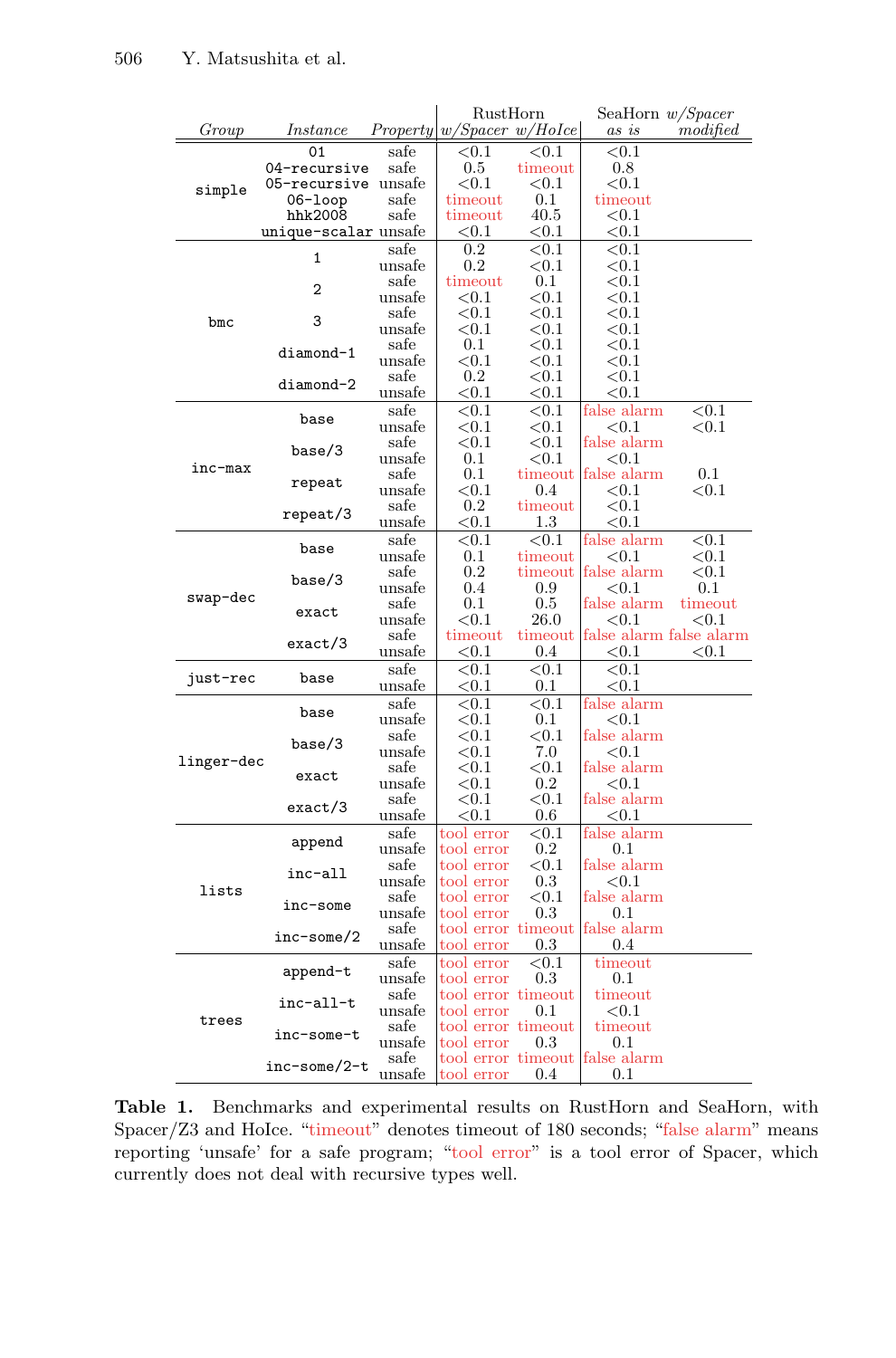False alarms of SeaHorn for the last six groups are mainly due to problematic approximation of SeaHorn for pointers and heap memories, as discussed in  $\S 1.1$ . On the modified CHC outputs of SeaHorn, five false alarms were erased and four of them became successful. For the last four groups, unboundedly many memory cells can be allocated, which imposes a fundamental challenge for SeaHorn's array-based approach as discussed in  $\S 1.1$ .<sup>[31](#page-23-1)</sup> The combination of RustHorn and HoIce took a relatively long time or reported timeout for some programs, including unsafe ones, because HoIce is still an unstable tool compared to Spacer; in general, automated CHC solving can be rather unstable.

# <span id="page-23-0"></span>5 Related Work

CHC-based Verification of Pointer-Manipulating Programs. SeaHorn [\[23\]](#page-26-3) is a representative existing tool for CHC-based verification of pointer-manipulating programs. It basically represents the heap memory as an array. Although some pointer analyses [\[24\]](#page-27-6) are used to optimize the array representation of the heap, their approach suffers from the scalability problem discussed in  $\S 1.1$ , as confirmed by the experiments in  $\S 4$ . Still, their approach is quite effective as automated verification, given that many real-world pointer-manipulating programs do not follow Rust-style ownership.

Another approach is taken by JayHorn [\[37,](#page-28-2)[36\]](#page-27-4), which translates Java programs (possibly using object pointers) to CHCs. They represent store invariants using special predicates pull and push. Although this allows faster reasoning about the heap than the array-based approach, it can suffer from more false alarms. We conducted a small experiment for JayHorn (0.6-alpha) on some of the benchmarks of  $\S 4.2$ ; unexpectedly, JayHorn reported 'UNKNOWN' (instead of 'SAFE' or 'UNSAFE') for even simple programs such as the programs of the instance unique-scalar in simple and the instance basic in inc-max.

Verification for Rust. Whereas we have presented the first CHC-based (fully automated) verification method specially designed for Rust-style ownership, there have been a number of studies on other types of verification for Rust.

RustBelt [\[32\]](#page-27-8) aims to formally prove high-level safety properties for Rust libraries with unsafe internal implementation, using manual reasoning on the higher-order concurrent separation logic Iris [\[35,](#page-27-9)[33\]](#page-27-10) on the Coq Proof Assistant [\[15\]](#page-26-7). Although their framework is flexible, the automation of the reasoning on the framework is little discussed. The language design of our COR is affected by their formal calculus  $\lambda_{\text{Rust}}$ .

Electrolysis [\[67\]](#page-30-2) translates some subset of Rust into a purely functional programming language to manually verify functional correctness on Lean Theorem Prover [\[49\]](#page-29-13). Although it clears out pointers to get simple models like our approach, Electrolysis' applicable scope is quite limited, because it deals with mutable references by simple static tracking of addresses based on lenses [\[20\]](#page-26-8), not

<span id="page-23-1"></span> $31$  We also tried on Spacer JustRec<sub>+</sub>, the stack-pointer-based accurate representation of just\_rec presented in  $\S 1.1$ , but we got timeout of 180 seconds.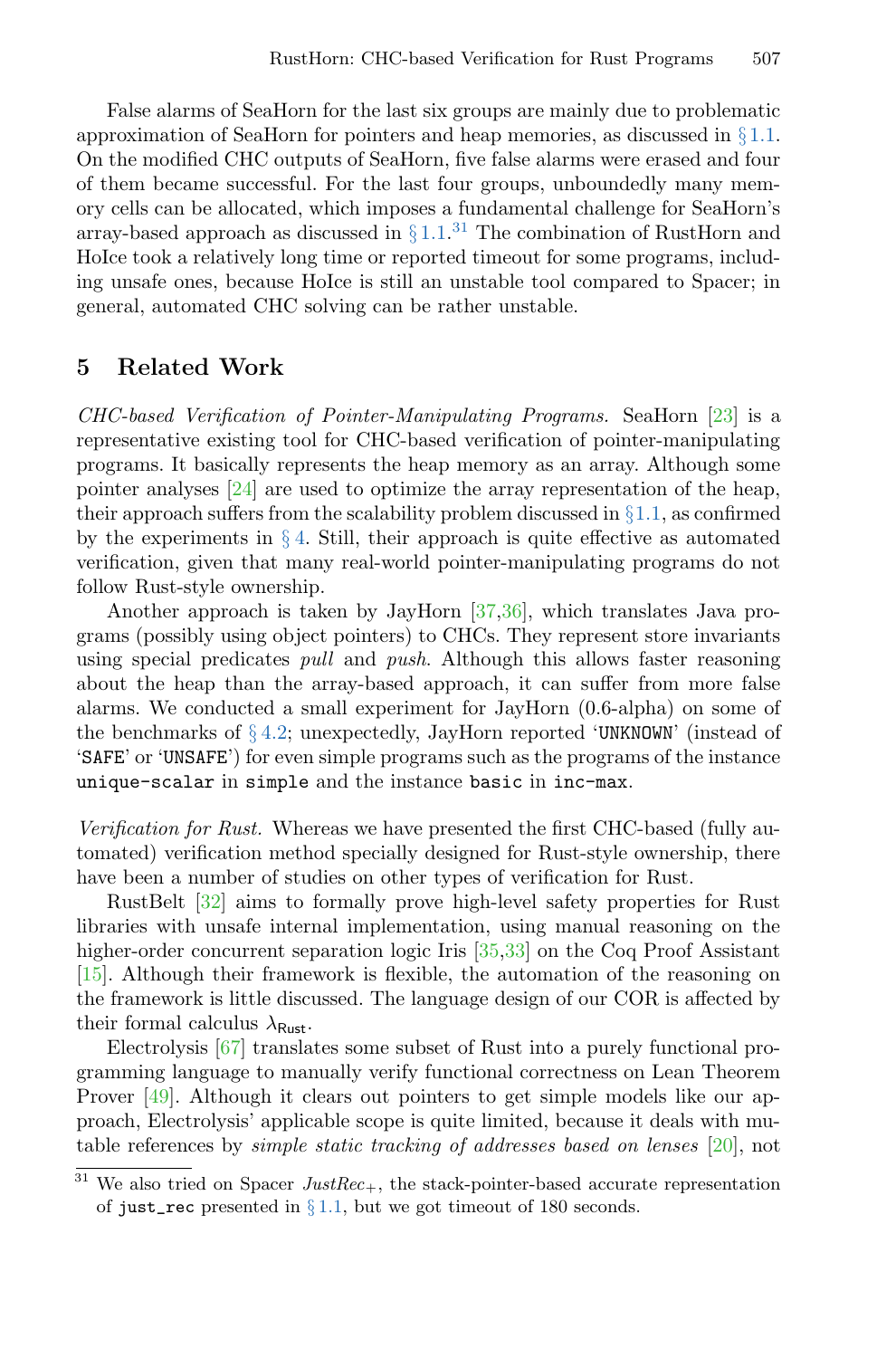supporting even basic use cases such as dynamic selection of mutable references (e.g. take\_max in §[1.2\)](#page-3-0) [\[66\]](#page-30-3), which our method can easily handle. Our approach covers all usages of pointers of the safe core of Rust as discussed in § [3.](#page-11-0)

Some serial studies [\[27](#page-27-12)[,3,](#page-25-7)[17\]](#page-26-9) conduct (semi-)automated verification on Rust programs using Viper [\[50\]](#page-29-14), a verification platform based on separation logic with fractional ownership. This approach can to some extent deal with unsafe code [\[27\]](#page-27-12) and type traits [\[17\]](#page-26-9). Astrauskas et al. [\[3\]](#page-25-7) conduct semi-automated verification (manually providing pre/post-conditions and loop invariants) on many realistic examples. Because Viper is based on fractional ownership, however, their platforms have to use concrete indexing on the memory for programs like take\_max/inc\_max. In contrast, our idea leverages borrow-based ownership, and it can be applied also to semi-automated verification as suggested in  $\S 3.5$ .

Some researches [\[65,](#page-30-4)[4](#page-25-8)[,44\]](#page-28-10) employ bounded model checking on Rust programs, especially with unsafe code. Our method can be applied to bounded model checking as discussed in § [3.5.](#page-18-0)

Verification using Ownership. Ownership has been applied to a wide range of verification. It has been used for detecting race conditions on concurrent programs [\[8](#page-25-3)[,64\]](#page-30-0) and analyzing the safety of memory allocation [\[63\]](#page-29-3). Separation logic based on ownership is also studied well [\[7,](#page-25-5)[50,](#page-29-14)[35\]](#page-27-9). Some verification platforms [\[14,](#page-26-10)[5,](#page-25-9)[21\]](#page-26-11) support simple ownership. However, most prior studies on ownershipbased verification are based on fractional or counting ownership. Verification under borrow-based ownership like Rust was little studied before our work.

Prophecy Variables. Our idea of taking a future value to represent a mutable reference is linked to the notion of prophecy variables [\[1](#page-25-10)[,68](#page-30-5)[,34\]](#page-27-11). Jung et al. [\[34\]](#page-27-11) propose a new Hoare-style logic with prophecy variables. In their logic, prophecy variables are not copyable, which is analogous to uncopyability of mutable references in Rust. This logic can probably be used for generalizing our idea as suggested in  $\S 3.5$ .

# <span id="page-24-0"></span>6 Conclusion

We have proposed a novel method for CHC-based program verification, which represents a mutable reference as a pair of values, the current value and the future value at the time of release. We have formalized the method for a core language of Rust and proved its correctness. We have implemented a prototype verification tool for a subset of Rust and confirmed the effectiveness of our approach. We believe that this study establishes the foundation of verification leveraging borrow-based ownership.

Acknowledgments. This work was supported by JSPS KAKENHI Grant Number JP15H05706 and JP16K16004. We are grateful to the anonymous reviewers for insightful comments.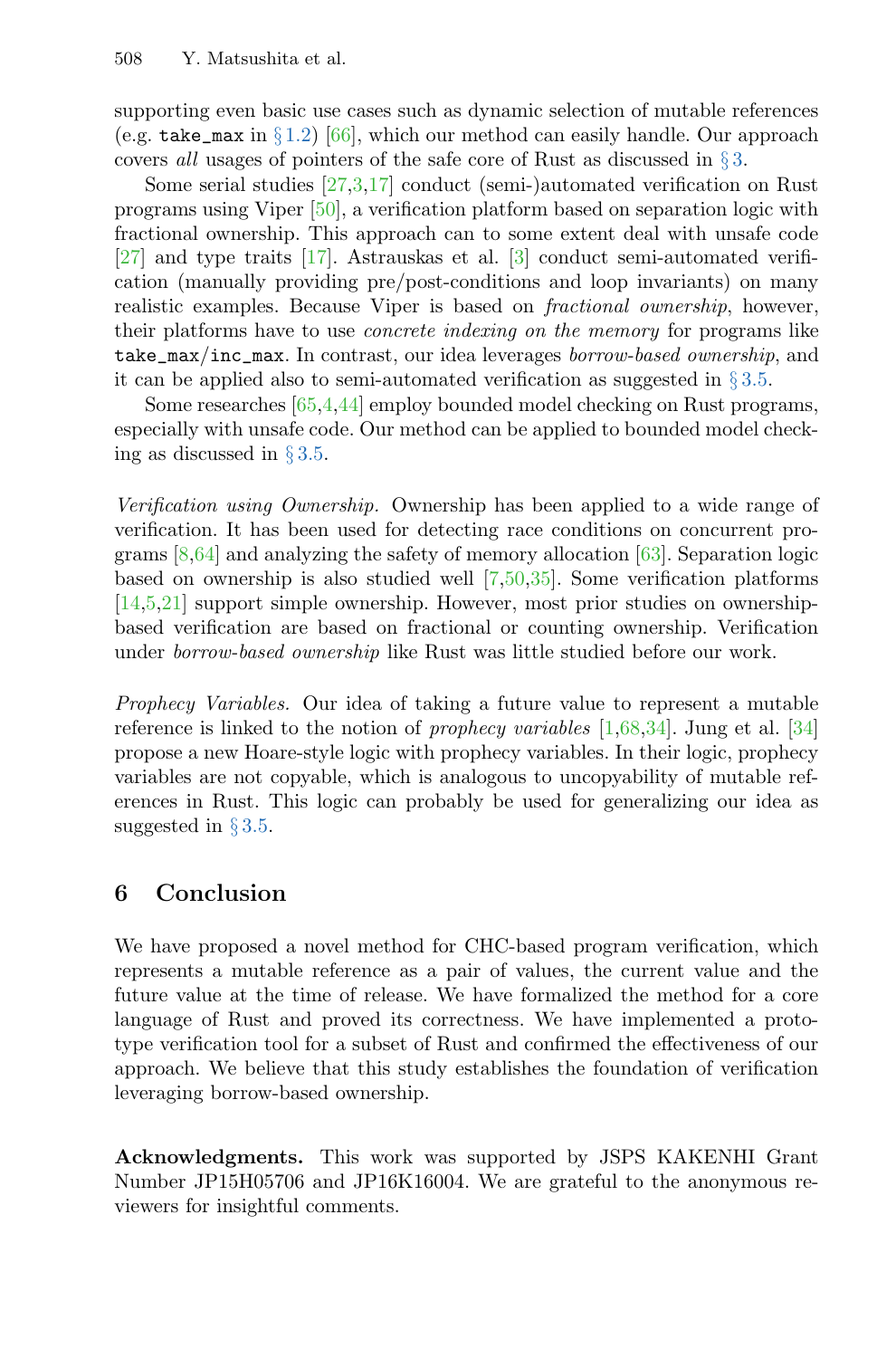# References

- <span id="page-25-10"></span>1. Abadi, M., Lamport, L.: The existence of refinement mappings. Theor. Comput. Sci. 82(2), 253–284 (1991). [https://doi.org/10.1016/0304-3975\(91\)90224-P](https://doi.org/10.1016/0304-3975(91)90224-P)
- <span id="page-25-2"></span>2. Alberti, F., Bruttomesso, R., Ghilardi, S., Ranise, S., Sharygina, N.: Lazy abstraction with interpolants for arrays. In: Bjørner, N., Voronkov, A. (eds.) Logic for Programming, Artificial Intelligence, and Reasoning - 18th International Conference, LPAR-18, Mérida, Venezuela, March 11-15, 2012. Proceedings. Lecture Notes in Computer Science, vol. 7180, pp. 46–61. Springer (2012). [https://doi.org/10.1007/978-3-642-28717-6](https://doi.org/10.1007/978-3-642-28717-6_7) 7
- <span id="page-25-7"></span>3. Astrauskas, V., M¨uller, P., Poli, F., Summers, A.J.: Leveraging Rust types for modular specification and verification (2018). [https://doi.org/10.3929/ethz-b-](https://doi.org/10.3929/ethz-b-000311092)[000311092](https://doi.org/10.3929/ethz-b-000311092)
- <span id="page-25-8"></span>4. Baranowski, M.S., He, S., Rakamaric, Z.: Verifying Rust programs with SMACK. In: Lahiri and Wang [\[42\]](#page-28-11), pp. 528–535. [https://doi.org/10.1007/978-3-030-01090-](https://doi.org/10.1007/978-3-030-01090-4_32) 4 [32](https://doi.org/10.1007/978-3-030-01090-4_32)
- <span id="page-25-9"></span>5. Barnett, M., Fähndrich, M., Leino, K.R.M., Müller, P., Schulte, W., Venter, H.: Specification and verification: The Spec# experience. Commun. ACM  $54(6)$ , 81–91 (2011). <https://doi.org/10.1145/1953122.1953145>
- <span id="page-25-0"></span>6. Bjørner, N., Gurfinkel, A., McMillan, K.L., Rybalchenko, A.: Horn clause solvers for program verification. In: Beklemishev, L.D., Blass, A., Dershowitz, N., Finkbeiner, B., Schulte, W. (eds.) Fields of Logic and Computation II - Essays Dedicated to Yuri Gurevich on the Occasion of His 75th Birthday. Lecture Notes in Computer Science, vol. 9300, pp. 24–51. Springer (2015). [https://doi.org/10.1007/978-3-319-23534-9](https://doi.org/10.1007/978-3-319-23534-9_2) 2
- <span id="page-25-5"></span>7. Bornat, R., Calcagno, C., O'Hearn, P.W., Parkinson, M.J.: Permission accounting in separation logic. In: Palsberg, J., Abadi, M. (eds.) Proceedings of the 32nd ACM SIGPLAN-SIGACT Symposium on Principles of Programming Languages, POPL 2005, Long Beach, California, USA, January 12-14, 2005. pp. 259–270. ACM (2005). <https://doi.org/10.1145/1040305.1040327>
- <span id="page-25-3"></span>8. Boyapati, C., Lee, R., Rinard, M.C.: Ownership types for safe programming: Preventing data races and deadlocks. In: Ibrahim, M., Matsuoka, S. (eds.) Proceedings of the 2002 ACM SIGPLAN Conference on Object-Oriented Programming Systems, Languages and Applications, OOPSLA 2002, Seattle, Washington, USA, November 4-8, 2002. pp. 211–230. ACM (2002). <https://doi.org/10.1145/582419.582440>
- <span id="page-25-4"></span>9. Boyland, J.: Checking interference with fractional permissions. In: Cousot, R. (ed.) Static Analysis, 10th International Symposium, SAS 2003, San Diego, CA, USA, June 11-13, 2003, Proceedings. Lecture Notes in Computer Science, vol. 2694, pp. 55–72. Springer (2003). [https://doi.org/10.1007/3-540-44898-5](https://doi.org/10.1007/3-540-44898-5_4) 4
- <span id="page-25-1"></span>10. Bradley, A.R., Manna, Z., Sipma, H.B.: What's decidable about arrays? In: Emerson, E.A., Namjoshi, K.S. (eds.) Verification, Model Checking, and Abstract Interpretation, 7th International Conference, VMCAI 2006, Charleston, SC, USA, January 8-10, 2006, Proceedings. Lecture Notes in Computer Science, vol. 3855, pp. 427–442. Springer (2006). [https://doi.org/10.1007/11609773](https://doi.org/10.1007/11609773_28) 28
- <span id="page-25-6"></span>11. Champion, A., Chiba, T., Kobayashi, N., Sato, R.: ICE-based refinement type discovery for higher-order functional programs. In: Beyer, D., Huisman, M. (eds.) Tools and Algorithms for the Construction and Analysis of Systems - 24th International Conference, TACAS 2018, Held as Part of the European Joint Conferences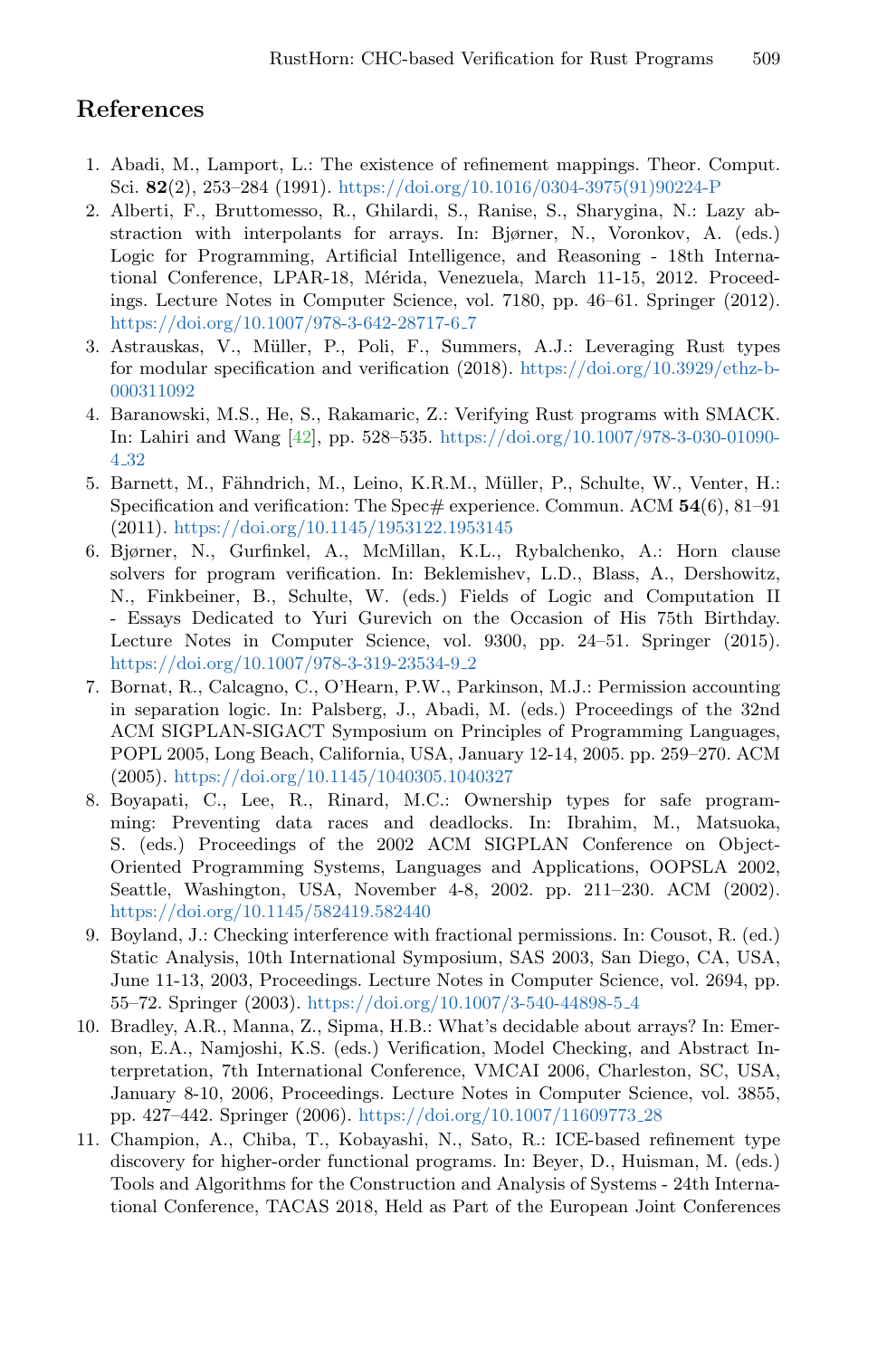on Theory and Practice of Software, ETAPS 2018, Thessaloniki, Greece, April 14- 20, 2018, Proceedings, Part I. Lecture Notes in Computer Science, vol. 10805, pp. 365–384. Springer (2018). [https://doi.org/10.1007/978-3-319-89960-2](https://doi.org/10.1007/978-3-319-89960-2_20) 20

- <span id="page-26-2"></span>12. Champion, A., Kobayashi, N., Sato, R.: HoIce: An ICE-based non-linear Horn clause solver. In: Ryu, S. (ed.) Programming Languages and Systems - 16th Asian Symposium, APLAS 2018, Wellington, New Zealand, December 2-6, 2018, Proceedings. Lecture Notes in Computer Science, vol. 11275, pp. 146–156. Springer (2018). [https://doi.org/10.1007/978-3-030-02768-1](https://doi.org/10.1007/978-3-030-02768-1_8) 8
- <span id="page-26-5"></span>13. Clarke, D.G., Potter, J., Noble, J.: Ownership types for flexible alias protection. In: Freeman-Benson, B.N., Chambers, C. (eds.) Proceedings of the 1998 ACM SIGPLAN Conference on Object-Oriented Programming Systems, Languages & Applications (OOPSLA '98), Vancouver, British Columbia, Canada, October 18- 22, 1998. pp. 48–64. ACM (1998). <https://doi.org/10.1145/286936.286947>
- <span id="page-26-10"></span>14. Cohen, E., Dahlweid, M., Hillebrand, M.A., Leinenbach, D., Moskal, M., Santen, T., Schulte, W., Tobies, S.: VCC: A practical system for verifying concurrent C. In: Berghofer, S., Nipkow, T., Urban, C., Wenzel, M. (eds.) Theorem Proving in Higher Order Logics, 22nd International Conference, TPHOLs 2009, Munich, Germany, August 17-20, 2009. Proceedings. Lecture Notes in Computer Science, vol. 5674, pp. 23–42. Springer (2009). [https://doi.org/10.1007/978-3-642-03359-9](https://doi.org/10.1007/978-3-642-03359-9_2) 2
- <span id="page-26-7"></span>15. Coq Team: The Coq proof assistant (2020), <https://coq.inria.fr/>
- <span id="page-26-6"></span>16. van Emden, M.H., Kowalski, R.A.: The semantics of predicate logic as a programming language. Journal of the ACM 23(4), 733–742 (1976). <https://doi.org/10.1145/321978.321991>
- <span id="page-26-9"></span>17. Erdin, M.: Verification of Rust Generics, Typestates, and Traits. Master's thesis, ETH Zürich (2019)
- <span id="page-26-1"></span>18. Fedyukovich, G., Kaufman, S.J., Bod´ık, R.: Sampling invariants from frequency distributions. In: Stewart, D., Weissenbacher, G. (eds.) 2017 Formal Methods in Computer Aided Design, FMCAD 2017, Vienna, Austria, October 2-6, 2017. pp. 100–107. IEEE (2017). <https://doi.org/10.23919/FMCAD.2017.8102247>
- <span id="page-26-4"></span>19. Fedyukovich, G., Prabhu, S., Madhukar, K., Gupta, A.: Quantified invariants via syntax-guided synthesis. In: Dillig, I., Tasiran, S. (eds.) Computer Aided Verification - 31st International Conference, CAV 2019, New York City, NY, USA, July 15-18, 2019, Proceedings, Part I. Lecture Notes in Computer Science, vol. 11561, pp. 259–277. Springer (2019). [https://doi.org/10.1007/978-3-030-25540-4](https://doi.org/10.1007/978-3-030-25540-4_14) 14
- <span id="page-26-8"></span>20. Foster, J.N., Greenwald, M.B., Moore, J.T., Pierce, B.C., Schmitt, A.: Combinators for bidirectional tree transformations: A linguistic approach to the view-update problem. ACM Trans. Program. Lang. Syst. 29(3), 17 (2007). <https://doi.org/10.1145/1232420.1232424>
- <span id="page-26-11"></span>21. Gondelman, L.: Un système de types pragmatique pour la vérification déductive des programmes. (A Pragmatic Type System for Deductive Verification). Ph.D. thesis, University of Paris-Saclay, France (2016), [https://tel.archives-ouvertes.fr/](https://tel.archives-ouvertes.fr/tel-01533090) [tel-01533090](https://tel.archives-ouvertes.fr/tel-01533090)
- <span id="page-26-0"></span>22. Grebenshchikov, S., Lopes, N.P., Popeea, C., Rybalchenko, A.: Synthesizing software verifiers from proof rules. In: Vitek, J., Lin, H., Tip, F. (eds.) ACM SIGPLAN Conference on Programming Language Design and Implementation, PLDI '12, Beijing, China - June 11 - 16, 2012. pp. 405–416. ACM (2012). <https://doi.org/10.1145/2254064.2254112>
- <span id="page-26-3"></span>23. Gurfinkel, A., Kahsai, T., Komuravelli, A., Navas, J.A.: The SeaHorn verification framework. In: Kroening, D., Pasareanu, C.S. (eds.) Computer Aided Verification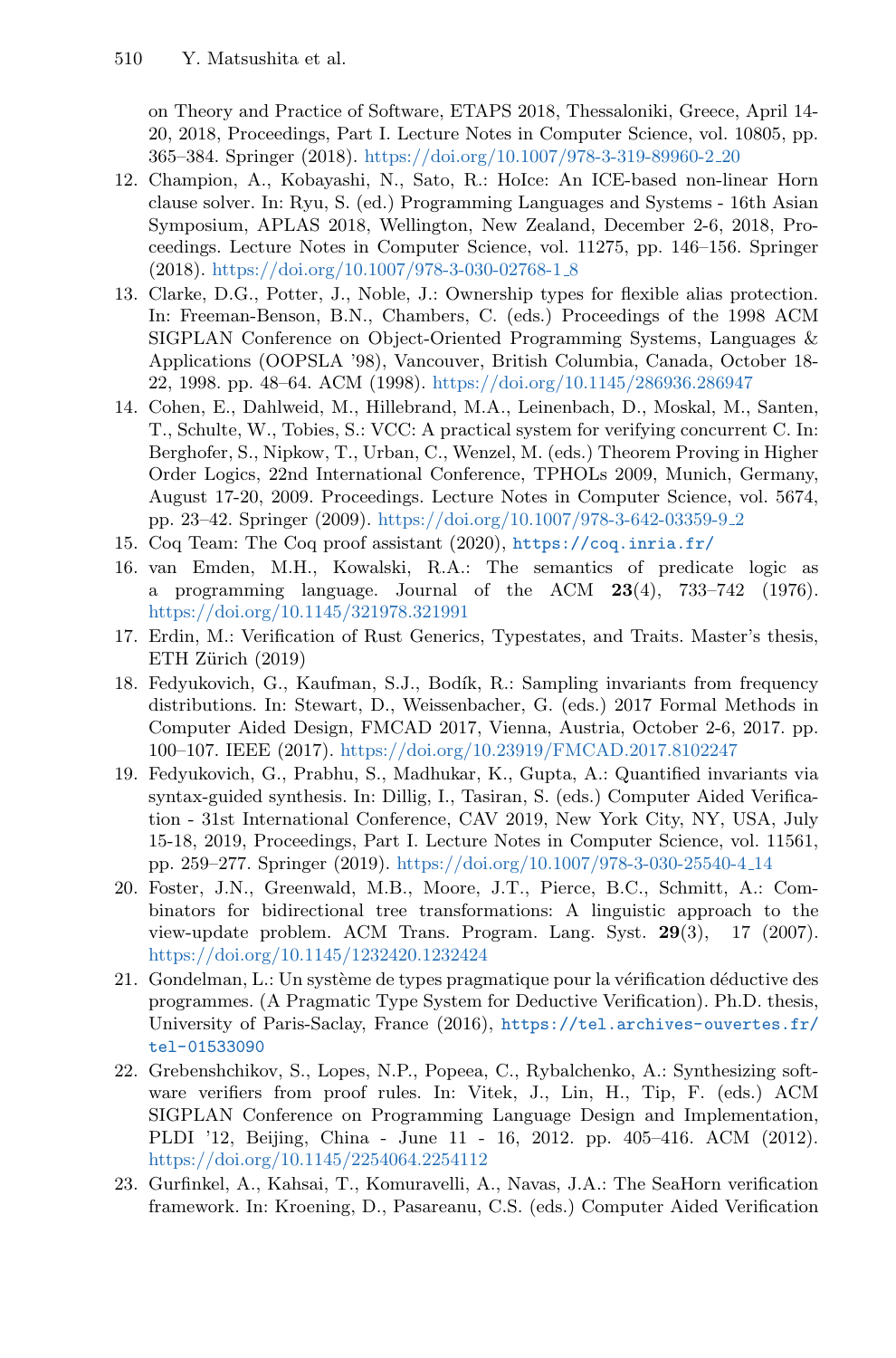- 27th International Conference, CAV 2015, San Francisco, CA, USA, July 18- 24, 2015, Proceedings, Part I. Lecture Notes in Computer Science, vol. 9206, pp. 343–361. Springer (2015). [https://doi.org/10.1007/978-3-319-21690-4](https://doi.org/10.1007/978-3-319-21690-4_20) 20

- <span id="page-27-6"></span>24. Gurfinkel, A., Navas, J.A.: A context-sensitive memory model for verification of C/C++ programs. In: Ranzato, F. (ed.) Static Analysis - 24th International Symposium, SAS 2017, New York, NY, USA, August 30 - September 1, 2017, Proceedings. Lecture Notes in Computer Science, vol. 10422, pp. 148–168. Springer (2017). [https://doi.org/10.1007/978-3-319-66706-5](https://doi.org/10.1007/978-3-319-66706-5_8) 8
- <span id="page-27-2"></span>25. Gurfinkel, A., Shoham, S., Meshman, Y.: SMT-based verification of parameterized systems. In: Zimmermann, T., Cleland-Huang, J., Su, Z. (eds.) Proceedings of the 24th ACM SIGSOFT International Symposium on Foundations of Software Engineering, FSE 2016, Seattle, WA, USA, November 13-18, 2016. pp. 338–348. ACM (2016). <https://doi.org/10.1145/2950290.2950330>
- <span id="page-27-5"></span>26. Gurfinkel, A., Shoham, S., Vizel, Y.: Quantifiers on demand. In: Lahiri and Wang [\[42\]](#page-28-11), pp. 248–266. [https://doi.org/10.1007/978-3-030-01090-4](https://doi.org/10.1007/978-3-030-01090-4_15) 15
- <span id="page-27-12"></span>27. Hahn, F.: Rust2Viper: Building a Static Verifier for Rust. Master's thesis, ETH Zürich (2016). <https://doi.org/10.3929/ethz-a-010669150>
- <span id="page-27-3"></span>28. Hoenicke, J., Majumdar, R., Podelski, A.: Thread modularity at many levels: A pearl in compositional verification. In: Castagna, G., Gordon, A.D. (eds.) Proceedings of the 44th ACM SIGPLAN Symposium on Principles of Programming Languages, POPL 2017, Paris, France, January 18-20, 2017. pp. 473–485. ACM (2017). <https://doi.org/10.1145/3009837>
- <span id="page-27-1"></span>29. Hojjat, H., R¨ummer, P.: The Eldarica Horn solver. In: Bjørner, N., Gurfinkel, A. (eds.) 2018 Formal Methods in Computer Aided Design, FMCAD 2018, Austin, TX, USA, October 30 - November 2, 2018. pp. 1–7. IEEE (2018). <https://doi.org/10.23919/FMCAD.2018.8603013>
- <span id="page-27-0"></span>30. Horn, A.: On sentences which are true of direct unions of algebras. The Journal of Symbolic Logic  $16(1)$ ,  $14-21$  (1951), <http://www.jstor.org/stable/2268661>
- <span id="page-27-7"></span>31. Jim, T., Morrisett, J.G., Grossman, D., Hicks, M.W., Cheney, J., Wang, Y.: Cyclone: A safe dialect of C. In: Ellis, C.S. (ed.) Proceedings of the General Track: 2002 USENIX Annual Technical Conference, June 10-15, 2002, Monterey, California, USA. pp. 275–288. USENIX (2002), [http://www.usenix.org/publications/](http://www.usenix.org/publications/library/proceedings/usenix02/jim.html) [library/proceedings/usenix02/jim.html](http://www.usenix.org/publications/library/proceedings/usenix02/jim.html)
- <span id="page-27-8"></span>32. Jung, R., Jourdan, J., Krebbers, R., Dreyer, D.: RustBelt: Securing the foundations of the Rust programming language. PACMPL 2(POPL), 66:1–66:34 (2018). <https://doi.org/10.1145/3158154>
- <span id="page-27-10"></span>33. Jung, R., Krebbers, R., Jourdan, J., Bizjak, A., Birkedal, L., Dreyer, D.: Iris from the ground up: A modular foundation for higher-order concurrent separation logic. J. Funct. Program. 28, e20 (2018). <https://doi.org/10.1017/S0956796818000151>
- <span id="page-27-11"></span>34. Jung, R., Lepigre, R., Parthasarathy, G., Rapoport, M., Timany, A., Dreyer, D., Jacobs, B.: The future is ours: Prophecy variables in separation logic. PACMPL 4(POPL), 45:1–45:32 (2020). <https://doi.org/10.1145/3371113>
- <span id="page-27-9"></span>35. Jung, R., Swasey, D., Sieczkowski, F., Svendsen, K., Turon, A., Birkedal, L., Dreyer, D.: Iris: Monoids and invariants as an orthogonal basis for concurrent reasoning. In: Rajamani, S.K., Walker, D. (eds.) Proceedings of the 42nd Annual ACM SIGPLAN-SIGACT Symposium on Principles of Programming Languages, POPL 2015, Mumbai, India, January 15-17, 2015. pp. 637–650. ACM (2015). <https://doi.org/10.1145/2676726.2676980>
- <span id="page-27-4"></span>36. Kahsai, T., Kersten, R., Rümmer, P., Schäf, M.: Quantified heap invariants for object-oriented programs. In: Eiter, T., Sands, D. (eds.) LPAR-21, 21st International Conference on Logic for Programming, Artificial Intelligence and Reasoning,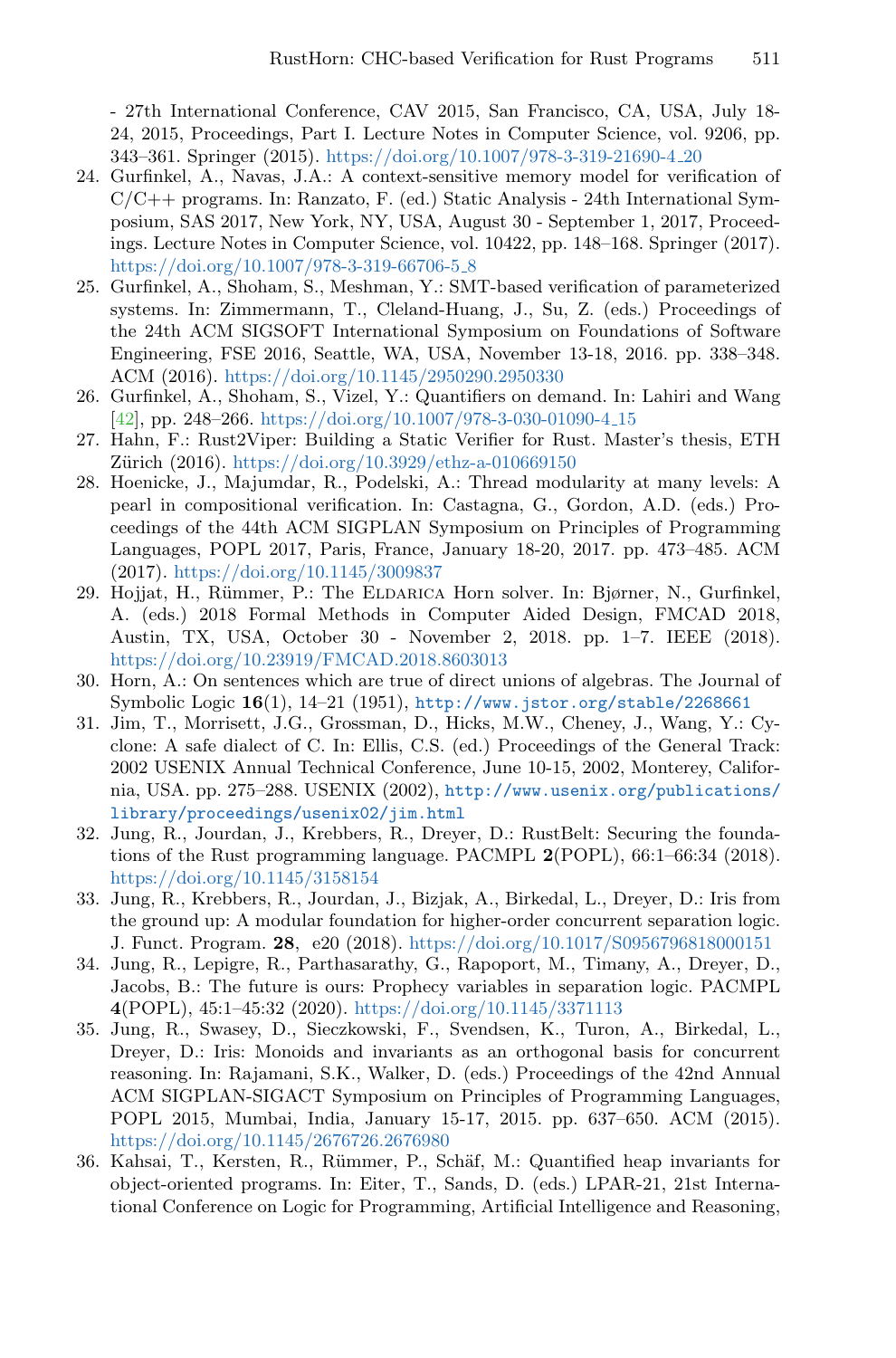Maun, Botswana, May 7-12, 2017. EPiC Series in Computing, vol. 46, pp. 368–384. EasyChair (2017)

- <span id="page-28-2"></span>37. Kahsai, T., Rümmer, P., Sanchez, H., Schäf, M.: JayHorn: A framework for verifying Java programs. In: Chaudhuri, S., Farzan, A. (eds.) Computer Aided Verification - 28th International Conference, CAV 2016, Toronto, ON, Canada, July 17-23, 2016, Proceedings, Part I. Lecture Notes in Computer Science, vol. 9779, pp. 352–358. Springer (2016). [https://doi.org/10.1007/978-3-319-41528-4](https://doi.org/10.1007/978-3-319-41528-4_19) 19
- <span id="page-28-3"></span>38. Kalra, S., Goel, S., Dhawan, M., Sharma, S.: Zeus: Analyzing safety of smart contracts. In: 25th Annual Network and Distributed System Security Symposium, NDSS 2018, San Diego, California, USA, February 18-21, 2018. The Internet Society (2018)
- <span id="page-28-8"></span>39. Kobayashi, N., Sato, R., Unno, H.: Predicate abstraction and CEGAR for higherorder model checking. In: Hall, M.W., Padua, D.A. (eds.) Proceedings of the 32nd ACM SIGPLAN Conference on Programming Language Design and Implementation, PLDI 2011, San Jose, CA, USA, June 4-8, 2011. pp. 222–233. ACM (2011). <https://doi.org/10.1145/1993498.1993525>
- <span id="page-28-1"></span>40. Komuravelli, A., Gurfinkel, A., Chaki, S.: SMT-based model checking for recursive programs. In: Biere, A., Bloem, R. (eds.) Computer Aided Verification - 26th International Conference, CAV 2014, Held as Part of the Vienna Summer of Logic, VSL 2014, Vienna, Austria, July 18-22, 2014. Proceedings. Lecture Notes in Computer Science, vol. 8559, pp. 17–34. Springer (2014). [https://doi.org/10.1007/978-3-319-](https://doi.org/10.1007/978-3-319-08867-9_2) [08867-9](https://doi.org/10.1007/978-3-319-08867-9_2) 2
- <span id="page-28-4"></span>41. Lahiri, S.K., Bryant, R.E.: Constructing quantified invariants via predicate abstraction. In: Steffen, B., Levi, G. (eds.) Verification, Model Checking, and Abstract Interpretation, 5th International Conference, VMCAI 2004, Venice, Italy, January 11-13, 2004, Proceedings. Lecture Notes in Computer Science, vol. 2937, pp. 267–281. Springer (2004). [https://doi.org/10.1007/978-3-540-24622-0](https://doi.org/10.1007/978-3-540-24622-0_22) 22
- <span id="page-28-11"></span>42. Lahiri, S.K., Wang, C. (eds.): Automated Technology for Verification and Analysis - 16th International Symposium, ATVA 2018, Los Angeles, CA, USA, October 7-10, 2018, Proceedings, Lecture Notes in Computer Science, vol. 11138. Springer (2018). <https://doi.org/10.1007/978-3-030-01090-4>
- <span id="page-28-5"></span>43. Lattner, C., Adve, V.S.: Automatic pool allocation: Improving performance by controlling data structure layout in the heap. In: Sarkar, V., Hall, M.W. (eds.) Proceedings of the ACM SIGPLAN 2005 Conference on Programming Language Design and Implementation, Chicago, IL, USA, June 12-15, 2005. pp. 129–142. ACM (2005). <https://doi.org/10.1145/1065010.1065027>
- <span id="page-28-10"></span>44. Lindner, M., Aparicius, J., Lindgren, P.: No panic! Verification of Rust programs by symbolic execution. In: 16th IEEE International Conference on Industrial Informatics, INDIN 2018, Porto, Portugal, July 18-20, 2018. pp. 108–114. IEEE (2018). <https://doi.org/10.1109/INDIN.2018.8471992>
- <span id="page-28-9"></span>45. Matsakis, N.D.: Introducing MIR (2016), [https://blog.rust-lang.org/2016/](https://blog.rust-lang.org/2016/04/19/MIR.html) [04/19/MIR.html](https://blog.rust-lang.org/2016/04/19/MIR.html)
- <span id="page-28-6"></span>46. Matsakis, N.D., Klock II, F.S.: The Rust language. In: Feldman, M., Taft, S.T. (eds.) Proceedings of the 2014 ACM SIGAda annual conference on High integrity language technology, HILT 2014, Portland, Oregon, USA, October 18-21, 2014. pp. 103–104. ACM (2014). <https://doi.org/10.1145/2663171.2663188>
- <span id="page-28-0"></span>47. Matsushita, Y., Tsukada, T., Kobayashi, N.: RustHorn: CHC-based verification for Rust programs (full version). CoRR (2020), <https://arxiv.org/abs/2002.09002>
- <span id="page-28-7"></span>48. Microsoft: Boogie: An intermediate verification language (2020), [https:](https://www.microsoft.com/en-us/research/project/boogie-an-intermediate-verification-language/) [//www.microsoft.com/en-us/research/project/boogie-an-intermediate](https://www.microsoft.com/en-us/research/project/boogie-an-intermediate-verification-language/)[verification-language/](https://www.microsoft.com/en-us/research/project/boogie-an-intermediate-verification-language/)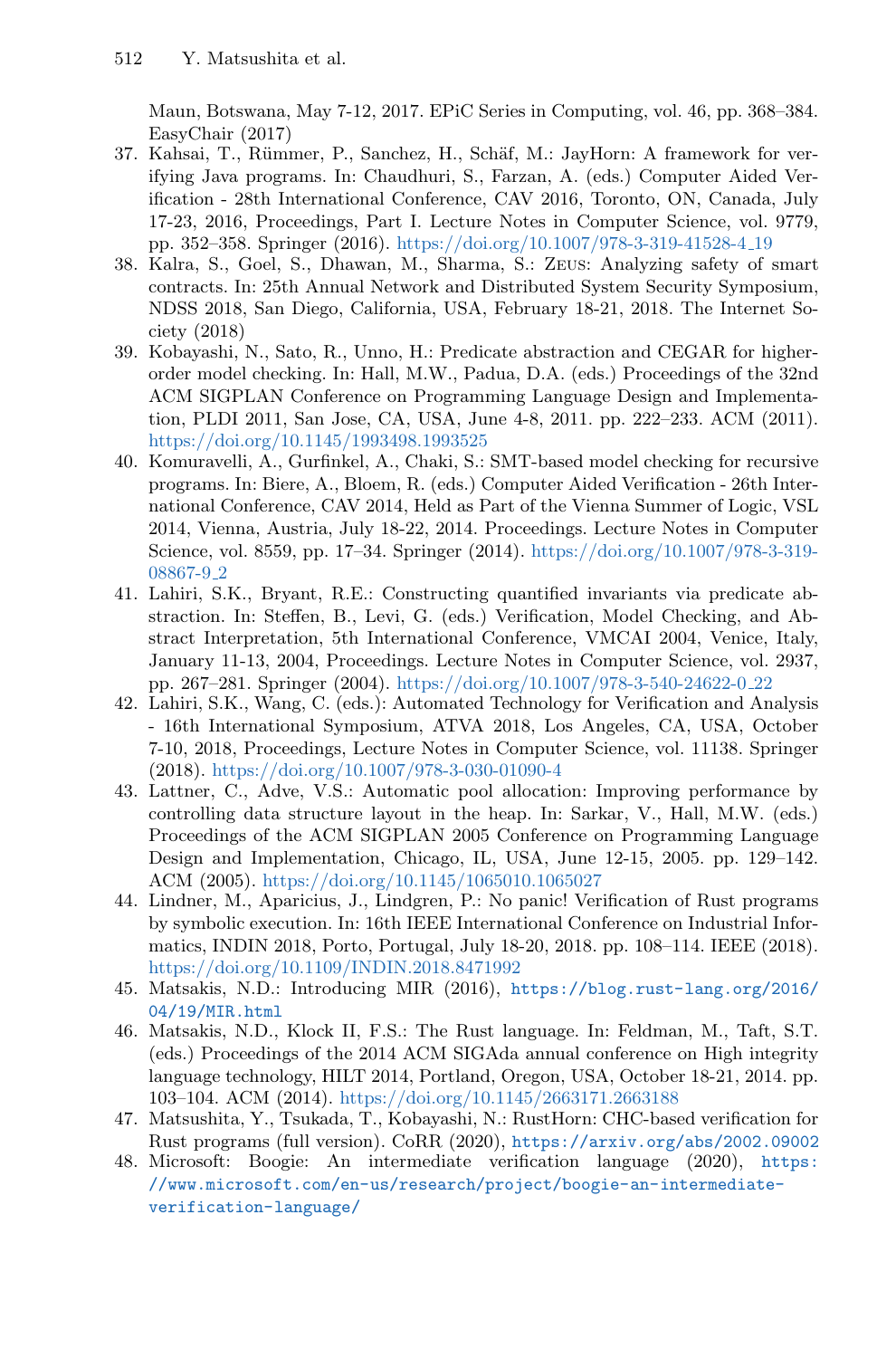- <span id="page-29-13"></span>49. de Moura, L.M., Kong, S., Avigad, J., van Doorn, F., von Raumer, J.: The Lean theorem prover (system description). In: Felty, A.P., Middeldorp, A. (eds.) Automated Deduction - CADE-25 - 25th International Conference on Automated Deduction, Berlin, Germany, August 1-7, 2015, Proceedings. Lecture Notes in Computer Science, vol. 9195, pp. 378–388. Springer (2015). [https://doi.org/10.1007/978-3-319-21401-6](https://doi.org/10.1007/978-3-319-21401-6_26) 26
- <span id="page-29-14"></span>50. M¨uller, P., Schwerhoff, M., Summers, A.J.: Viper: A verification infrastructure for permission-based reasoning. In: Jobstmann, B., Leino, K.R.M. (eds.) Verification, Model Checking, and Abstract Interpretation - 17th International Conference, VMCAI 2016, St. Petersburg, FL, USA, January 17-19, 2016. Proceedings. Lecture Notes in Computer Science, vol. 9583, pp. 41–62. Springer (2016). [https://doi.org/10.1007/978-3-662-49122-5](https://doi.org/10.1007/978-3-662-49122-5_2) 2
- <span id="page-29-12"></span>51. Rust Community: The MIR (Mid-level IR) (2020), [https://rust-lang.github.](https://rust-lang.github.io/rustc-guide/mir/index.html) [io/rustc-guide/mir/index.html](https://rust-lang.github.io/rustc-guide/mir/index.html)
- <span id="page-29-10"></span>52. Rust Community: Reference cycles can leak memory - the Rust programming language (2020), [https://doc.rust-lang.org/book/ch15-06-reference-cycles.](https://doc.rust-lang.org/book/ch15-06-reference-cycles.html) [html](https://doc.rust-lang.org/book/ch15-06-reference-cycles.html)
- <span id="page-29-7"></span>53. Rust Community: RFC 2025: Nested method calls (2020), [https://rust-lang.](https://rust-lang.github.io/rfcs/2025-nested-method-calls.html) [github.io/rfcs/2025-nested-method-calls.html](https://rust-lang.github.io/rfcs/2025-nested-method-calls.html)
- <span id="page-29-5"></span>54. Rust Community: RFC 2094: Non-lexical lifetimes (2020), [https://rust-lang.](https://rust-lang.github.io/rfcs/2094-nll.html) [github.io/rfcs/2094-nll.html](https://rust-lang.github.io/rfcs/2094-nll.html)
- <span id="page-29-4"></span>55. Rust Community: Rust programming language (2020), [https://www.rust-lang.](https://www.rust-lang.org/) [org/](https://www.rust-lang.org/)
- <span id="page-29-9"></span>56. Rust Community: std::cell::RefCell - Rust (2020), [https://doc.rust-lang.org/](https://doc.rust-lang.org/std/cell/struct.RefCell.html) [std/cell/struct.RefCell.html](https://doc.rust-lang.org/std/cell/struct.RefCell.html)
- <span id="page-29-11"></span>57. Rust Community: std::rc::Rc - Rust (2020), [https://doc.rust-lang.org/std/](https://doc.rust-lang.org/std/rc/struct.Rc.html) [rc/struct.Rc.html](https://doc.rust-lang.org/std/rc/struct.Rc.html)
- <span id="page-29-8"></span>58. Rust Community: std::vec::Vec - Rust (2020), [https://doc.rust-lang.org/std/](https://doc.rust-lang.org/std/vec/struct.Vec.html) [vec/struct.Vec.html](https://doc.rust-lang.org/std/vec/struct.Vec.html)
- <span id="page-29-6"></span>59. Rust Community: Two-phase borrows (2020), [https://rust-lang.github.io/](https://rust-lang.github.io/rustc-guide/borrow_check/two_phase_borrows.html) [rustc-guide/borrow\\_check/two\\_phase\\_borrows.html](https://rust-lang.github.io/rustc-guide/borrow_check/two_phase_borrows.html)
- <span id="page-29-0"></span>60. Sato, R., Iwayama, N., Kobayashi, N.: Combining higher-order model checking with refinement type inference. In: Hermenegildo, M.V., Igarashi, A. (eds.) Proceedings of the 2019 ACM SIGPLAN Workshop on Partial Evaluation and Program Manipulation, PEPM@POPL 2019, Cascais, Portugal, January 14-15, 2019. pp. 47–53. ACM (2019). <https://doi.org/10.1145/3294032.3294081>
- <span id="page-29-2"></span>61. Steensgaard, B.: Points-to analysis in almost linear time. In: Boehm, H., Jr., G.L.S. (eds.) Conference Record of POPL'96: The 23rd ACM SIGPLAN-SIGACT Symposium on Principles of Programming Languages, Papers Presented at the Symposium, St. Petersburg Beach, Florida, USA, January 21-24, 1996. pp. 32–41. ACM Press (1996). <https://doi.org/10.1145/237721.237727>
- <span id="page-29-1"></span>62. Stump, A., Barrett, C.W., Dill, D.L., Levitt, J.R.: A decision procedure for an extensional theory of arrays. In: 16th Annual IEEE Symposium on Logic in Computer Science, Boston, Massachusetts, USA, June 16-19, 2001, Proceedings. pp. 29–37. IEEE Computer Society (2001). <https://doi.org/10.1109/LICS.2001.932480>
- <span id="page-29-3"></span>63. Suenaga, K., Kobayashi, N.: Fractional ownerships for safe memory deallocation. In: Hu, Z. (ed.) Programming Languages and Systems, 7th Asian Symposium, APLAS 2009, Seoul, Korea, December 14-16, 2009. Proceedings. Lecture Notes in Computer Science, vol. 5904, pp. 128–143. Springer (2009). [https://doi.org/10.1007/978-3-642-10672-9](https://doi.org/10.1007/978-3-642-10672-9_11) 11